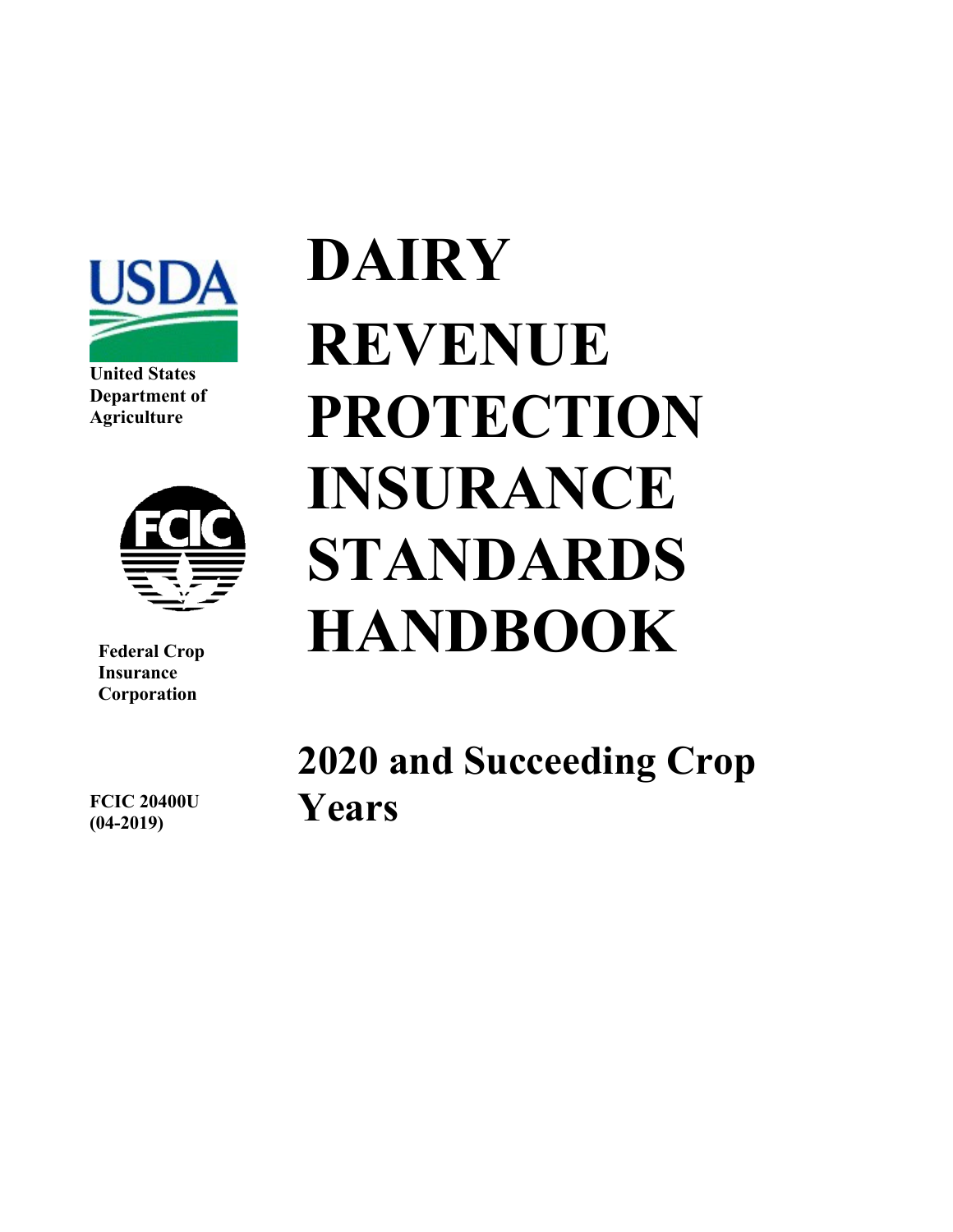#### **UNITED STATES DEPARTMENT OF AGRICULTURE WASHINGTON, D.C. 20250**

| <b>TITLE: DAIRY REVENUE</b>                | <b>NUMBER: FCIC-20400U</b>               |
|--------------------------------------------|------------------------------------------|
| <b>PROTECTION INSURANCE</b>                |                                          |
| <b>STANDARDS HANDBOOK</b>                  |                                          |
| <b>EFFECTIVE DATE: 2020 and Succeeding</b> | <b>ISSUE DATE: April 22, 2019</b>        |
| <b>Crop Years</b>                          |                                          |
| <b>SUBJECT:</b>                            | <b>OPI: Product Administration &amp;</b> |
|                                            | <b>Standards Division</b>                |
| Provides the procedures and instructions   | <b>APPROVED:</b>                         |
| for administering the Dairy Revenue        |                                          |
| <b>Protection Plan of Insurance</b>        | /s/ Richard Flournoy                     |
|                                            |                                          |
|                                            | <b>Deputy Administrator for Product</b>  |
|                                            | <b>Management</b>                        |

#### **Reason for Issuance**

This handbook is being issued to provide procedures and instructions for administering the Dairy Revenue Protection Plan of Insurance for the 2020 and succeeding crop years.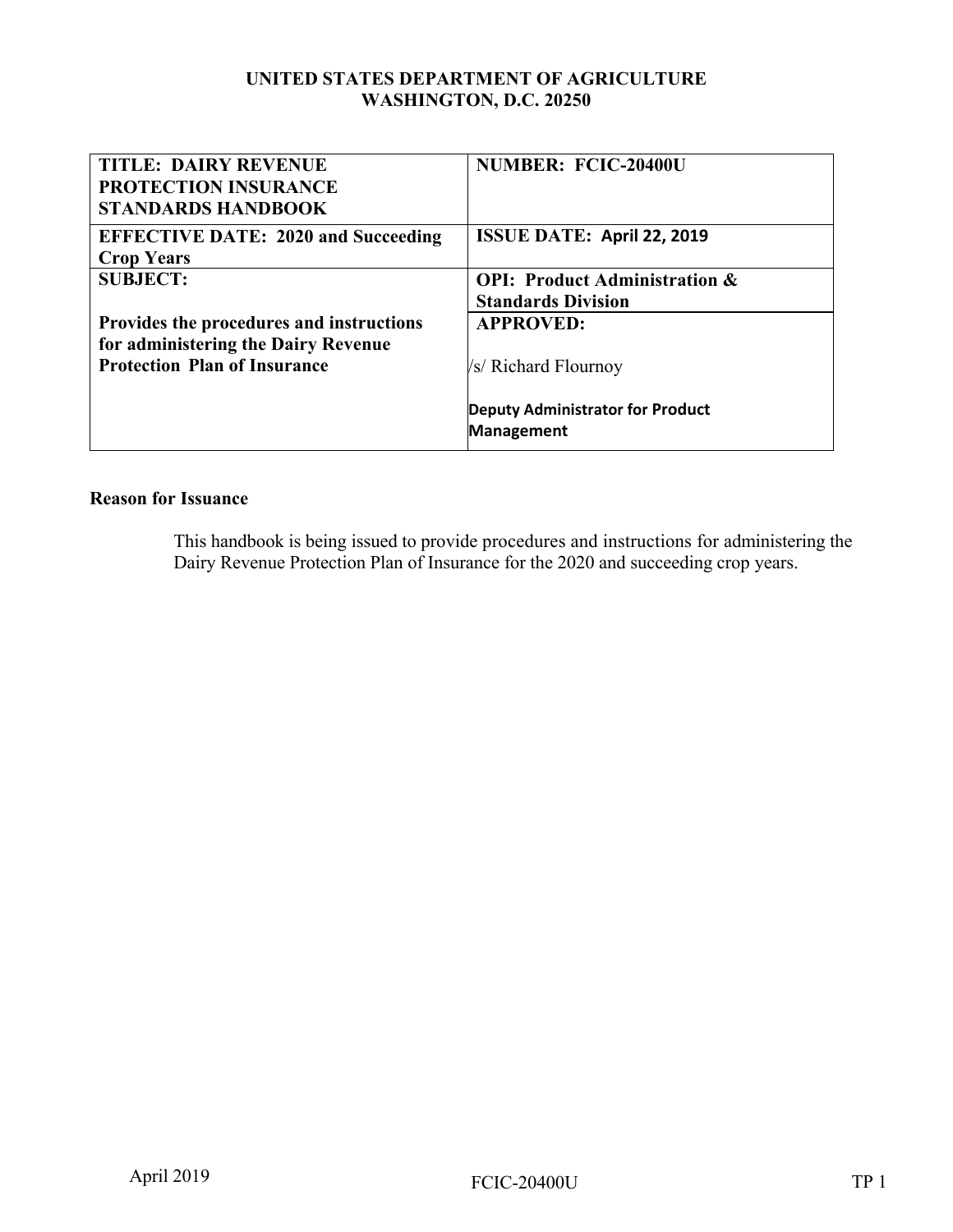# **DAIRY REVENUE PROTECTION INSURANCE STANDARDS HANDBOOK**

## **CONTROL CHART**

| Control Chart For: Dairy Revenue Protection Insurance Standards Handbook |                 |         |          |                |         |              |           |
|--------------------------------------------------------------------------|-----------------|---------|----------|----------------|---------|--------------|-----------|
|                                                                          | TР              | TC      | Text     | Exhibit        | Exhibit | Date         | Directive |
|                                                                          | Page(s)         | Page(s) | Page(s)  | <b>Numbers</b> | Page(s) |              | Number    |
| Insert                                                                   | Entire Handbook |         |          |                |         |              |           |
| Current<br>Index                                                         | l -2            | l -2    | $1 - 13$ | $1 - 10$       | 14-46   | $month-2019$ | 20400U    |

### **FILING INSTRUCTIONS**

This handbook is effective for the 2020 and succeeding crop years.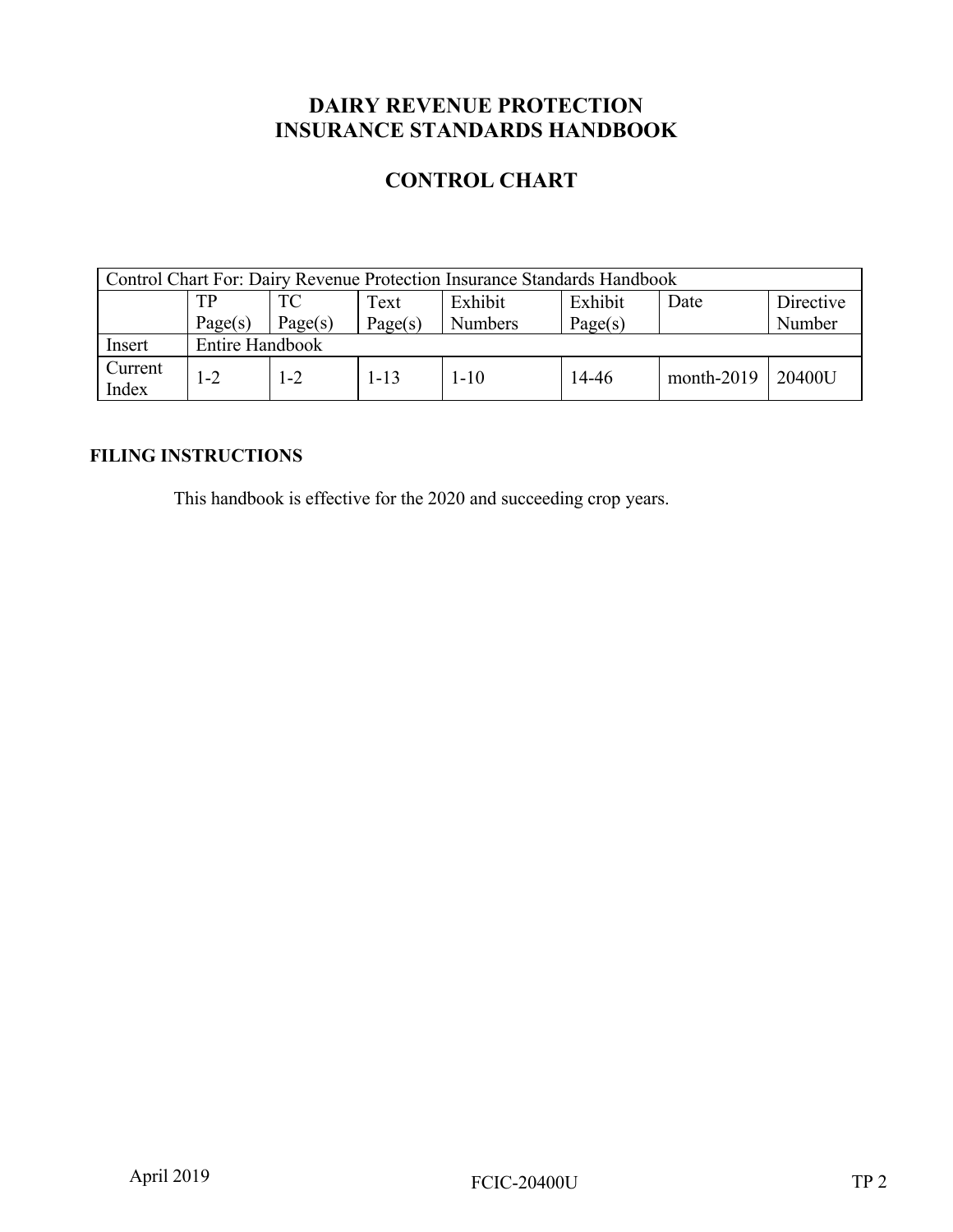#### DAIRY REVENUE PROTECTION STANDARDS HANDBOOK **TABLE OF CONTENTS**

## PART 1 GENERAL INFORMATION AND RESPONSIBILITIES

| 1              |                                   |
|----------------|-----------------------------------|
| $\overline{2}$ |                                   |
|                |                                   |
|                | <b>PART 2 INSURABILITY</b>        |
| 21             |                                   |
| 22             |                                   |
| 23             |                                   |
| 24             |                                   |
| 25             |                                   |
| 26             |                                   |
| 27             |                                   |
| 28             |                                   |
|                |                                   |
|                | PART 3 APPLICABILITY OF HANDBOOKS |
| 61             |                                   |
| 62             |                                   |
| 63             |                                   |
| 64             |                                   |
| 65             |                                   |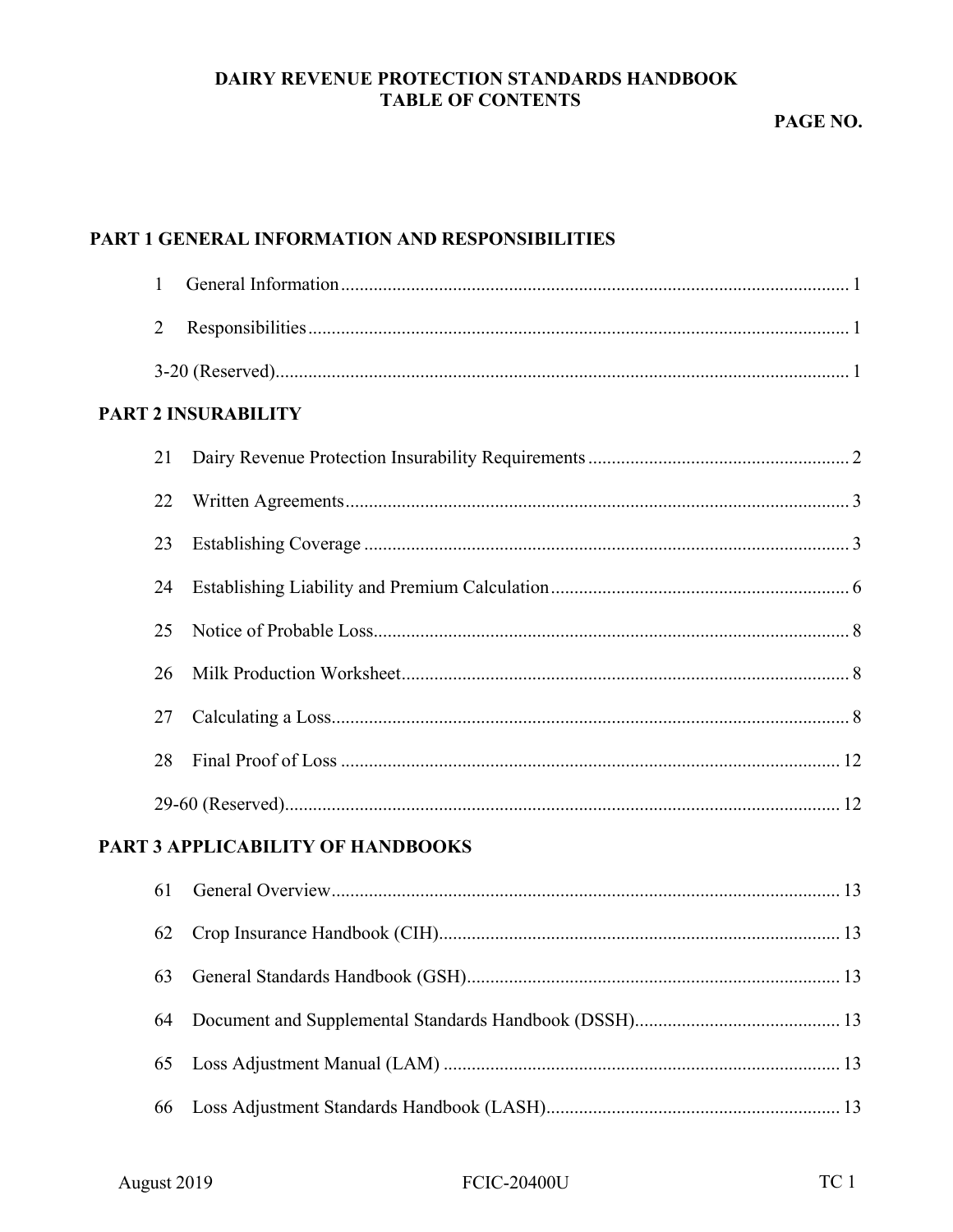#### **DAIRY REVENUE PROTECTION STANDARDS HANDBOOK TABLE OF CONTENTS**

#### **PAGE NO.**

| <b>EXHIBITS</b> |                         |  |
|-----------------|-------------------------|--|
|                 | $\mathbf{1}$            |  |
|                 | $\overline{2}$          |  |
|                 | 3                       |  |
|                 | $\overline{\mathbf{4}}$ |  |
|                 | 5                       |  |
|                 | 6                       |  |
|                 | 7                       |  |
|                 | 8                       |  |
|                 | 9                       |  |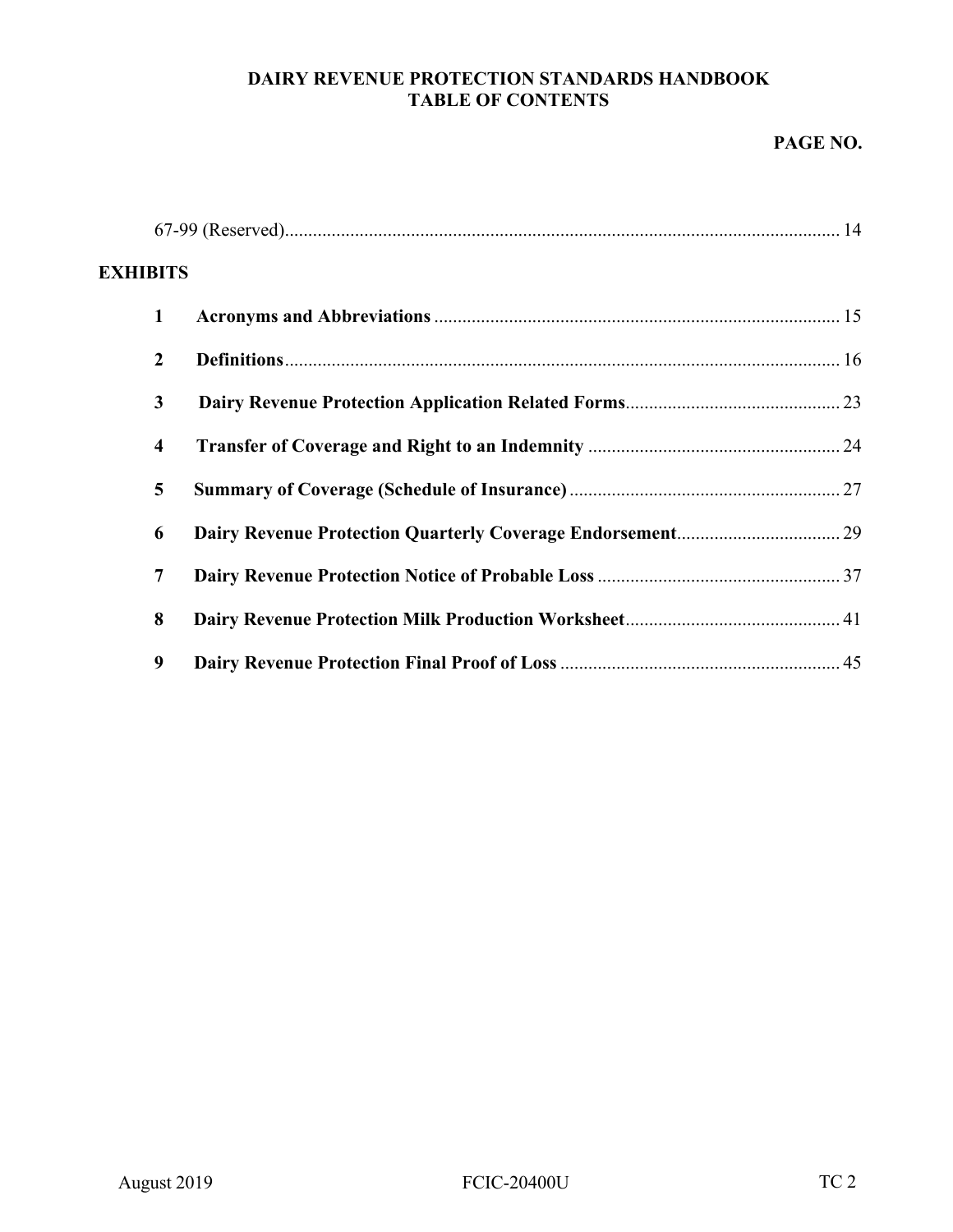#### <span id="page-5-0"></span>**1 General Information**

#### **A. Purpose**

This handbook provides procedures for administering the Dairy Revenue Protection plan of insurance in accordance with the Dairy Revenue Protection Insurance Policy.

If there is a conflict between this handbook and the GSH or other FCIC approved handbook, this handbook controls. If there is a conflict between this handbook and the policy, the policy controls.

#### **B. Source of Authority**

The Dairy Revenue Protection is a privately-developed product submitted and approved by the FCIC Board of Directors in accordance with section 508(h) of the Federal Crop Insurance Act (the Act).

#### **C. Program Duration**

Dairy Revenue Protection is available beginning with the 2019 crop year.

#### **D. Approved Insurance Provider (AIP) Option to Offer**

In accordance with Section II. (a) (3) of the Livestock Price Reinsurance Agreement (LPRA), AIPs are not required to offer Dairy Revenue Protection to producers. Accordingly, each AIP must determine whether it will offer the Dairy Revenue Protection in the approved pilot area. AIPs that elect to offer the Dairy Revenue Protection must offer it to all eligible producers in the approved pilot area, and must administer the program according to the policies approved and issued by FCIC, procedures in this handbook and the provisions of Section II. (a) (3) of the LPRA.

#### <span id="page-5-1"></span>2 Responsibilities

#### **A. AIP's Responsibilities**

AIPs must use standards, procedures, methods and instructions as authorized by FCIC in the sale and service of crop insurance contracts. Each AIP is responsible for using RMA approved procedure. AIPs should report any program issues or concerns to the Product Administration and Standards Division (PASD) of RMA.

#### **B. Insured's Responsibilities**

To be eligible for Dairy Revenue Protection, the insured must comply with all terms and conditions of the Dairy Revenue Protection policy.

#### <span id="page-5-2"></span>**3-20 (Reserved)\_\_\_\_\_\_\_\_\_\_\_\_\_\_\_\_\_\_\_\_\_\_\_\_\_\_\_\_\_\_\_\_\_\_\_\_\_\_\_\_\_\_\_\_\_\_\_\_\_\_\_\_\_\_\_\_\_\_\_\_\_\_\_\_\_\_\_\_\_**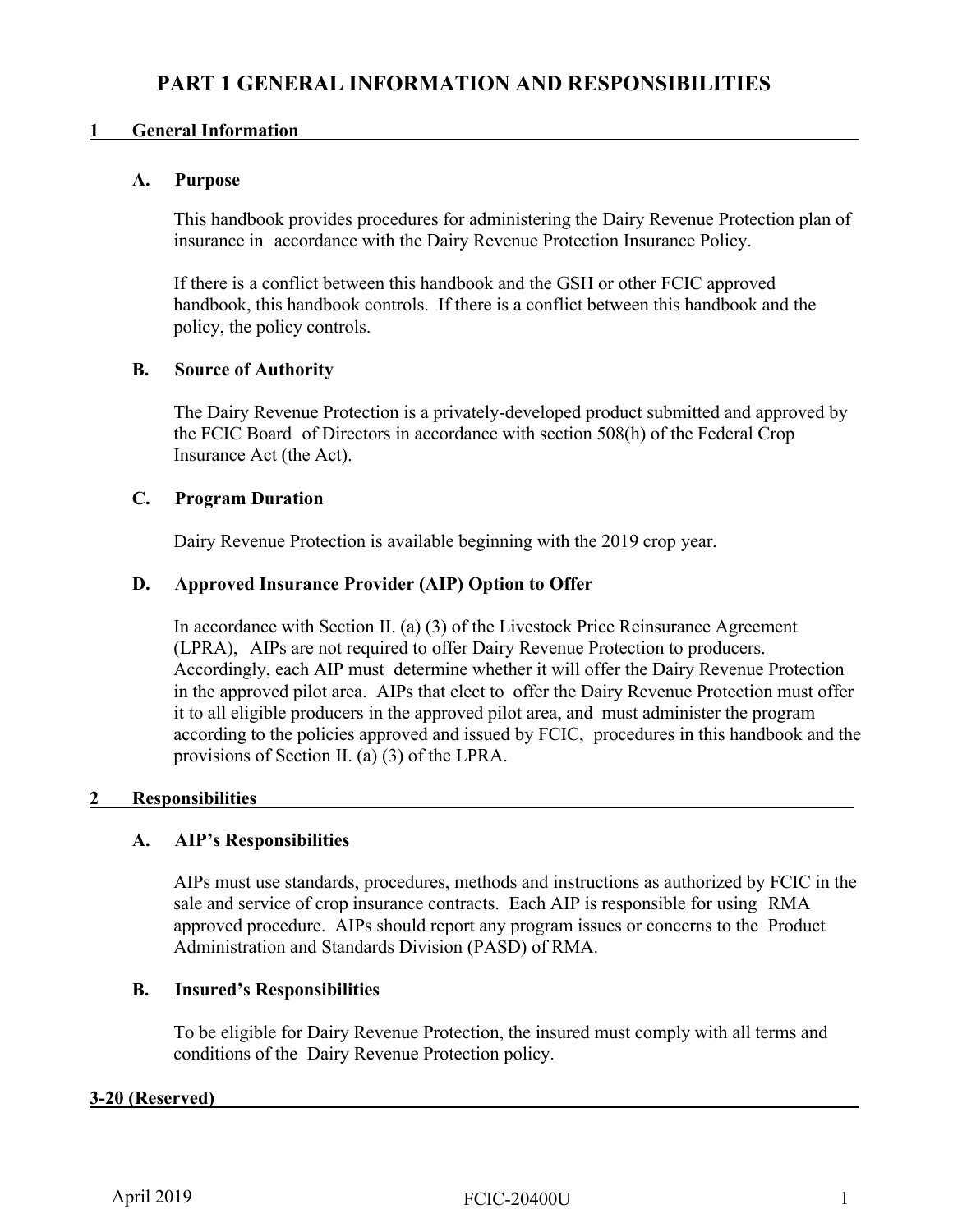# **PART 2 INSURABILITY**

#### <span id="page-6-1"></span><span id="page-6-0"></span>**21 Dairy Revenue Protection Insurability Requirements\_\_\_\_\_\_\_\_\_\_\_\_\_\_\_\_\_\_\_\_\_\_\_\_\_\_\_\_\_\_\_\_\_**

#### **A. Application**

Dairy Revenue Protection is a continuous policy and will remain in effect for each crop year following the acceptance of the original application until cancelled by the insured or AIP in accordance with the terms of the policy.

The original application can be submitted at any time during the crop year. It must be completed by the insured and received by the agent not later than the sales closing date for which coverage is requested under a quarterly coverage endorsement.

It is recommended that the producer complete the initial application before electing coverage on the quarterly coverage endorsement to ensure the producer is eligible to participate in the crop insurance program. Early completion of an application also confirms whether the producer is compliant with the conservation provisions and, if applicable, qualifies as a beginning farmer or rancher; or veteran farmer or rancher. These determinations may impact the producer's coverage decisions.

In the event of a possible loss, this policy requires the insured to submit the milk marketing records. To further confirm a producer's eligibility for Dairy Revenue Protection coverage, it is recommended that the agent review the applicant's records when the producer completes the application to verify the entity, tax id and other application data, and to confirm the producer is retaining records needed later in the coverage cycle.

Finally, a dairy producer can only apply for a Dairy Revenue Protection policy through one AIP during a single crop year. An existing DRP insured can *transfer* to a different AIP by the DRP cancellation date and begin the *next* crop year with a new AIP. For example, an insured has 2020 DRP coverage with AIP A that overlaps into the 2021 crop year. The insured transfers to AIP C for 2021. The first 2021 quarterly coverage endorsement the insured purchases with AIP C is for the same months as the last 2020 quarter insured with AIP A.

NOTE: Because the DRP policy allows an insured to purchase up to five quarters of coverage at one time, it is possible for an insured's coverage to overlap into the next crop year/reinsurance year. In the case of a transfer, the insured could have individual 3-month quarters that are insured with two AIPs, but each AIP insures that quarter for a different crop year.

#### **B. Application Completion Instructions**

- (1) AIPs can use existing application-related forms for Dairy Revenue Protection. The elements required on application related forms for Dairy Revenue Protection are similar to such forms for other policies. The crop information items required on the application for Dairy Revenue Protection are effective crop year, state, county, crop and plan of insurance. Coverage level, price, etc. are not required on the application; these elements are part of the quarterly coverage endorsement form.
- (2) Instructions for crop information to be entered on the application: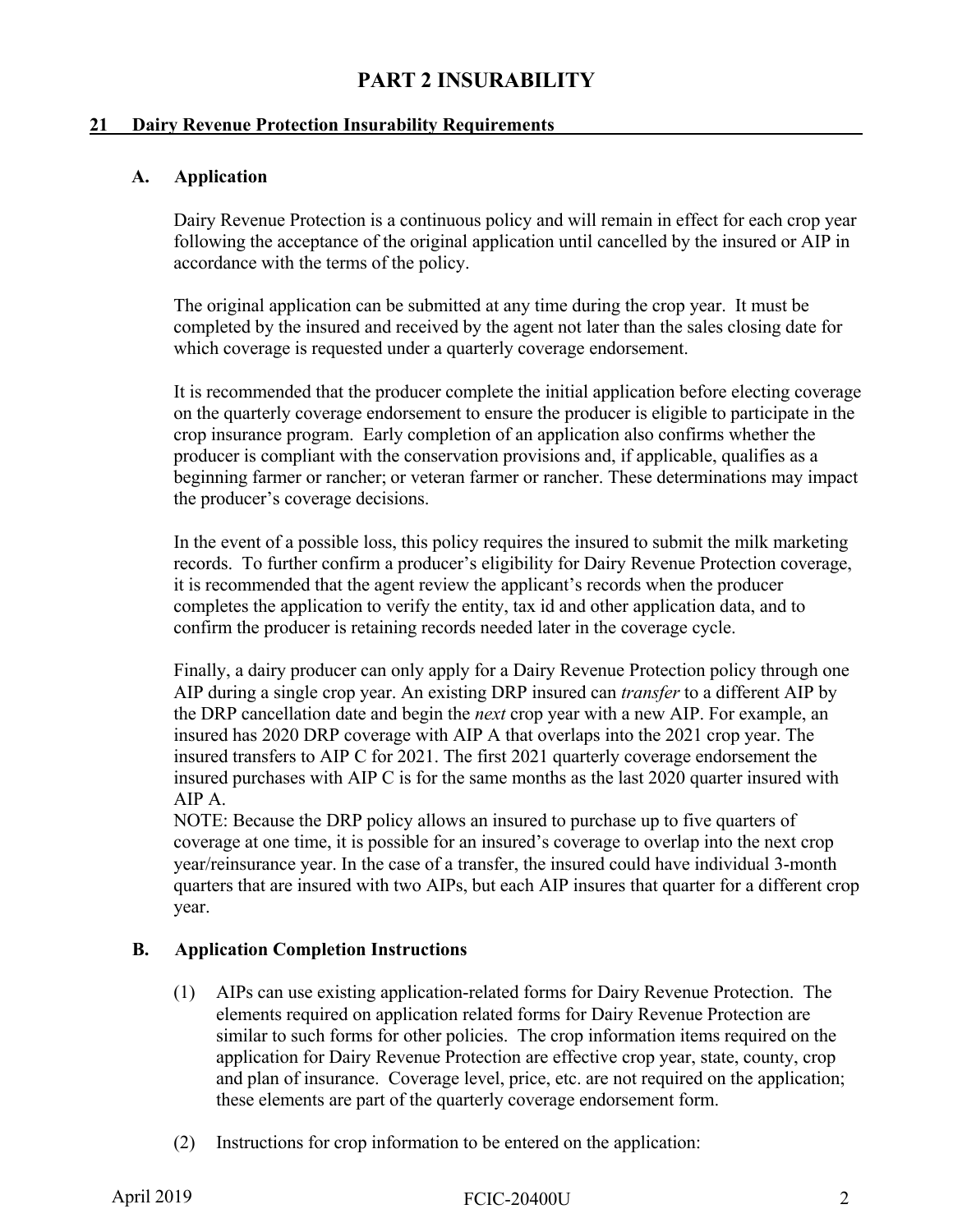- (a) Effective crop year is the twelve-month period, beginning July 1 and ending the following June 30, which is designated by the calendar year in which it ends.
- (b) State where the milk storage tank of the dairy operation is physically located. Only one application is required per state and all the milk produced within a state is covered under this policy. A separate application is required to insure milk produced in another state.
- (c) County is any county, parish, or other political subdivision of a state shown on the accepted application where the milk storage tank of the dairy operation is physically located. If the dairy operation spans multiple counties within the state, then the application county will be the county elected by the insured as indicated on the application. Only one application is required per state and all the milk produced within a state is covered under this policy. A separate policy is required to insure milk produced in another state.
- (d) Crop is Milk.
- (e) Plan of insurance is Dairy Revenue Protection.

#### <span id="page-7-0"></span>22 Written Agreements

Written agreements are not allowed under Dairy Revenue Protection.

#### <span id="page-7-1"></span>**23 Establishing Coverage\_\_\_\_\_\_\_\_\_\_\_\_\_\_\_\_\_\_\_\_\_\_\_\_\_\_\_\_\_\_\_\_\_\_\_\_\_\_\_\_\_\_\_\_\_\_\_\_\_\_\_\_\_\_\_\_\_\_\_**

#### **A. Quarterly Coverage Endorsement**

The quarterly coverage endorsement is required to obtain Dairy Revenue Protection coverage. A quarterly coverage endorsement must be submitted on the AIP's form within the sales period for each quarterly insurance period in which the insured elects coverage. There can be multiple quarterly coverage endorsements for the same quarterly insurance period but they cannot cover the same pounds of milk.

See Exhibit 6 for form standards and form completion instructions.

#### **B. Sales Closing Date and Sales Period**

The sales closing date is each day, in the specified sales timeframe, during which coverage is available for purchase.

The sales period begins when the coverage prices and rates are validated and ends at 9:00AM Central time of the following business day in which the insured can purchase quarterly endorsements.

#### **C. Other Insurance**

The Dairy Revenue Protection policy allows the insured to have other livestock policies covering milk for the same crop year. Only one policy can have endorsements in effect for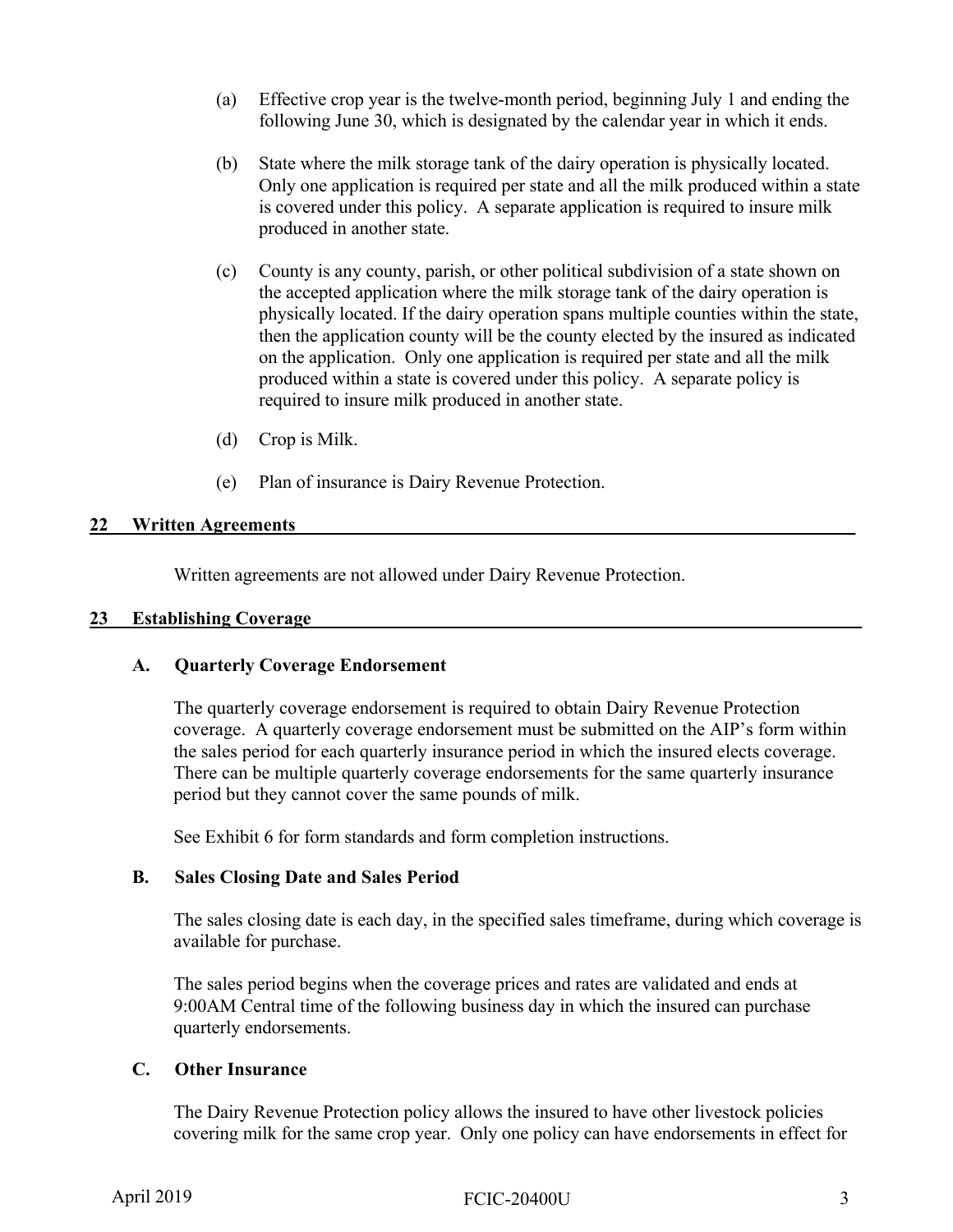the quarterly insurance period. For example, if one policy is Dairy Revenue Protection and the other is a livestock policy insuring the same milk in at least one month during the quarterly insurance period, the policy with the earliest date of endorsement for the quarterly insurance period will be in force and the other endorsement will be void.

#### **D. Quarterly Insurance Periods**

The quarterly insurance period refers to the quarter or three-month period selected for coverage. A producer can purchase up to five quarters into the future on any sales closing date. There are eight unique quarterly insurance periods available during a crop year. Throughout a crop year, there are always five quarterly insurance periods available for quoting premium and obtaining coverage with the exception of June  $16 - 30$ , when only four quarterly insurance periods are available. For example, the eight quarters available during the 2020 crop year begin with Oct – Dec 2019 and end with July – Sep 2021.

The available quarterly insurance periods can be viewed in the actuarial documents.

The applicable crop year is determined by the effective date of the quarterly coverage endorsement.

It is possible to have multiple quarterly coverage endorsements providing coverage for the same quarterly insurance period with different crop years, potentially insured under different AIPs if the insured transfers their policy between crop years.

| Quarterly Insurance Period 801 - 808 |         |       | Sales Available |         | <b>Sales Not Available</b> |       |       |         |
|--------------------------------------|---------|-------|-----------------|---------|----------------------------|-------|-------|---------|
| Calendar Year                        | 2019    | 2020  | 2020            | 2020    | 2020                       | 2021  | 2021  | 2021    |
| <b>Sales Dates</b>                   | $Oct -$ | Jan - | Apr $-$         | $Jul -$ | $Oct -$                    | Jan - | Apr - | $Jul -$ |
|                                      | Dec     | Mar   | Jun             | Sep     | Dec                        | Mar   | Jun   | Sep     |
| July $1 -$ Sep 15                    | 801     | 802   | 803             | 804     | 805                        | 806   | 807   | 808     |
| Sep $16 - Dec 15$                    | 801     | 802   | 803             | 804     | 805                        | 806   | 807   | 808     |
| Dec $16 - \text{Mar } 15$            | 801     | 802   | 803             | 804     | 805                        | 806   | 807   | 808     |
| Mar $16 -$ June 15                   | 801     | 802   | 803             | 804     | 805                        | 806   | 807   | 808     |
| June $16 -$ June 30                  | 80T     | 802   | 803             | 804     | 805                        | 806   | 807   | 808     |

#### **E. Type - Pricing Options**

The Dairy Revenue Protection offers two pricing options. The class pricing option and the component pricing option. These pricing options are designed to allow producers to customize their price elections to more accurately reflect their price risk.

The class pricing option uses a combination of class III and class IV milk prices based on insured's declared class price weighting factor.

The component pricing option uses a combination of butterfat, protein and other solids values based on the insured's declared butterfat test and declared protein test.

The insured may purchase separate quarterly coverage endorsements for the same quarterly insurance period, including those purchased in two different crop years, and each quarterly coverage endorsement may have different elections, including switching between the class pricing option and the component pricing option on each of the quarterly coverage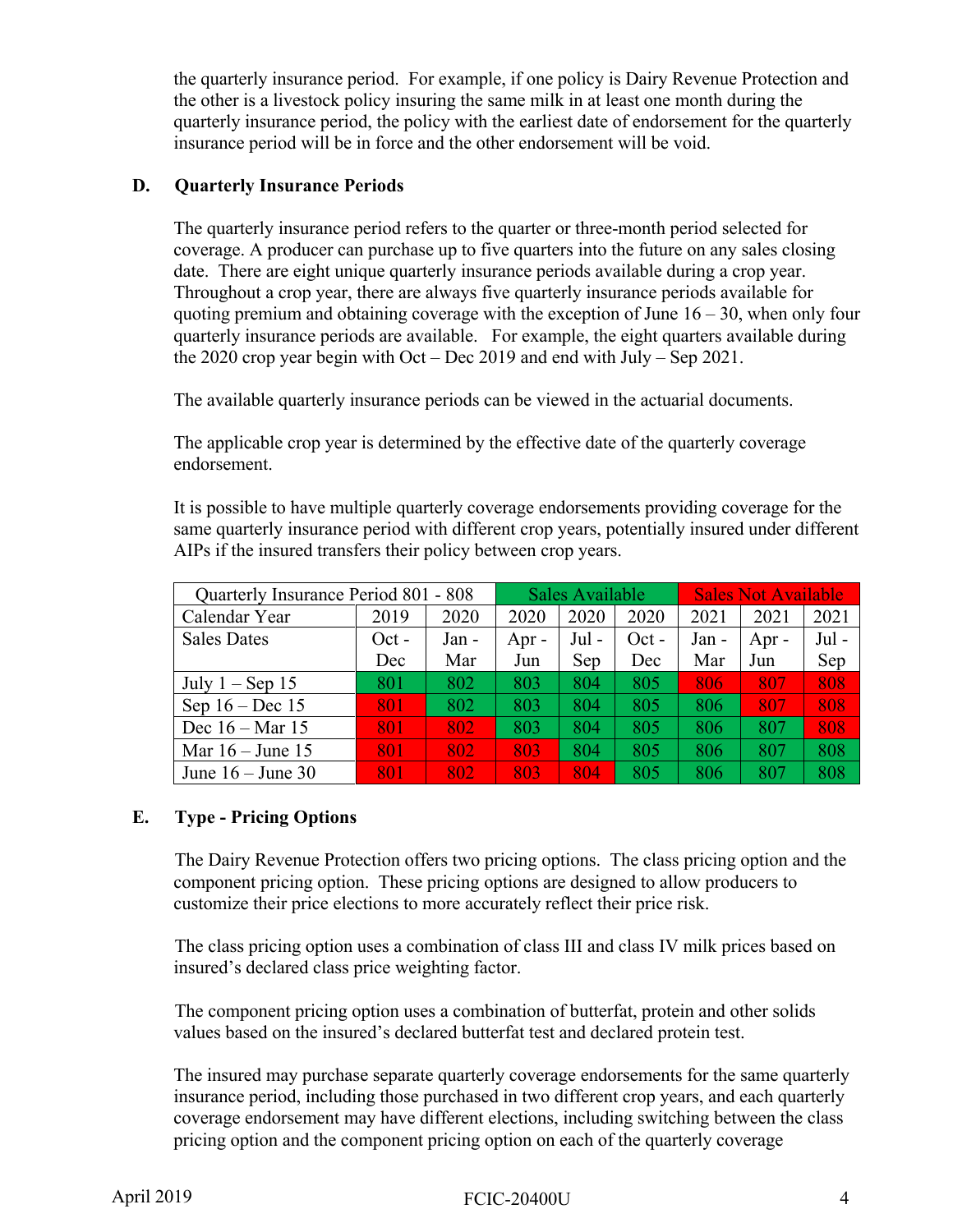endorsements purchased.

#### **F. Class Pricing Option**

The insured reviews the expected class III and class IV milk prices published in the actuarial documents for the applicable quarterly insurance period(s) to be covered by a quarterly coverage endorsement. The insured declares their class III price weighting factor. The default class IV weighting factor is 1.00 minus the declared class III weighting factor. This allows the insured to establish coverage for prices to mirror their expected milk utilization.

Example: The cells highlighted in yellow are the insured's decisions necessary to determine the price used to calculate coverage.

|           | Expected Class III Milk Price/cwt       | Declared Class III Weighting Factor  |           |
|-----------|-----------------------------------------|--------------------------------------|-----------|
|           | <b>Expected Class IV Milk Price/cwt</b> | Default Class IV Weighting Factor    |           |
| Class III | \$17.25                                 | 0.50                                 | \$8.6250  |
| Class IV  | \$16.25                                 | 0.50                                 | \$8.1250  |
|           |                                         |                                      |           |
|           |                                         | Total Calculated Class Price per cwt | \$16.7500 |

The insured may purchase separate quarterly coverage endorsements for the same quarterly insurance period, including those purchased in two different crop years, and each quarterly coverage endorsement may have different elections.

#### **G. Component Pricing Option**

The insured reviews the expected values per pound for butterfat, protein and other solids published in the actuarial documents for the applicable quarterly insurance period(s) to be covered by a quarterly coverage endorsement. The insured declares their butterfat test pounds and declares their protein test pounds. The expected value per hundredweight is obtained from the actuarial documents for the applicable quarterly insurance period selected. These elections allow the insured to establish coverage for prices to mirror their expected milk components. The other solids test is fixed at 5.7 pounds per 100 pounds of milk. The declared butterfat test elected can be no less than 3.25 pounds and no more than 5 pounds, in 0.05 pound increments. The declared protein test elected can be no less than 2.75 pounds and no more than 4 pounds, in 0.05 pound increments.

Example: The cells highlighted in yellow are the insured's decisions necessary to determine the price used to calculate coverage.

| Expected Value/ pound                  |        | <b>Declared Test Pounds</b> | Calculated Value/ cwt |  |
|----------------------------------------|--------|-----------------------------|-----------------------|--|
| Butterfat                              | \$2.50 | <b>4.80</b>                 | \$12.0000             |  |
| Protein                                | \$1.70 | 4.00                        | \$6.8000              |  |
| Other Solids                           | \$0.31 | 5.70                        | \$1.7670              |  |
|                                        |        |                             |                       |  |
| Total Component Price/cwt<br>\$20.5670 |        |                             |                       |  |

The insured may purchase separate quarterly coverage endorsements for the same quarterly insurance period, including those purchased in two different crop years, and each quarterly coverage endorsement may have different elections.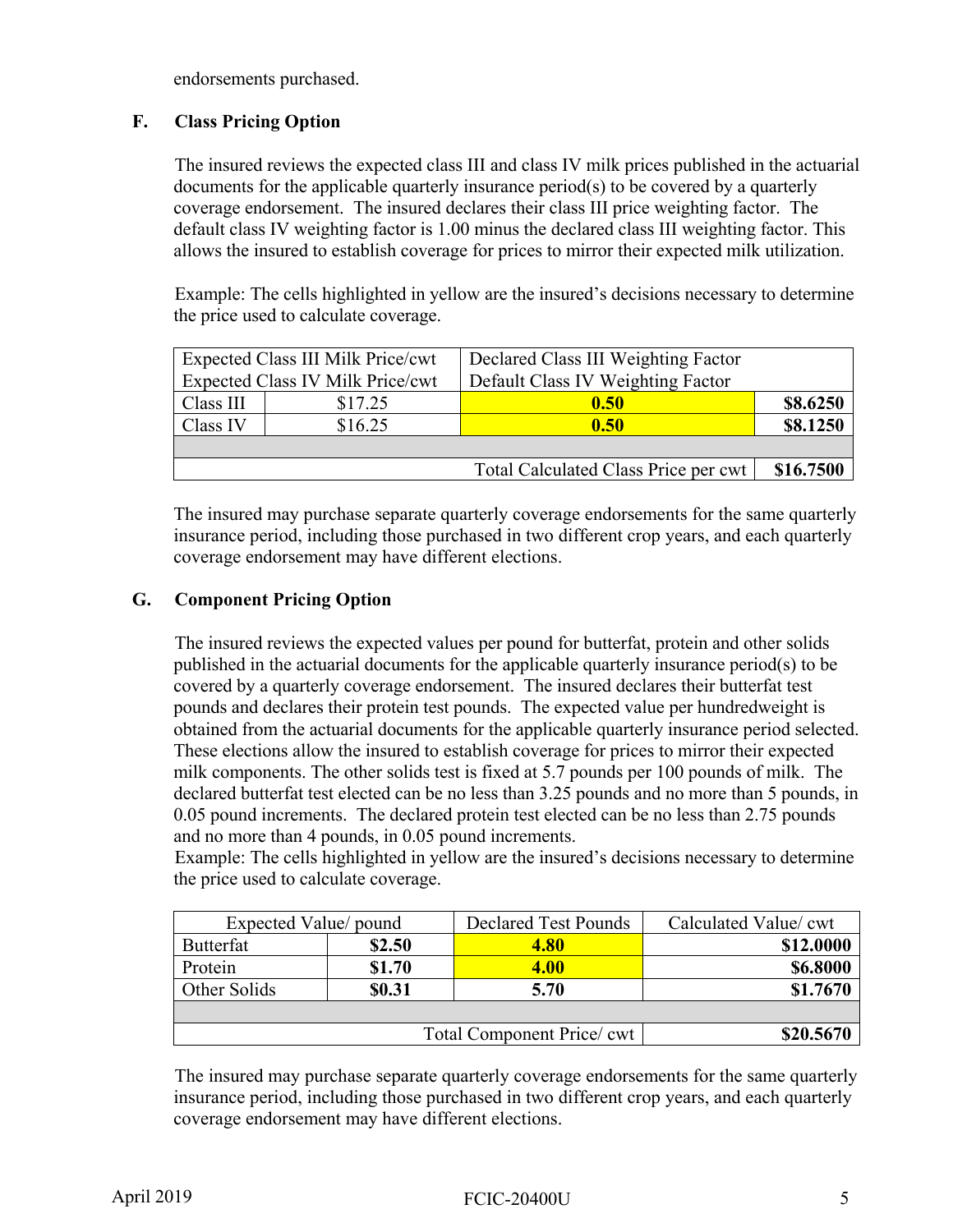#### <span id="page-10-0"></span>**24 Establishing Liability and Premium Calculation\_\_\_\_\_\_\_\_\_\_\_\_\_\_\_\_\_\_\_**

#### **A. Declared Covered Milk Production**

The declared covered milk production is the pounds of Grade A milk production chosen by the insured to establish the basis of coverage for the quarterly insurance period for each quarterly coverage endorsement. The insured may choose different amounts of declared covered milk production for each type and practice indicated on the quarterly coverage endorsement. There can be multiple quarterly coverage endorsements for the same quarterly insurance period, but they cannot cover the same milk.

#### **B. Coverage Level**

The coverage level is the coverage level percentage chosen by the insured between 80 percent and 95 percent, in 5 percent increments, used to determine the dairy revenue protection expected and final revenue guarantee. The insured may choose a different coverage level for each type and practice indicated on the quarterly coverage endorsement.

#### **C. Protection Factor**

The protection factor is a numeric value chosen by the insured for each type and practice between 1.00 and 1.50, in 0.05 increments. The protection factor is used to calculate the policy protection and impacts both the premium and indemnity proportionally. The insured may choose a different protection factor for each type and practice indicated on the quarterly coverage endorsement.

#### **D. Declared Share**

The declared share is the percentage interest in the insured milk as an owner at the time insurance attaches.

#### **E. Name of Other Person(s) Sharing in the Crop**

If the insured has less than 100 percent interest in the milk, may list the name of each person with an ownership share in the milk on the quarterly coverage endorsement.

#### **F. Expected Milk Production Per Cow**

Expected milk production per cow is the expected milk production in pounds per cow as shown in the actuarial documents for the quarterly insurance period and for the pooled production region in which the dairy operation is insured.

#### **G. Example Liability and Premium Calculation for a Class Pricing Option (Type 831)**

| Declared covered milk production | $1,000,000$ pounds                       |
|----------------------------------|------------------------------------------|
| <b>State</b>                     | Wisconsin                                |
| Declared share                   | $100\%$                                  |
| Expected milk production per cow | $\vert$ 6,000 pounds per cow per quarter |
| Coverage level                   | 95%                                      |

Producer Declarations: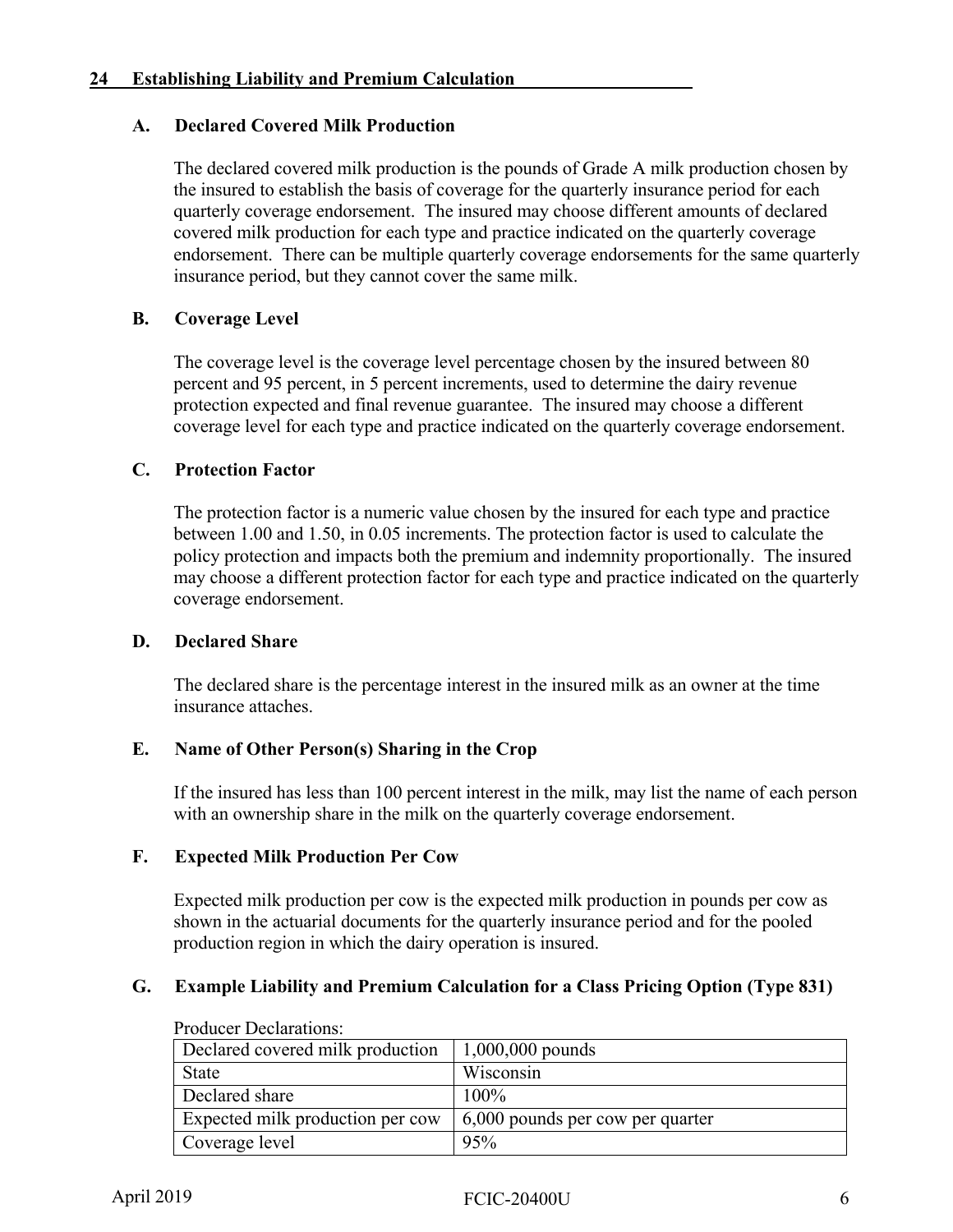| Protection factor | 1.IV |
|-------------------|------|
| Subsidy rate      | 14%  |

#### Producer Elections/Expected

| Declared class price weighting factor | 50%                    |
|---------------------------------------|------------------------|
| Expected class III milk price         | \$18 per hundredweight |
| <b>Expected class IV milk price</b>   | \$17 per hundredweight |

Step 1. Determine the liability used to calculate the premium

The liability used to calculate the premium is based on the information provided on the application and quarterly coverage endorsement.

Formula: ((expected class III price x declared class price weighting factor) + (expected class IV price x (1-declared class price weighting factor))) x declared covered milk production  $\div$ 100 x coverage level x declared share x protection factor.

 $$182,875 = ((\$18 \times 0.5) + (\$17 \times (1-0.5))) \times 1,000,000 \div 100 \times 0.95 \times 1.0000 \times 1.10$ 

Step 2. Determine the premium

The premium rate is based on the simulated losses under the class pricing option. For this example, the premium rate is \$0.024 per dollar of liability.

Gross Premium \$4389 = \$182,875 x \$0.024 Subsidy  $$1931 = $4389 \text{ x}.44$ 

Producer premium \$2458 = \$4389 - \$1931

#### **H. Example Liability and Premium Calculation for a Component Pricing Option (Type 832)**

| $1,000,000$ pounds               |
|----------------------------------|
| Wisconsin                        |
| $100\%$                          |
| 6,000 pounds per cow per quarter |
| 95%                              |
| 1.10                             |
| 44%                              |
|                                  |

Producer Declarations:

#### Producer Elections/Expected

| Declared butterfat test     | 3.85   |
|-----------------------------|--------|
| Expected butterfat price    | \$2.70 |
| Declared protein test       | 3.15   |
| Expected protein price      | \$1.90 |
| Other solids test           | 5.70   |
| Expected other solids price | \$0.15 |

Step 1. Determine the liability used to calculate the premium

The liability used to calculate the premium is based on the information provided on the application and quarterly coverage endorsement.

Formula: ((declared butterfat test x expected butterfat price) + (declared protein test x expected protein price)  $+ (5.70 \text{ x expected other solids price})$  x declared covered milk production  $\div 100$  x coverage level x declared share x protection factor.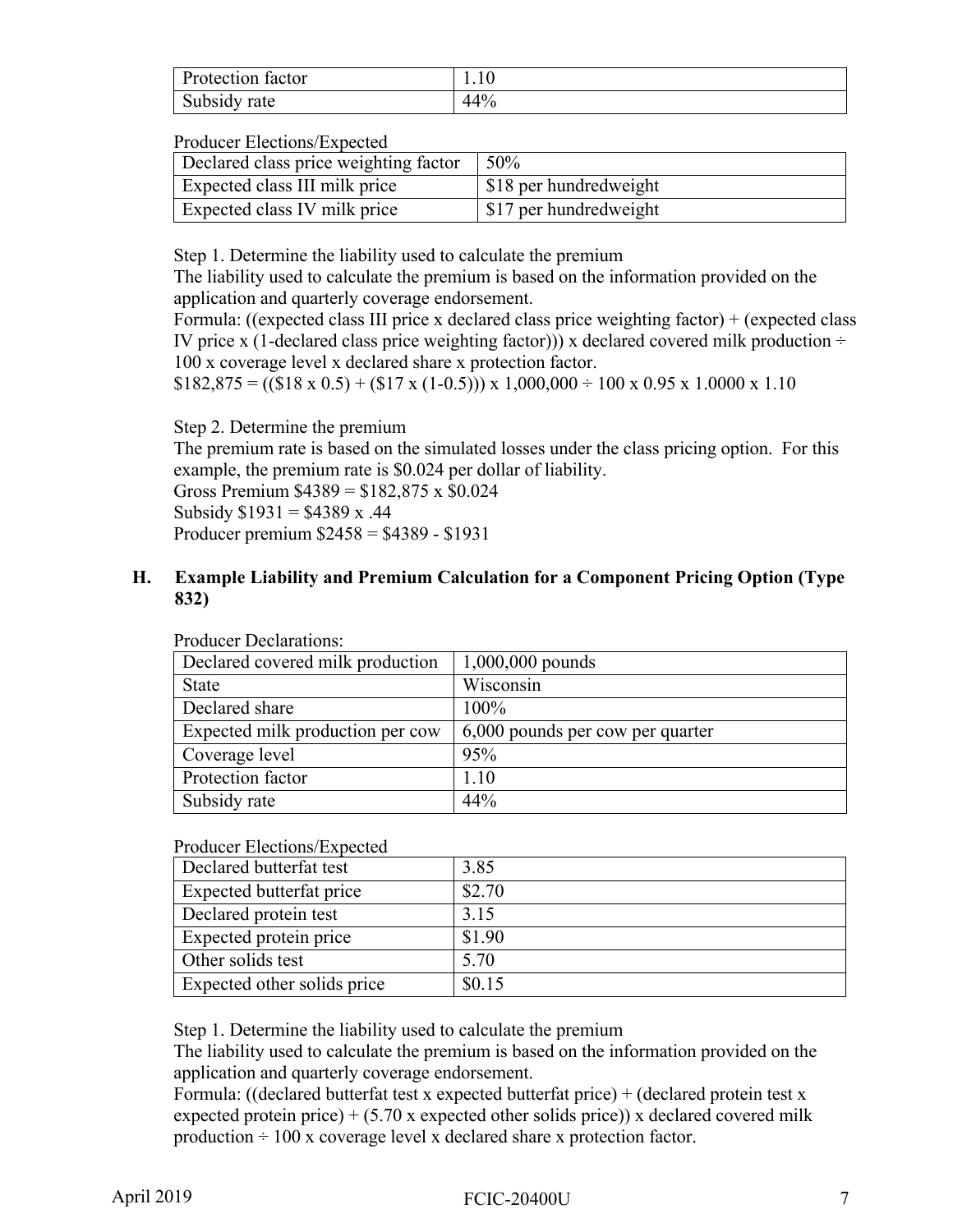$$180,106 = ((3.85 \times $2.70) + (3.15 \times $1.90) + (5.70 \times $0.15)) \times 1,000,000 \div 100 \times 0.95 \times$ 1.0000 x 1.10

Step 2. Determine the premium The premium rate is based on the simulated losses under the component pricing option. For this example, the premium rate is \$0.027 per dollar of liability. Gross Premium  $$4863 = $180,106 \times $0.013$ Subsidy  $$2140 = $4863 \times .44$ Producer premium \$2723 = \$4863 - \$2140

#### <span id="page-12-0"></span>**25 Notice of Probable Loss\_\_\_\_\_\_\_\_\_\_\_\_\_\_\_\_\_\_\_\_\_\_\_\_\_\_\_\_\_\_\_\_\_\_\_\_\_\_\_\_\_\_\_\_\_\_\_\_\_\_\_\_\_\_\_\_\_**

The notice of probable loss is used to notify the insured of a probable loss. In the case of a probable loss on insured milk, the AIP will send the insured a notice of probable loss approximately ten days after all Dairy Revenue Protection data applicable for the quarterly insurance period are released.

To receive an indemnity, the insured must submit a claim to the AIP on AIP's form and include all required documents, including the milk production worksheet, within sixty days (60) days following the date the notice of probable loss is issued. The insured should return the notice of probable loss to the AIP along with the milk production worksheet and the milk marketing records. See exhibit 7 for the notice of probable loss form standards and instructions.

#### <span id="page-12-1"></span>26 **Milk Production Worksheet**

#### **A. Milk Production Worksheet**

The milk production worksheet is due in the event of loss. The milk production worksheet must be accompanied by milk marketing records corresponding to the quarter insured from the insured dairy operation's milk cooperative or milk handler that provides records of the actual milk deliveries and, if applicable, the component levels in the milk sold. See exhibit 8 for the milk production worksheet form standards and instructions.

#### **B. Acceptable Records**

Acceptable records are milk marketing records that provide the following information from the producer payroll report. This report is a supporting statement which shall show:

(1) The name, address, Grade A identifier assigned by a duly constituted regulatory agency, and payroll number or similar identifier of the producer;

(2) The daily and total pounds, and the month and dates such milk was received from that producer; and if the component pricing option is elected;

(3) The total pounds of butterfat and protein contained in the producer's milk.

#### <span id="page-12-2"></span>**27 Calculating a Loss\_\_\_\_\_\_\_\_\_\_\_\_\_\_\_\_\_\_\_\_\_\_\_\_\_\_\_\_\_\_\_\_\_\_\_\_\_\_\_\_\_\_\_\_\_\_\_\_\_\_\_\_\_\_\_\_\_\_\_\_\_\_**

#### **A. Causes of Loss**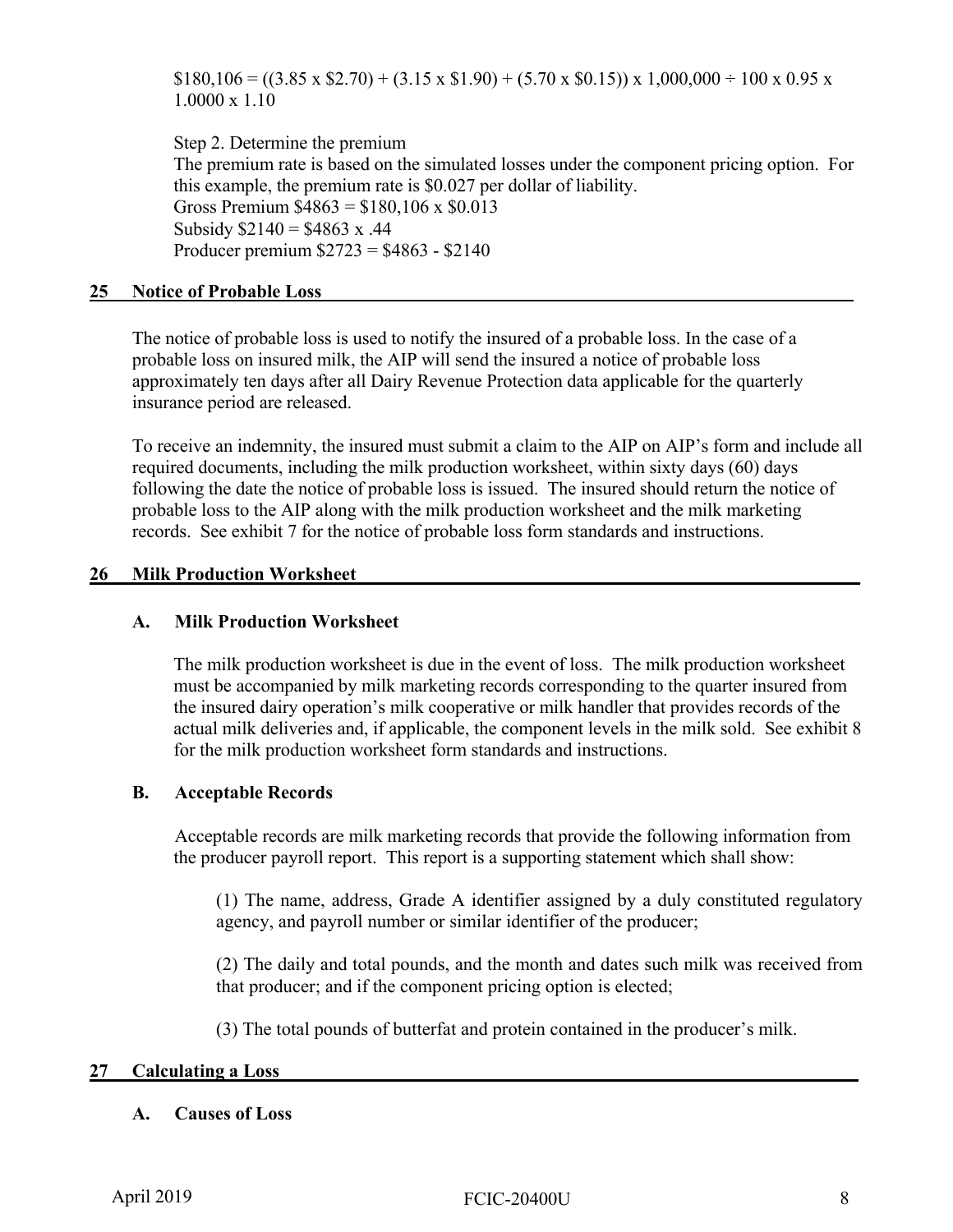The causes of loss covered by this policy provides insurance only for the difference between the final revenue guarantee and actual milk revenue, times the actual share and protection factor, caused by natural occurrences in market prices and yields in the pooled production region. This Policy does not insure against the death or other loss or destruction of the dairy cattle, or against any other loss or damage of any kind whatsoever.

#### **B. Indemnity Calculation Example for Class Pricing Option (Type 831)**

Using the example in section 24 G as a basis of coverage.

Actuals

| Actual class III milk price    | \$15 per hundredweight              |
|--------------------------------|-------------------------------------|
| Actual class IV milk price     | \$16 per hundredweight              |
| Actual milk production per cow | $+6,120$ pounds per cow per quarter |
| Milk marketings                | $900,000$ pounds                    |

Step 1. Determine covered milk production

Verify with RMA if there is any declared covered milk production insured with another AIP for the same quarterly insurance period. Verify the producer's actual milk marketings as indicated on their milk production worksheet is sufficient to justify the declared covered milk production. Check if the milk marketings was equal to or greater than 85% of the declared covered milk production for all quarterly coverage endorsement in effect for the quarterly insurance period:

This calculation is total milk marketings greater than or equal to 85% times the declared covered milk production.

1,000,000 times 0.85 equals 850,000. 900,000 is greater than 850,000. Covered milk production equals 1,000,000.

Step 2. Calculate the final class pricing milk revenue

Formula: ((expected class III price x declared class price weighting factor) + (expected class IV price x (1-declared class price weighting factor)) x covered milk production  $\div 100$ .  $$175,000 = ((\$18 \times 0.5) + (\$17 \times (1-0.5))) \times 1,000,000 \div 100$ 

Step 3. Calculate final revenue guarantee for the class pricing option Formula: expected class pricing milk revenue x coverage level.  $$166,250 = $175,000 \times 0.95$ 

Step 4. Calculate the yield adjustment factor Formula: Actual milk production per cow  $\div$  expected milk production per cow.  $1.02 = 6{,}120 \div 6{,}000$ 

Step 5. Calculate the class pricing actual milk revenue Formula: ((actual class III price x declared class price weighting factor) + (actual class IV price x (1-declared class price weighting factor))) x covered milk production x yield adjustment factor  $\div 100$ .  $$158,100 = ((\$15 \times 0.5) + (\$16 \times (1-0.5))) \times 1,000,000 \times 1.02 \div 100$ 

Step 6. Calculate the indemnity on class pricing policy If the final revenue guarantee is less than the actual milk revenue, then no indemnity is due. If the final revenue guarantee is greater than the actual milk revenue an indemnity is due. In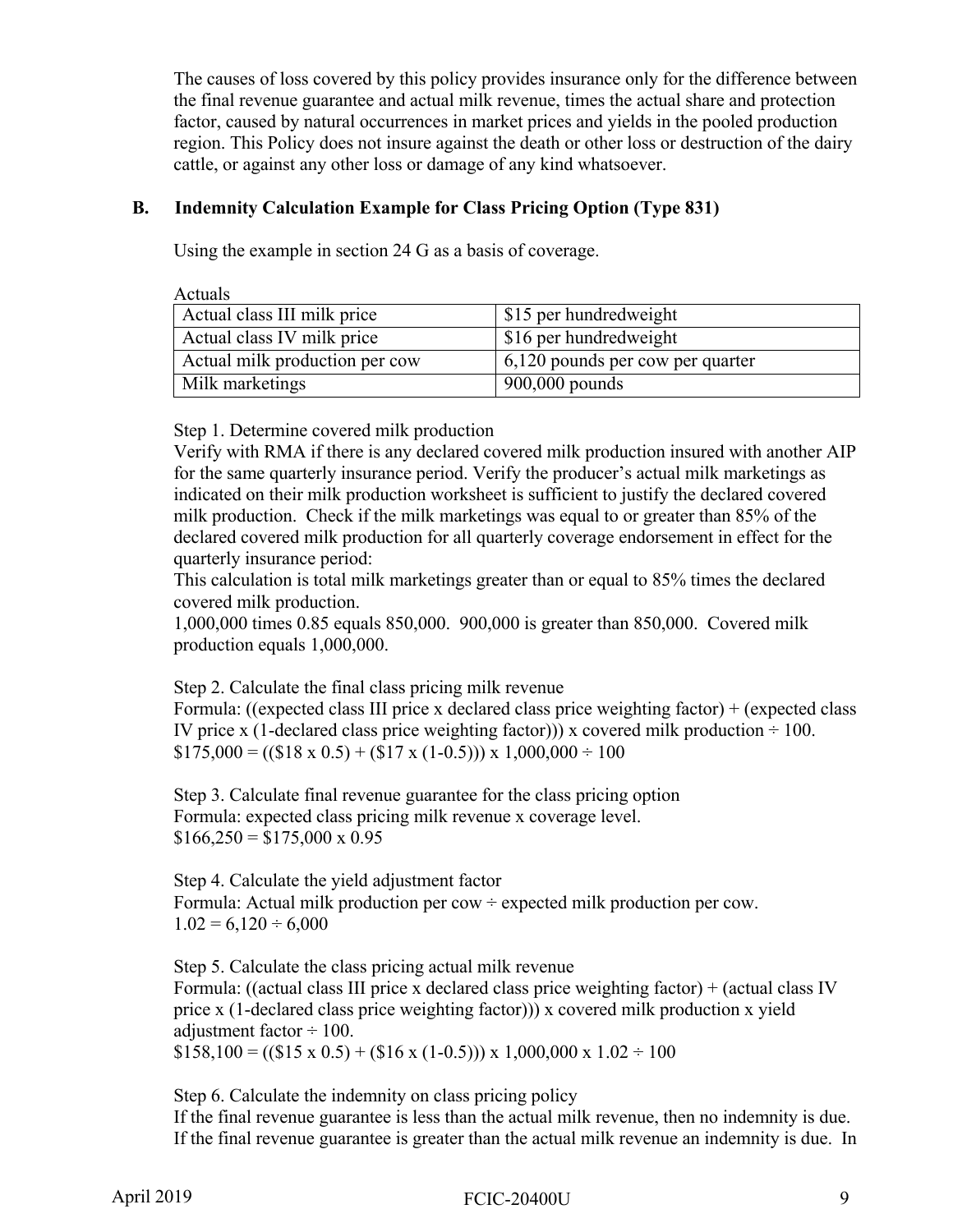this example– (final revenue guarantee - actual milk revenue) x actual share x declared protection factor.  $$8,965 = ($166,250 - $158,100) \times 1.0000 \times 1.10$ 

#### **C. Indemnity Calculation for Component Pricing Option (832)**

Using the example in section 24 H as a basis of coverage.

| Actuals                        |                                   |
|--------------------------------|-----------------------------------|
| Actual butterfat test          | 3.85                              |
| Actual butterfat price         | \$2.25                            |
| Actual protein test            | 3.15                              |
| Actual protein price           | \$1.70                            |
| Other solids test              | 5.70                              |
| Actual other solids price      | \$0.12                            |
| Actual milk production per cow | 6,120 Pounds per cow per quarter) |
| Milk Marketings                | 900,000 pounds                    |

Step 1. Determine covered milk production

Verify with RMA to determine if there is any declared covered milk production insured with another AIP for the same quarterly insurance period. Verify the producer's actual milk marketings as indicated on their milk production worksheet is sufficient to justify the declared covered milk production. Check if the milk marketings was equal to or greater than 85% of the declared covered milk production for all quarterly coverage endorsement in effect for the quarterly insurance period:

This calculation is total milk marketings greater than or equal to 85% times the declared covered milk production.

1,000,000 times .85 equals 850,000. 900,000 greater than 850,000. Covered milk production equals 1,000,000.

Step 2. Determine if the actual butterfat test and the actual protein test are greater than 90% of the declared component values. Declared butterfat test 3.85, and the lower limit for actual is  $3.85$  x .90 = 3.47. The actual is greater than 90% of the declared test value so the final butterfat test is 3.85. 90% of the declared protein test 3.15 x .90 = 2.84; the actual test value is greater than 90% of the declared so the final protein test is 3.15.

Step 3. Calculate the final component pricing milk revenue Formula: ((final butterfat test x expected butterfat price) + (final protein test x expected protein price) + (5.70 x expected other solids price)) x covered milk production  $\div 100$  $$172,350 = ((3.85 \times $2.70) + (3.15 \times $1.90) + (5.70 \times $0.15)) \times 1,000,000 \div 100$ 

Step 4. Calculate final revenue guarantee for the component pricing option Formula: final component pricing milk revenue x coverage level.  $$163,733 = $172,350 \times 0.95$ 

Step 5. Calculate the yield adjustment factor Formula: Actual milk production per cow  $\div$  expected milk production per cow.  $1.02 = 6{,}120 \div 6{,}000$ 

Step 6. Calculate the actual milk revenue for the component pricing option

April 2019 **FCIC-20400U** 10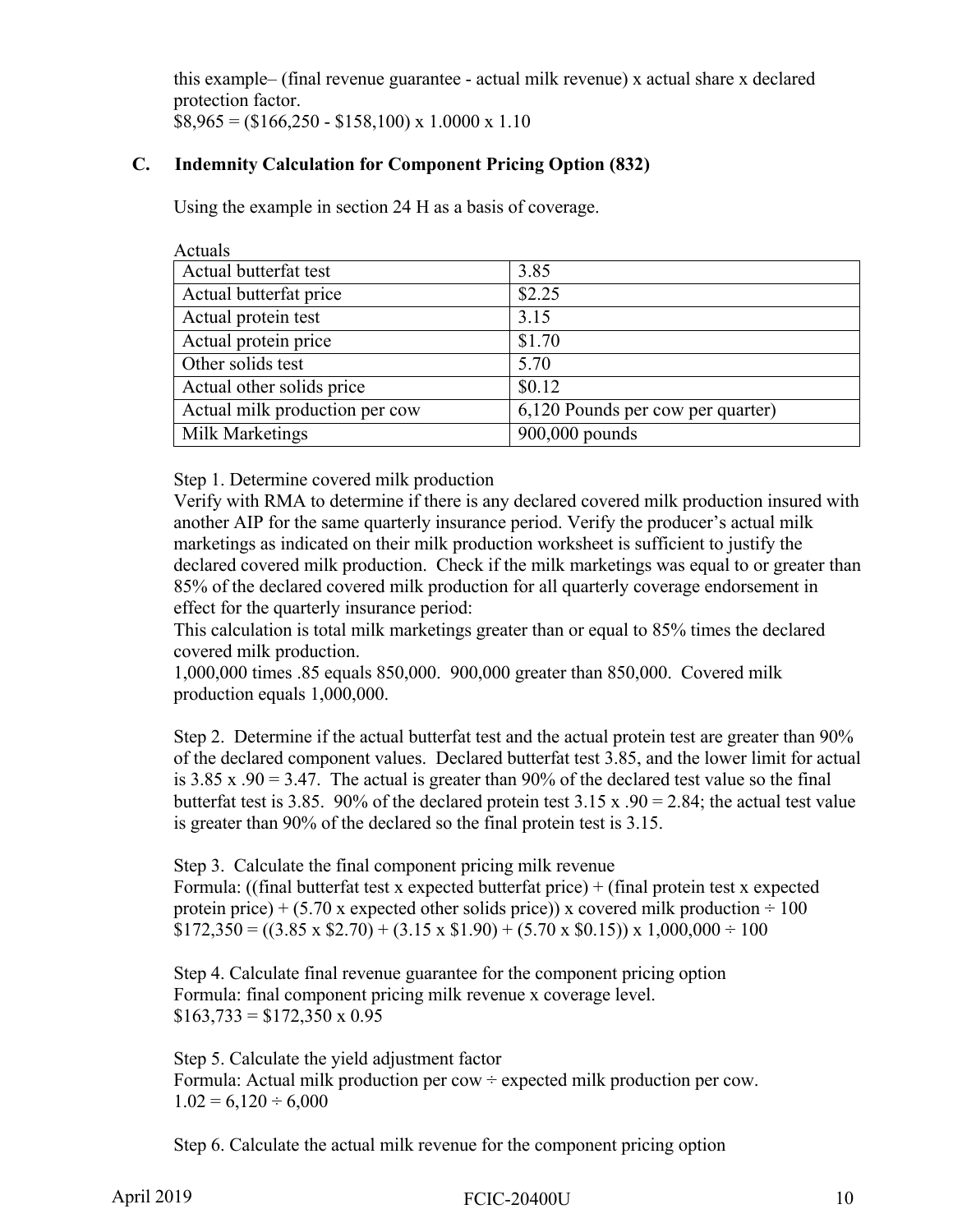Formula: ((final butterfat test x actual butterfat price) + (final protein test x actual protein price)  $+$  (5.70 x actual other solids price) x covered milk production x yield adjustment factor  $\div$  100.

 $$149,955 = ((3.85 \times $2.25) + (3.15 \times $1.70) + (5.70 \times $0.12)) \times 1,000,000 \times 1.02 \div 100$ 

Step 7. Calculate the indemnity on component pricing policy If the final revenue guarantee is less than the actual milk revenue, then no indemnity is due. If the final revenue guarantee is greater than the actual milk revenue an indemnity is due. In this example– (final revenue guarantee - actual milk revenue) x actual share x protection factor.

 $$15,156 = ($163,733 - $149,955) \times 1.0000 \times 1.10$ 

#### **D. Adjustments to Revenue Guarantee when Calculating an Indemnity**

#### **(1) Marketings Less than 85% Declared Covered Milk Production**

In the event the milk marketings during the quarterly insurance period are less than 85 percent of the declared covered milk production summed over all quarterly coverage endorsements for the quarterly insurance period, then the covered milk production for this quarterly insurance period shall equal the milk marketings divided by 85%.

For example, two separate quarterly coverage endorsements are purchased at different points in time for a single quarterly insurance period, endorsement A has 1,500,000 pounds of declared covered milk production and endorsement B has 500,000 pounds of declared covered milk production for a total of 2,000,000 pounds. The milk marketings are 1,200,000 pounds of milk for the quarter. The total covered milk production for all quarterly coverage endorsements shall be 1,200,000 pounds divided by .85 which equals 1,411,765 pounds.

The covered milk production for each quarterly coverage endorsement will be determined by total covered milk production multiplied by declared covered milk production divided by total declared covered milk production.

For example, endorsement A, 1,411,765 pounds total covered milk production multiplied by (1,500,000 divided by 2,000,000) equals 1,058,824 pounds covered milk production for this endorsement.

Endorsement B, 1,411,765 pounds total covered milk production multiplied by (500,000 divided by 2,000,000) equals 352,941 pounds covered milk production for this endorsement.

#### **(2) Declared Butterfat Test or Protein Test less than 90% of Actual Test**

If the insured elected the component pricing option, then the actual butterfat test and actual protein test component levels for milk sold during the quarterly insurance period as indicated on the milk production worksheet must not be less than 90 percent of the declared butterfat test or declared protein test.

The final butterfat test and final protein test used to calculate the final component pricing milk revenue and the actual component pricing milk revenue for indemnity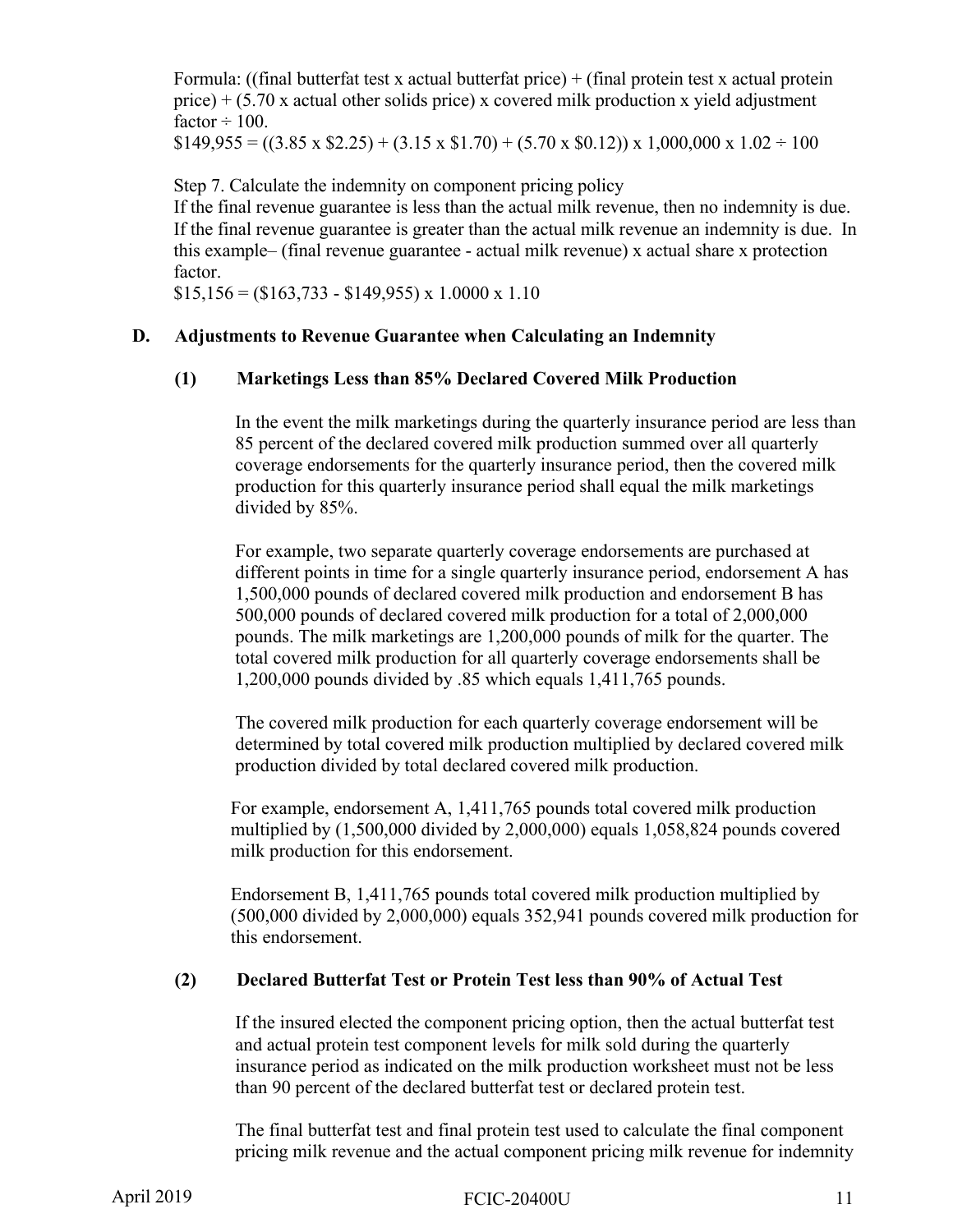calculation purposes is determined as follows:

If either actual component test is less than 90 percent, then, as applicable, the final butterfat test and/or final protein test will be the actual determined test value percent divided by .90. For example, if the declared butterfat test is 5.00 pounds, the insured's average butterfat test during the quarter must exceed 4.50 pounds. If the actual butterfat test is 3.80 pounds, the final butterfat test will be 4.22 pounds.

The declared butterfat test minimum of 3.25 pounds and the declared protein test minimum of 2.75 pounds are not applicable to indemnity calculations.

For either actual component test that is at least 90 percent of the declared, then, as applicable, the final butterfat test and/or final protein test will equal the declared butterfat test or declared protein test. For example, if the declared protein test is 4.00 pounds, and the insured's actual protein test during the quarter is 3.80 pounds, the final protein test will be 4.00 pounds.

#### **(3) Actual Share**

The percentage interest in the insured milk at the time of sale unless the actual share is greater than the declared share, then the actual share will equal to the declared share.

#### **E. Two AIPs insuring milk for the same Quarterly Insurance Period**

The Dairy Revenue Protection policy makes available for purchase eight quarters during the crop year. An insured can only have one policy in effect for a crop year. Current crop year practices 805, 806, 807 and 808 have the same quarterly insurance periods as practices 801, 802, 803 and 804 respectively, in the subsequent crop year. These quarterly insurance periods provide coverage across two crop years. If insured transfers their policy by the cancellation date to another AIP, it is possible to have coverage for the same quarterly insurance period with two AIPs.

AIPs are to verify with RMA the total declared covered milk production for each AIP. This will provide each AIP the information needed to determine the covered milk production and calculate their respective indemnities based on the marketing records provided by the insured.

#### <span id="page-16-0"></span>28 **Final Proof of Loss**

The final proof of loss is completed by the AIP and provided to the insured after the claim has been processed. See exhibit 9 for the final proof of loss form standards and instructions.

#### <span id="page-16-1"></span>**29-60 (Reserved)\_\_\_\_\_\_\_\_\_\_\_\_\_\_\_\_\_\_\_\_\_\_\_\_\_\_\_\_\_\_\_\_\_\_\_\_\_\_\_\_\_\_\_\_\_\_\_\_\_\_\_\_\_\_\_\_\_\_\_\_\_\_\_\_\_\_\_\_**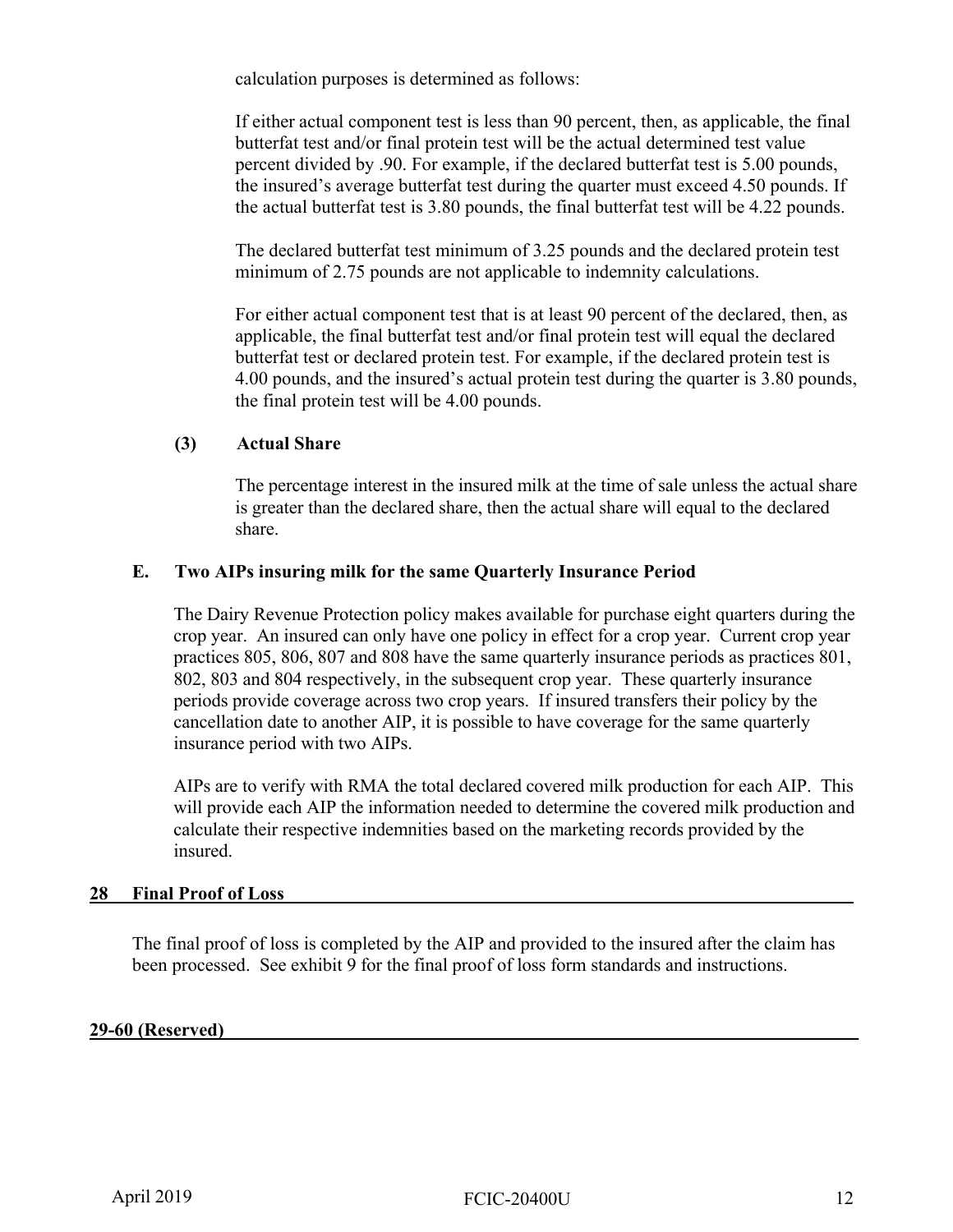# **PART 3 APPLICABILITY OF HANDBOOKS**

#### <span id="page-17-1"></span><span id="page-17-0"></span>**61** General Overview

This part identifies information specific to the applicability of the CIH, GSH, DSSH, LAM, LASH and any other procedural issuance that may require supplemental information with regard to a crop insured under the Dairy Revenue Protection policy.

#### <span id="page-17-2"></span>**62 Crop Insurance Handbook (CIH)\_\_\_\_\_\_\_\_\_\_\_\_\_\_\_\_\_\_\_\_\_\_\_\_\_\_\_\_\_\_\_\_\_\_\_\_\_\_\_\_\_\_\_\_\_\_\_\_\_**

The duties and responsibilities identified in the CIH DO NOT apply to the Dairy Revenue Protection Insurance Policy.

#### <span id="page-17-3"></span>**63 General Standards Handbook (GSH)\_\_\_\_\_\_\_\_\_\_\_\_\_\_\_\_\_\_\_\_\_\_\_\_\_\_\_\_\_\_\_\_\_\_\_\_\_\_\_\_\_\_\_\_\_\_**

The duties and responsibilities identified in the GSH apply to Dairy Revenue Protection. The GSH Paragraph 852 Assignment of Indemnity is amended as follows:

The second sentence in opening paragraph "The assignment(s) applies for all acreage of the crop covered by the policy" is replaced with "The assignment(s) applies for all liability remaining on the crop covered by the policy at the time the assignment is accepted by the AIP."

The duties and responsibilities identified for Landlord-Tenant are not applicable to Dairy Revenue Protection.

#### <span id="page-17-4"></span>**64 Document and Supplemental Standards Handbook (DSSH)\_\_\_\_\_\_\_\_\_\_\_\_\_\_\_\_\_\_\_\_\_\_\_\_\_\_\_**

The duties and responsibilities identified in the DSSH apply to the Dairy Revenue Protection for applicable forms and procedures not identified below or in Exhibit 3 of this Handbook.

Landlord-Tenant standards outlined in the DSSH are not applicable to Dairy Revenue Protection.

The DSSH Exhibit 28 Assignment of Indemnity is amended as follows:

The second sentence in opening paragraph "The assignment(s) applies for all acreage of the crop covered by the policy" is replaced with "The assignment(s) applies for all liability remaining on the crop covered by the policy at the time the assignment is accepted by the AIP and any additional liability added for the crop year."

#### <span id="page-17-5"></span>**65 Loss Adjustment Manual (LAM)\_\_\_\_\_\_\_\_\_\_\_\_\_\_\_\_\_\_\_\_\_\_\_\_\_\_\_\_\_\_\_\_\_\_\_\_\_\_\_\_\_\_\_\_\_\_\_\_\_\_**

The duties and responsibilities identified in the LAM DO NOT apply to the Dairy Revenue Protection Insurance Policy.

#### <span id="page-17-6"></span>**66 Loss Adjustment Standards Handbook (LASH)\_\_\_\_\_\_\_\_\_\_\_\_\_\_\_\_\_\_\_\_\_\_\_\_\_\_\_\_\_\_\_\_\_\_\_\_\_**

There is no Loss Adjustment Standards Handbook for Dairy Revenue Protection. This is a revenue-based area plan of insurance and the information necessary to calculate an indemnity will be released by RMA.

The instructions and form standards for the notice of probable loss, milk production worksheet and final proof of loss are included in this handbook.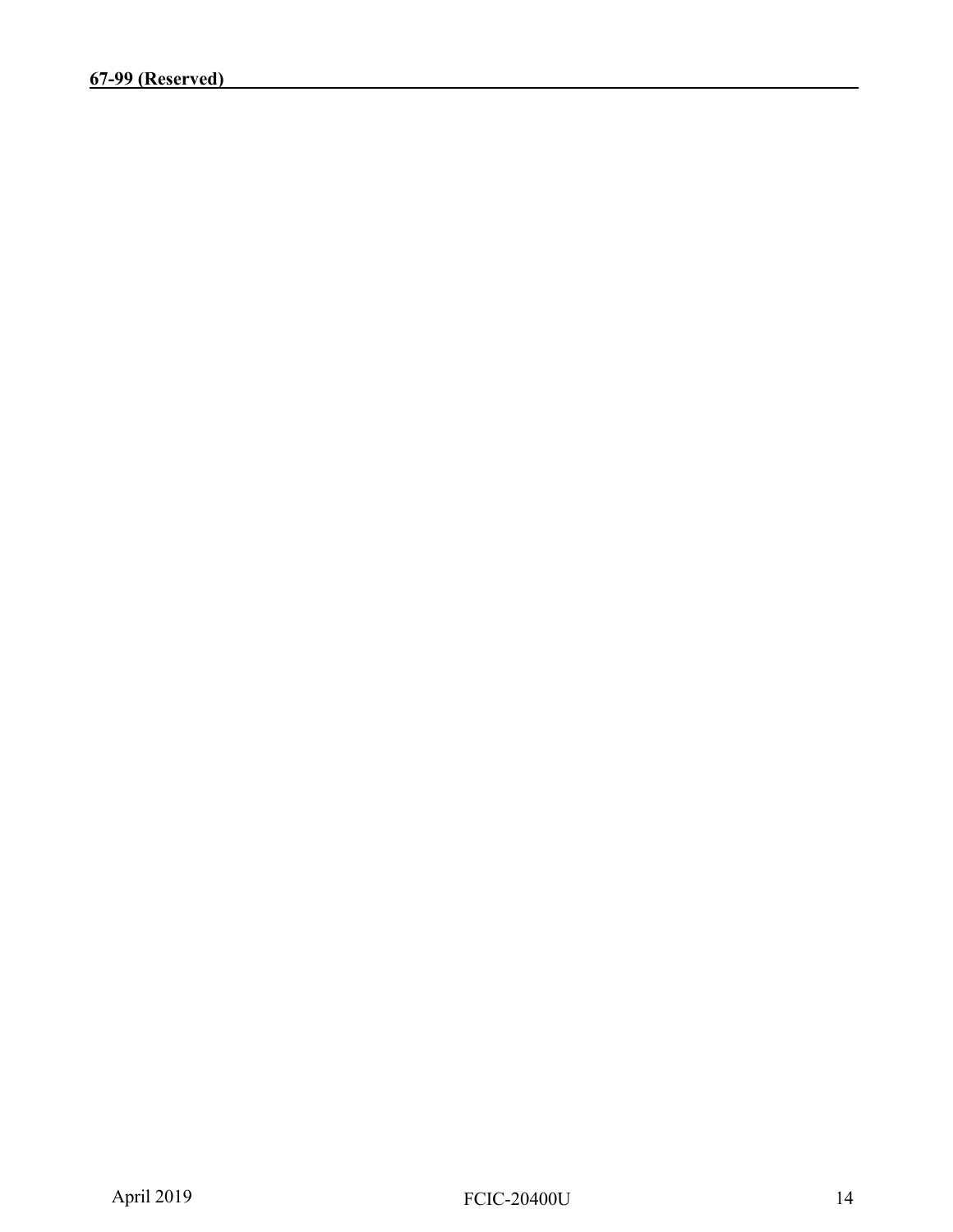# **EXHIBITS**

# <span id="page-19-1"></span><span id="page-19-0"></span>**1 Acronyms and Abbreviations\_\_\_\_\_\_\_\_\_\_\_\_\_\_\_\_\_\_\_\_\_\_\_\_\_\_\_\_\_\_\_\_\_\_\_\_\_\_\_\_\_\_\_\_\_\_\_\_\_\_\_\_\_\_**

The following table provides approved acronyms and abbreviations used in this handbook.

| <b>Approved</b>      | Term                                          |
|----------------------|-----------------------------------------------|
| Acronym/Abbreviation |                                               |
| AIP                  | Approved Insurance Provider                   |
| <b>AMS</b>           | <b>Agricultural Marketing Service</b>         |
| <b>CEPP</b>          | <b>Commodity Exchange Price Provisions</b>    |
| <b>CIH</b>           | Crop Insurance Handbook                       |
| <b>CME</b>           | Chicago Mercantile Exchange                   |
| <b>DRP</b>           | Dairy Revenue Protection                      |
| <b>FCIC</b>          | <b>Federal Crop Insurance Corporation</b>     |
| <b>GSH</b>           | <b>General Standards Handbook</b>             |
| <b>LASH</b>          | Loss Adjustment Standards Handbook            |
| LAM                  | <b>Loss Adjustment Manual</b>                 |
| <b>LPRA</b>          | Livestock Price Reinsurance Agreement         |
| <b>MPCI</b>          | Multiple Peril Crop Insurance                 |
| <b>NASS</b>          | National Agricultural Statistics Service      |
| <b>PASD</b>          | Product Administration and Standards Division |
| <b>PASS</b>          | Policy Acceptance and Storage System          |
| QCE                  | Quarterly Coverage Endorsement                |
| <b>RMA</b>           | <b>Risk Management Agency</b>                 |
| <b>SBI</b>           | <b>Substantial Beneficial Interest</b>        |
| <b>SCD</b>           | <b>Sales Closing Date</b>                     |
| <b>USDA</b>          | United States Department of Agriculture       |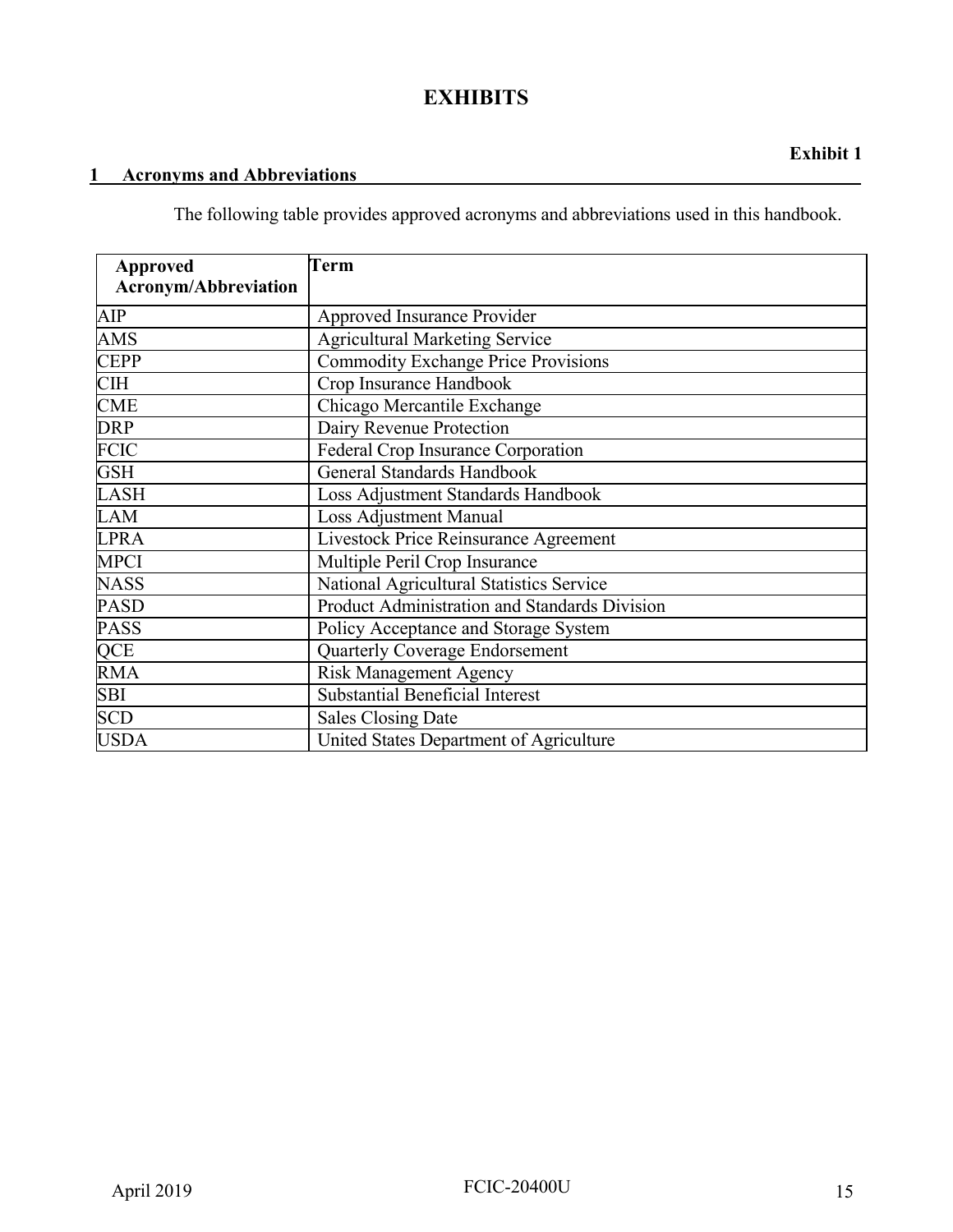The following are definitions of terms used in this handbook.

<span id="page-20-0"></span>Act means the Federal Crop Insurance Act (7 U.S.C. 1501 - 1524).

Actual butterfat price is the price determined in accordance with the DRP-CEE as shown in the actuarial documents.

Actual butterfat test is the amount of butterfat determined in accordance with section 7(e) of the Dairy Revenue Protection Insurance Policy.

Actual class III milk price is the price determined in accordance with the DRP-CEE as shown in the actuarial documents.

Actual class IV milk price is the price determined in accordance with the DRP-CEE as shown in the actuarial documents.

Actual class pricing milk revenue is the value determined by summing the actual class III milk price,  $P^{III}$ , multiplied by the declared class price weighting factor, W, and the actual class IV milk price,  $P^{IV}$ , multiplied by one minus the declared class price weighting factor, 1-W; then multiplying that sum by the covered milk production, Q, times the yield adjustment factor, Y, divided by 100. That is, ( $P^{III} \times W$ )  $+ P^{IV}$  x (1 - *W*))  $\times$  Q  $\times$  Y  $\div$  100.

Actual component pricing milk revenue is the value determined by summing the actual butterfat price,  $P^B$ , multiplied by the final butterfat test,  $Q^B$ , the actual protein price,  $P^P$ , multiplied by the final protein test,  $Q^P$ , the actual other solids price,  $P^{OS}$ , multiplied by the other solids test,  $Q^{OS}$ ; then multiplying that sum by the covered milk production, Q, times the yield adjustment factor, Y, divided by 100. That is,  $(P^B \times Q^B + P^P \times Q^P + P^{OS} \times Q^{OS}) \times Q \times Y \div 100.$ 

Actual milk production per cow means the pounds determined in accordance with the DRP-CEE as shown in the actuarial documents.

Actual milk revenue means the milk revenue calculated for the quarterly insurance period used for determining indemnities under this policy.

- (1) If the insured elects the class pricing option for the pricing method election, then actual milk revenue equals the actual class pricing milk revenue.
- (2) If the insured elects the component pricing option for the pricing method election, then actual milk revenue equals the actual component pricing milk revenue.

Actual other solids price means the price determined in accordance with the DRP-CEE as shown in the actuarial documents.

Actual protein price means the price determined in accordance with the DRP-CEE as shown in the actuarial documents.

Actual protein test means the amount of protein determined in accordance with section 7(e) of the Dairy Revenue Protection Insurance Policy.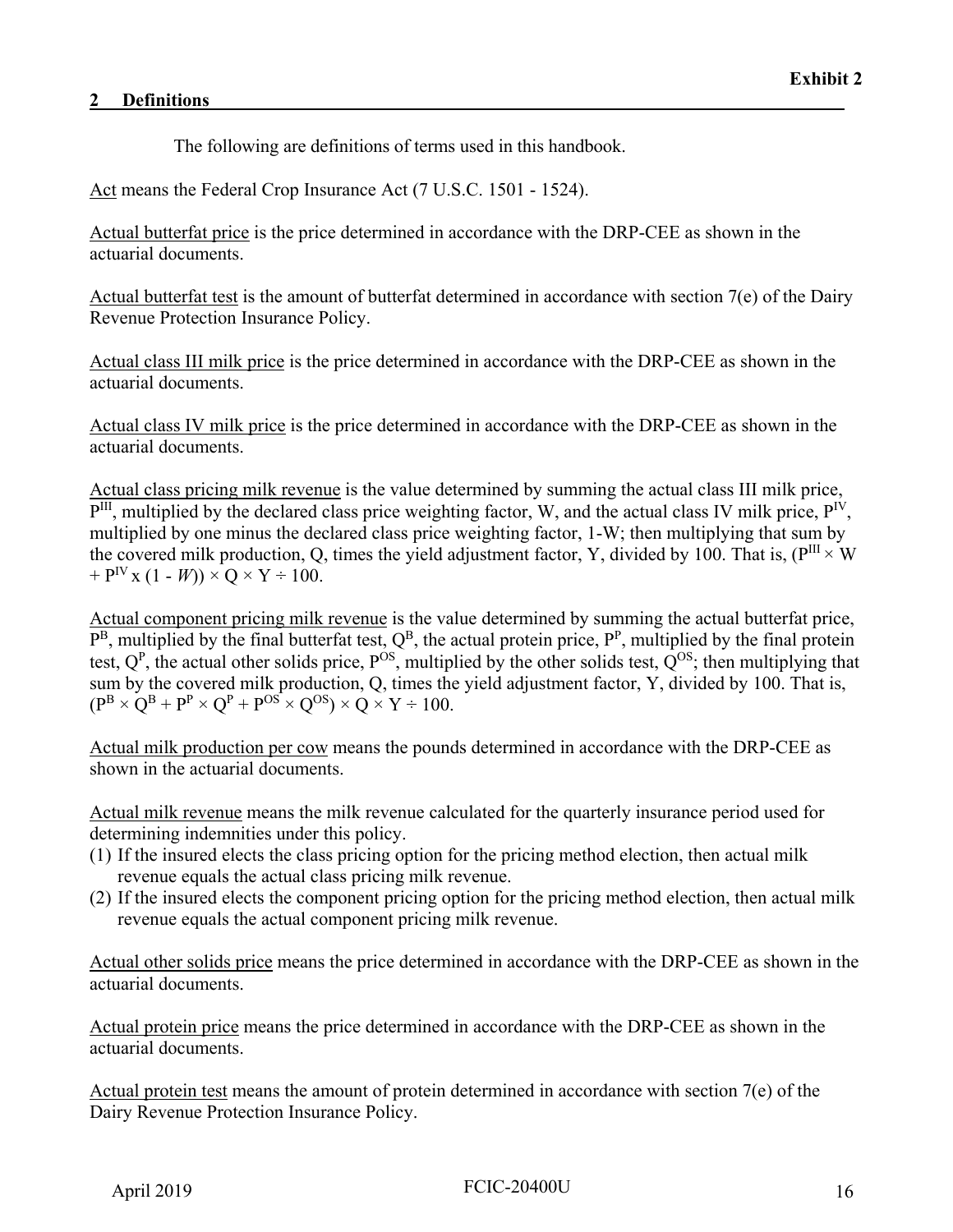Actual share means the percentage interest in the insured milk at the time of sale unless the actual share is greater than the declared share, then the actual share will equal to the declared share.

Actuarial documents mean the information for the crop year which is available for public inspection in the agent's office and published on RMA's website which shows available crop insurance policies, coverage levels, information needed to determine amounts of insurance, prices, premium adjustment percentages, practices, particular types of the insurable crop, and other related information regarding crop insurance in the county.

AMS means the Agricultural Marketing Service of the USDA or a successor agency.

Application means the form required to be completed by the insured, containing all the information required in section 2 of the Dairy Revenue Policy and accepted by the AIP before insurance coverage will commence. Only one application is required per state and all the milk produced within a state is covered under this policy. A separate application is required to insure milk produced in another state.

Assignment of indemnity is a transfer of policy rights, made on our form, and effective when approved in writing by us in accordance with section 13.

Beginning farmer or rancher is an individual who has not actively operated and managed a farm or ranch in any state, with an insurable interest in a crop or livestock as an owner-operator, landlord, tenant, or sharecropper for more than five crop years, as determined in accordance with FCIC procedures. Any crop year's insurable interest may, by election, be excluded if earned while under the age of 18, while in full-time military service of the United States, or while in post-secondary education, in accordance with FCIC procedures. A person other than an individual may be eligible for beginning farmer or rancher benefits if there is at least one individual substantial beneficial interest holder and all individual substantial beneficial interest holders qualify as a beginning farmer or rancher.

Business day means Monday through Friday unless the CME Dairy markets are closed for a scheduled holiday. In the case the CME Dairy markets are closed for a scheduled holiday the next business day will be based on the next day the CME Dairy markets reopens for trades.

Cancellation date means the calendar date specified in the actuarial documents on which coverage will automatically renew unless canceled in writing by either the insured or the AIP or terminated in accordance with the policy terms.

Class pricing option means a pricing method election made by the insured. If the insured elects this pricing option, the coverage and indemnities will be determined using the class III and class IV milk prices.

CME group means the Chicago Mercantile Exchange Group.

Component pricing option means a pricing method election made by the insured. If the insured elects this option, the coverage and indemnities will be determined using component milk prices for butterfat, protein, and other solids.

Contract change date means the calendar date contained in the actuarial documents, by which changes to the policy, if any, will be made available in accordance with section 20 of the Dairy Revenue Protection Insurance Policy.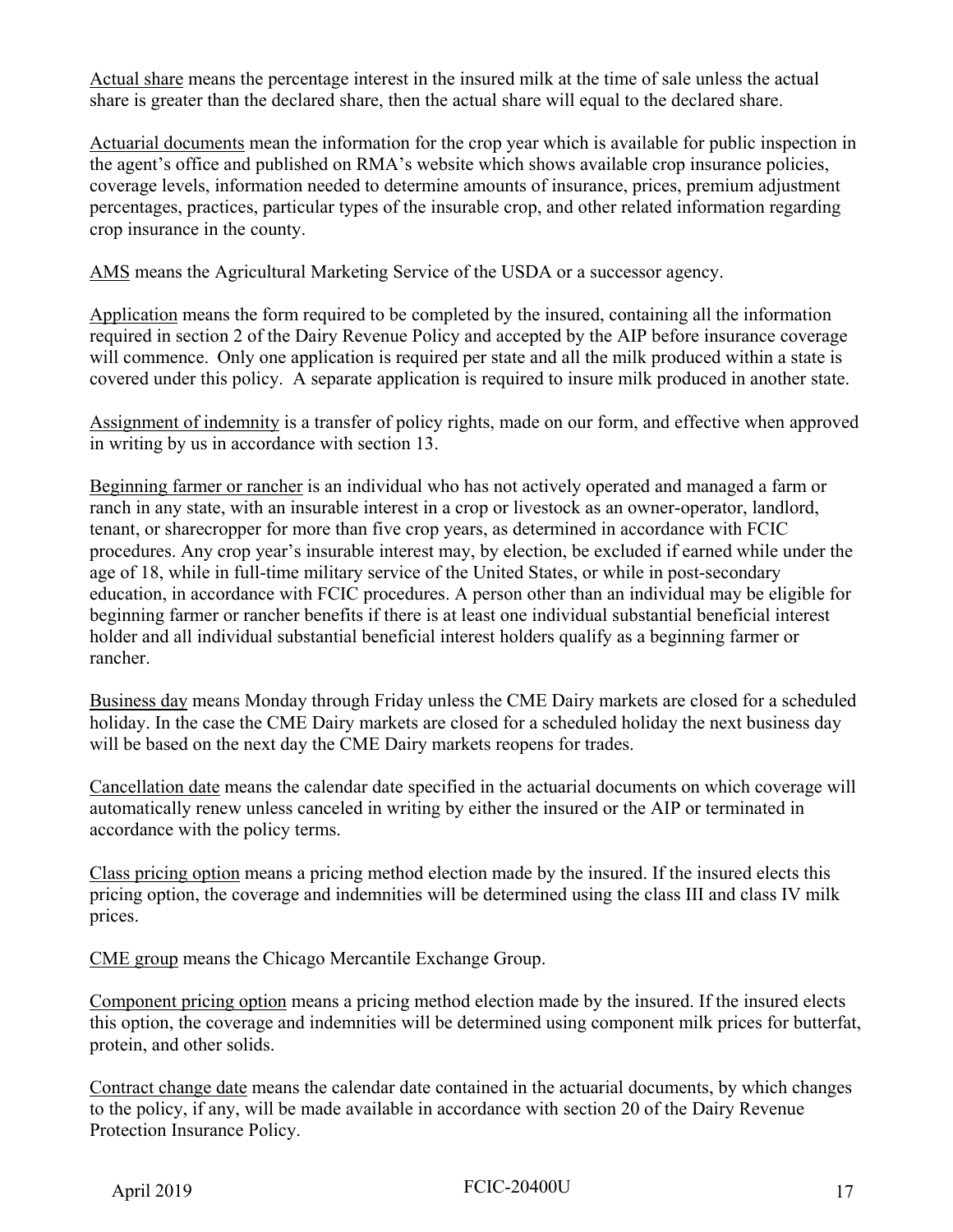County is any county, parish, or other political subdivision of a state shown on the accepted application where the milk storage tank of the dairy operation is physically located. If the dairy operation spans multiple counties within the state, then the application county will be the county elected by the insured as indicated on the application.

Coverage means the insurance provided by this policy against insured loss of revenue as shown on the summary of coverage.

Coverage level means the coverage level percentage chosen by the insured, used to determine the revenue guarantee.

Covered milk production means the amount of Grade A milk production determined in accordance with section 7(d) of the Dairy Revenue Protection Insurance Policy.

Crop year means the twelve-month period, beginning July 1 and ending the following June 30, which is designated by the calendar year in which it ends.

Dairy operation means a business commercially producing and marketing milk, produced from cows, as a single unit located in the United States. The dairy operation to be insured must be contained within one pooled production region.

Days means the Calendar days.

Declared butterfat test means the pounds of milkfat contained in 100 pounds of milk, as declared by the insured in accordance with section  $3(c)(ii)(A)$  of the Dairy Revenue Protection Insurance Policy.

Declared class price weighting factor means a percentage value, chosen by the insured, to be used for determining the expected class pricing milk revenue.

Declared covered milk production means the pounds of Grade A milk production chosen by the insured to insure for that quarter under each quarterly coverage endorsement.

Declared protein test means the pounds of milk protein contained in 100 pounds of, as declared by the insured in accordance with section 3(c)(1)(ii)(B) of the Dairy Revenue Protection Insurance Policy.

Declared share means the percentage interest in the insured milk as an owner at the time insurance attaches and indicated on the quarterly coverage endorsement.

Delinquent debt has the same meaning as the term defined in 7 CFR part 400, subpart U.

DRP-CEE means the Dairy Revenue Protection Commodity Exchange Endorsement applicable for the crop year.

Effective date means the date coverage begins, as shown in the quarterly coverage endorsement. The effective date will always be the date the prices were published on the RMA website corresponding to the purchase date.

End of quarterly insurance period, date of means the date the insurance coverage provided by the quarterly coverage endorsement ceases.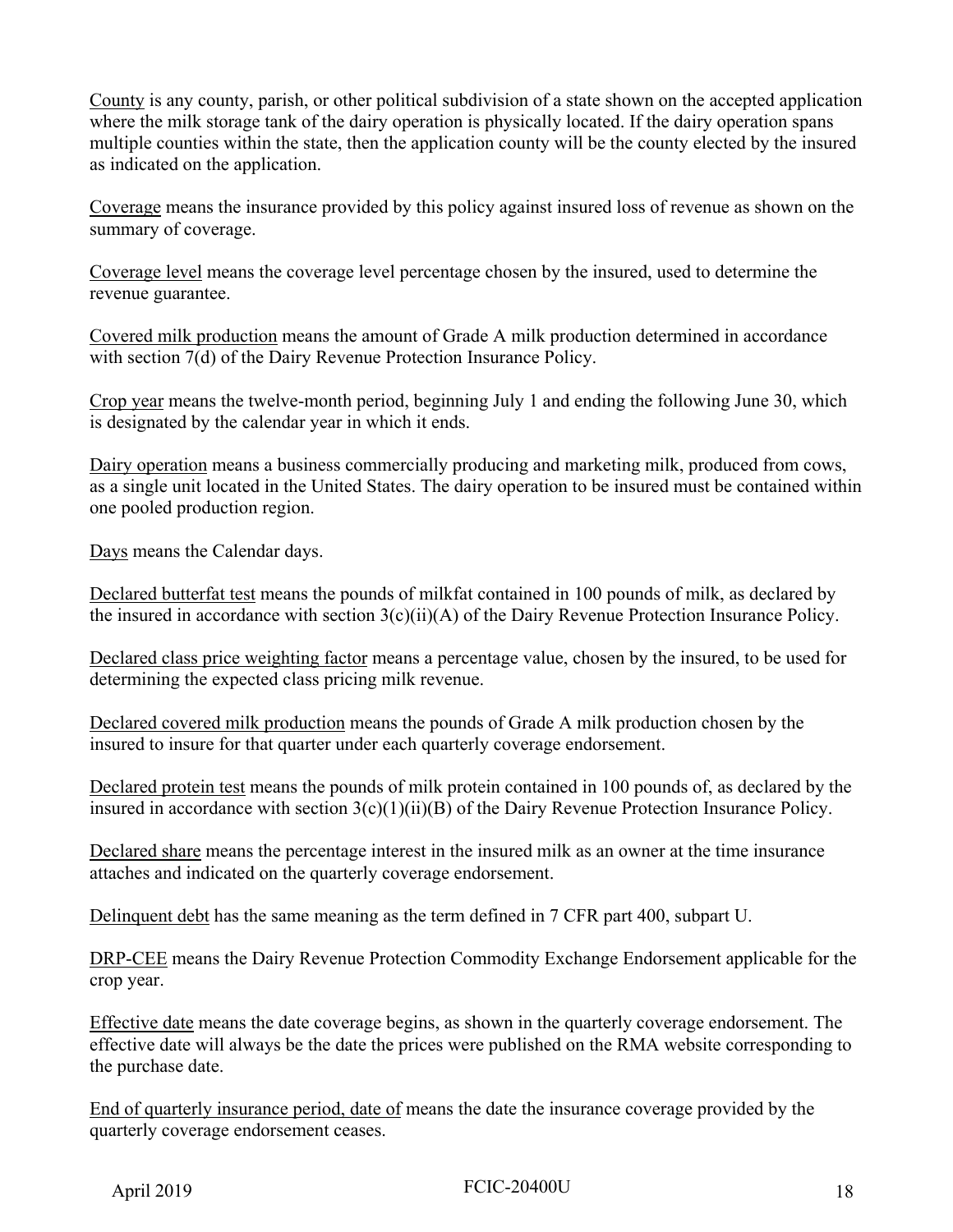Expected butterfat price means the price determined in accordance with the DRP-CEE as shown in the actuarial documents.

Expected class III milk price means the price determined in accordance with the DRP-CEE as shown in the actuarial documents.

Expected class IV milk price means the price determined in accordance with the DRP-CEE as shown in the actuarial documents.

Expected class pricing milk revenue means the value determined by summing the expected class III milk price,  $E(P^{III})$ , multiplied by the declared class price weighting factor, W, the expected class IV milk price,  $E(P<sup>IV</sup>)$ , multiplied by one minus the declared class price weighting factor, 1-W; then multiplying that sum by the declared covered milk production, Q; divided by 100. That is,  $(E(P^{III}) \times W)$ +  $E(P^{IV})$  x (1 - *W*)) × Q ÷ 100.

Expected component pricing milk revenue means the value determined by summing the expected butterfat price,  $E(P^B)$ , multiplied by the declared butterfat test,  $Q^B$ , the expected protein price,  $E(P^P)$ , multiplied by the declared protein test,  $Q^P$ , and the expected other solids price,  $E(P^{OS})$ , multiplied by the other solids test,  $Q^{OS}$ ; then multiplying that sum by the declared covered milk production, Q; divided by 100. That is,  $(E(P^B) \times Q^B + E(P^P) \times Q^P + E(P^{OS}) \times Q^{OS}) \times Q \div 100$ .

Expected milk production per cow means the pounds determined in accordance with the DRP-CEE as shown in the actuarial documents.

Expected other solids price means the price determined in accordance with the DRP-CEE as shown in the actuarial documents.

Expected protein price means the price determined in accordance with the DRP-CEE as shown in the actuarial documents.

Expected revenue guarantee means the milk revenue calculated for the quarterly insurance period used for determining coverage under this policy, calculated as:

(a) If the insured elects the class pricing option, then expected revenue guarantee equals the expected class pricing milk revenue times the coverage level.

(b) If the insured elects the component pricing option, then expected revenue guarantee equals the expected component pricing milk revenue times the coverage level.

FCIC means the Federal Crop Insurance Corporation, a wholly owned government corporation and agency within USDA.

Final butterfat test means the amount of butterfat determined in accordance with section 7(e).

Final class pricing milk revenue means the value determined by summing the expected class III milk price,  $E(P^{III})$ , multiplied by the declared class price weighting factor, W, the expected class IV milk price,  $E(P^{IV})$ , multiplied by one minus the declared class price weighting factor, 1-W; then multiplying that sum by the covered milk production, Q; divided by 100. That is,  $(E(P^{III}) \times W + E(P^{IV}) \times (1 - W)) \times$  $Q \div 100$ .

Final component pricing milk revenue means the value determined by summing the expected butterfat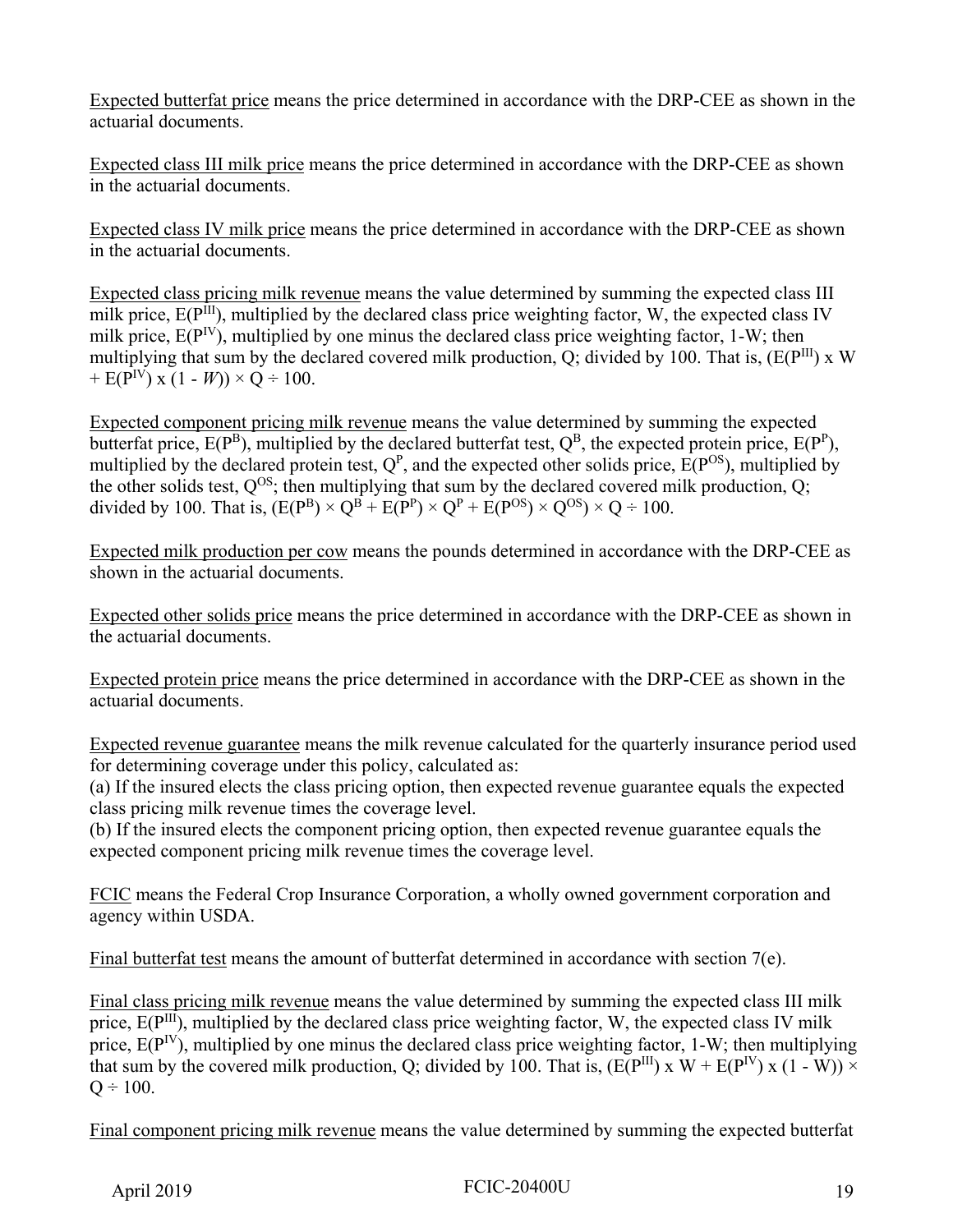price,  $E(P^B)$ , multiplied by the final butterfat test,  $Q^B$ , the expected protein price,  $E(P^P)$ , multiplied by the final protein test,  $Q^P$ , and the expected other solids price,  $E(P^{OS})$ , multiplied by the other solids test,  $Q^{OS}$ ; then multiplying that sum by the covered milk production, O; divided by 100. That is, (E(P<sup>B</sup>)  $\times$  $Q^B + E(P^P) \times Q^P + E(P^{OS}) \times Q^{OS} \times Q \div 100.$ 

Final protein test means the amount of protein determined in accordance with section 7(e).

Final revenue guarantee means the milk revenue calculated for the quarterly insurance period used for determining indemnities under this policy, calculated as:

(a) If the class pricing option is elected, then the final revenue guarantee equals the final class pricing milk revenue times the coverage level.

(b) If the component pricing option is elected, then the final revenue guarantee equals the final component pricing milk revenue times the coverage level.

Insured means the named person as shown on the application accepted by the AIP. This term does not extend to any other person having a share or interest in the animals, such as a partnership, landlord, or any other person unless also specifically indicated on the application as the insured.

Liability means the maximum amount payable under this policy for any given quarterly coverage endorsement. The liability equals the expected revenue guarantee x declared share x protection factor.

Limit movement means the maximum price change based on the CME group current daily price limit for milk or dairy commodity futures.

Limited resource farmer or rancher has the same meaning as the term defined by USDA at [https://lrftool.sc.egov.usda.gov/LRP\\_Definition.aspx](https://lrftool.sc.egov.usda.gov/LRP_Definition.aspx) or successor website.

Milk means the Grade A milk produced from any species of domesticated mammal of the family Bovidae commonly grown for production of dairy products, also referred to as dairy cows.

Milk marketings means the total amount of milk sold by the insured dairy operation during the quarterly insurance period and for which the dairy operation has proof of sale.

Milk marketing records is a supporting document that provides the information required in section 3(d) of the Dairy Revenue Protection Insurance Policy.

Milk production worksheet means a report submitted by the insured on our form showing for each month the milk marketings and, if applicable the butterfat test and protein test during the months insured under this policy for the applicable quarterly coverage endorsements in accordance with section 3(d) of the Dairy Revenue Protection Insurance Policy.

NASS means the National Agricultural Statistics Service of the USDA.

Notice of probable loss means our notice to the insured of a probable loss on the insured milk.

Offset means the act of deducting one amount from another amount.

Other solids test means the pounds of other milk solids contained in 100 pounds of milk, fixed at 5.7 pounds.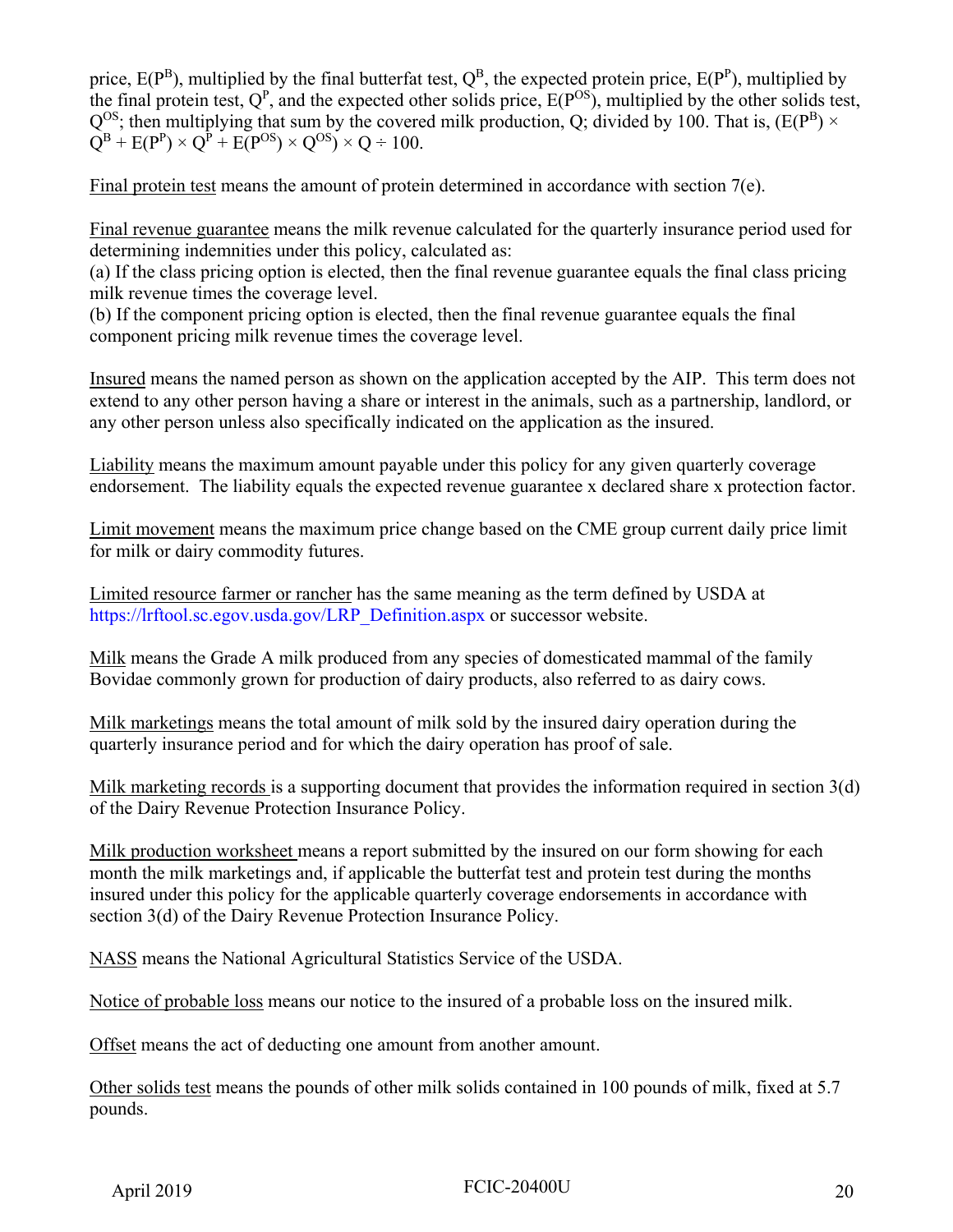Person means an individual, partnership, association, corporation, estate, trust, or other legal entity, and wherever applicable, a State or a political subdivision or agency of a State. "Person" does not include the United States Government or any agency thereof.

Policy means the agreement between the insured and the AIP to insure an agricultural commodity consisting of the accepted application, these provisions, the Special Provisions, the DRP-CEE, the quarterly coverage endorsement, the actuarial documents for the insured commodity and the applicable regulations published in 7 CFR chapter IV.

Pooled production region(s) means the states within a region, as specified in the DRP-CEE.

Premium means the amount the insured owes the AIP for coverage based on the liability during the quarter in accordance with section 5 of the Dairy Revenue Protection Insurance Policy.

Premium billing date means the earliest date upon which the insured will be billed for the quarterly insurance period selected on quarterly coverage endorsement. The premium billing date is contained in the actuarial documents.

Protection factor means a numeric value chosen by the insured for each type and practice in accordance with section  $3(c)(6)(i)$  of the Dairy Revenue Protection Insurance Policy.

Quarter means a three-month time period designated in the actuarial documents.

Quarterly coverage endorsement is an endorsement to the policy necessary to provide coverage that includes information about the quarterly insurance period and coverage options.

Quarterly Insurance period means the three-month period, corresponding to up to five of the eight quarters for which coverage is available under the quarterly coverage endorsement, designated in the summary of coverage to which this policy is applicable. For example: from July 1 to September 15 the practices 801 – 805 are available, from September 16 – December 16 the practices 802 – 806 are available and June 16 – June 30 the practices 805 – 808 are available. See the actuarial documents for additional detail on insurable quarterly insurance periods.

RMA means the Risk Management Agency, an agency within USDA.

RMA's website means a website hosted by RMA and located at [http://www.rma.usda.gov/ o](http://www.rma.usda.gov/)r a successor website.

Sales closing date means the sales closing date is each day, in the specified sales timeframe, during which coverage is available for purchase.

Sales period means the period of time that begins when the coverage prices and rates are validated and ends at 9:00 AM Central time of the following business day in which the insured can purchase quarterly endorsements.

Sales period begin date is a date contained in the actuarial documents citing the first date coverage for a specific quarterly insurance period becomes available to be offered for the crop year.

Sales period end date is a date contained in the actuarial documents citing the last date coverage for a specified quarterly insurance period will be available to be offered for the crop year.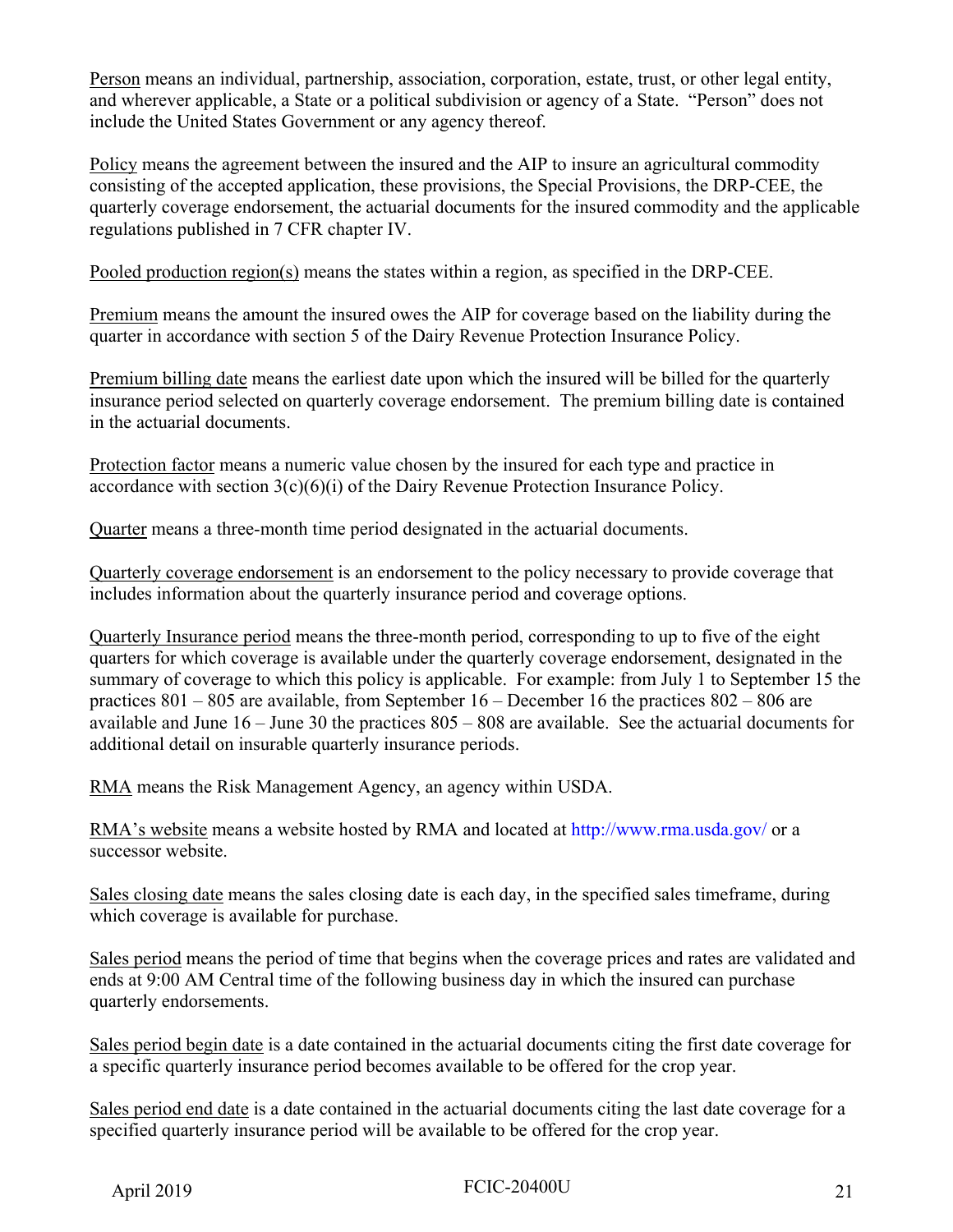Share means the lesser of the percentage interest in the insured milk as an owner at the time insurance attaches or at the time of sale. Persons who lease or hold some other interest in the milk other than as an owner are not considered to have a share in the milk.

Special Provisions means the part of the policy that contains specific provisions of insurance for each insured crop that may vary by geographic area.

State means the state shown on the accepted application.

Substantial beneficial interest means an interest held by any person of at least ten percent in the insured (e.g., there are two partnerships that each have a 50 percent interest in the insured and each partnership is made up of two individuals, each with a 50 percent share in the partnership. In this case, each individual would be considered to have a 25 percent interest in the insured, and both the partnerships and the individuals would have a substantial beneficial interest in the insured. The spouses of the individuals would not be considered to have a substantial beneficial interest unless the spouse was one of the individuals that made up the partnership. However, if each partnership is made up of six individuals with equal interests, then each would only have an 8.33 percent interest in the insured and although the partnership would still have a substantial beneficial interest in the insured, the individuals would not for the purposes of reporting in section 2). The spouse of any individual applicant or individual insured will be presumed to have a substantial beneficial interest in the applicant or insured unless the spouses can prove they are legally separated or otherwise legally separate under the applicable State dissolution of marriage laws. Any child of an individual applicant or individual insured will not be considered to have a substantial beneficial interest in the applicant or insured unless the child has a separate legal interest in such person.

Summary of coverage is our statement to the insured, based upon the quarterly coverage endorsement, specifying the quarterly insurance period, coverage options, liability and the premium.

Termination date means the calendar date contained in the actuarial documents upon which the insurance ceases to be in effect because of nonpayment of any amount due the AIP under the policy, including premium.

USDA means the United States Department of Agriculture.

Veteran Farmer or Rancher An individual who has served in the [active military, naval, or air service](https://www.law.cornell.edu/definitions/uscode.php?width=840&height=800&iframe=true&def_id=38-USC-1994457193-746307971&term_occur=1&term_src=title:38:part:I:chapter:1:section:101) in the Armed Forces, and was discharged or released under conditions other than dishonorable in the Armed Forces, and: has not operated a farm or ranch; has operated a farm or ranch for not more than five years; or is a veteran who has first obtained status as a veteran during the most recent five-year period. A person other than an individual may be eligible for veteran farmer or rancher benefits if there is at least one individual substantial beneficial interest holder and all substantial beneficial interest holders qualify as a veteran farmer or rancher, unless the substantial beneficial interest holder is a spouse. A spouse's veteran farmer or rancher status does not impact whether an individual is considered a veteran farmer or rancher.

Void is when the Policy is considered not to have existed for a crop year.

Yield adjustment factor is the factor determined by dividing actual milk production per cow by expected milk production per cow.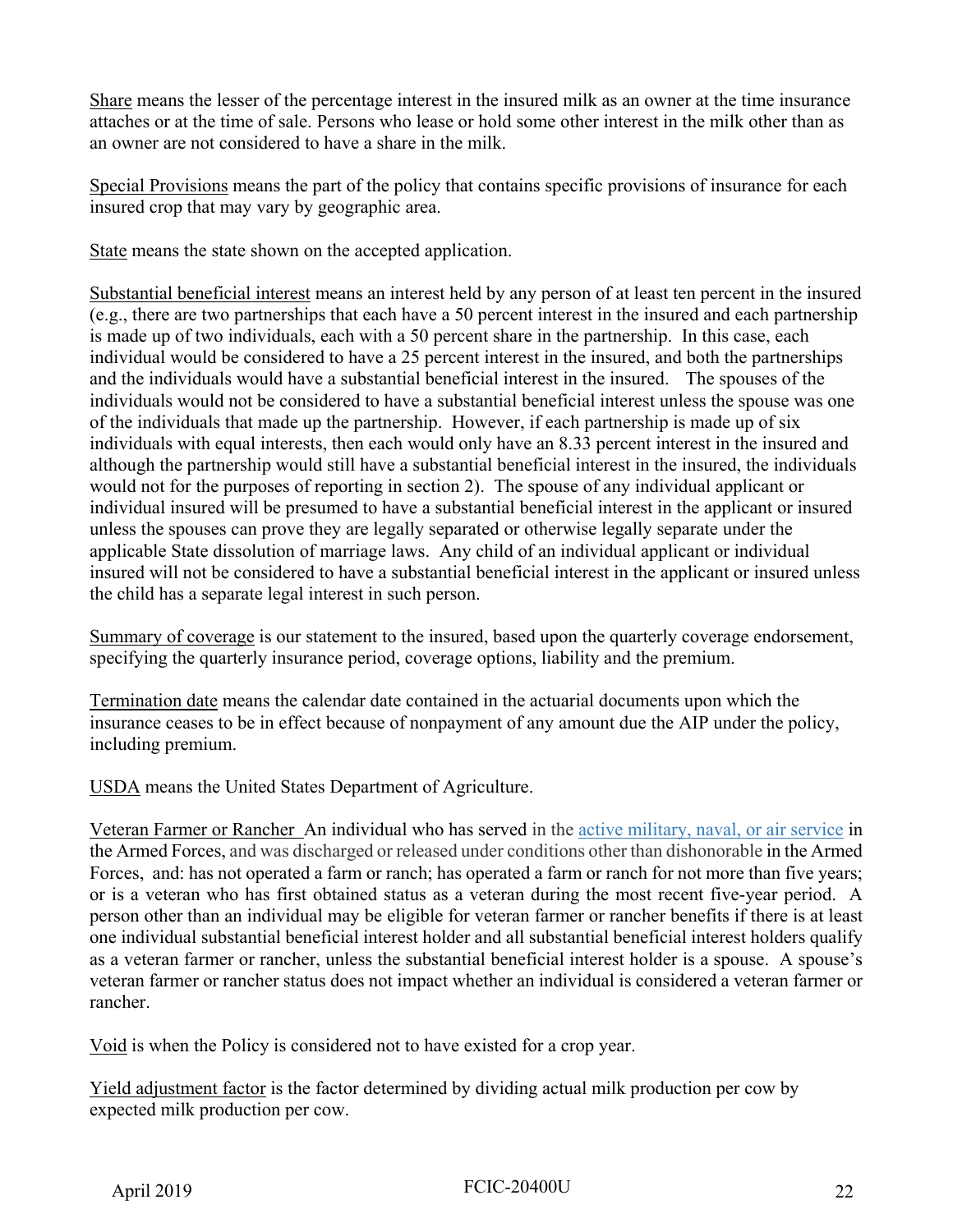#### <span id="page-27-0"></span>**3 Dairy Revenue Protection Application Related Forms\_\_\_\_\_\_\_\_\_\_\_\_\_\_\_\_\_\_\_\_\_\_\_\_\_\_\_\_\_\_\_\_**

AIPs can use existing application-related forms for Dairy Revenue Protection. The elements required on application related forms for Dairy Revenue Protection are similar to such forms for other policies. The crop information items required on the application for Dairy Revenue Protection are effective crop year, state, county, crop and plan of insurance. Coverage level, price, etc. are not required on the application; these elements are part of the quarterly coverage endorsement form.

See DSSH, Exhibit 16 for application form standards.

See DSSH, Exhibit 19 for BFR application form standards.

See DSSH, Exhibit 20 for policy cancellation form standards.

See DSSH, Exhibit 21 for policy transfer/application form standards.

See DSSH, Exhibit 22 for policy change form standards.

See DSSH, Exhibit 23 for social security number and employer identification number reporting form standards.

See DSSH, Exhibit 26 for policy confirmation (policy declaration) form standards.

See DSSH, Exhibit 27 for power of attorney form standards.

See DSSH, Exhibit 28 for assignment of indemnity form standards.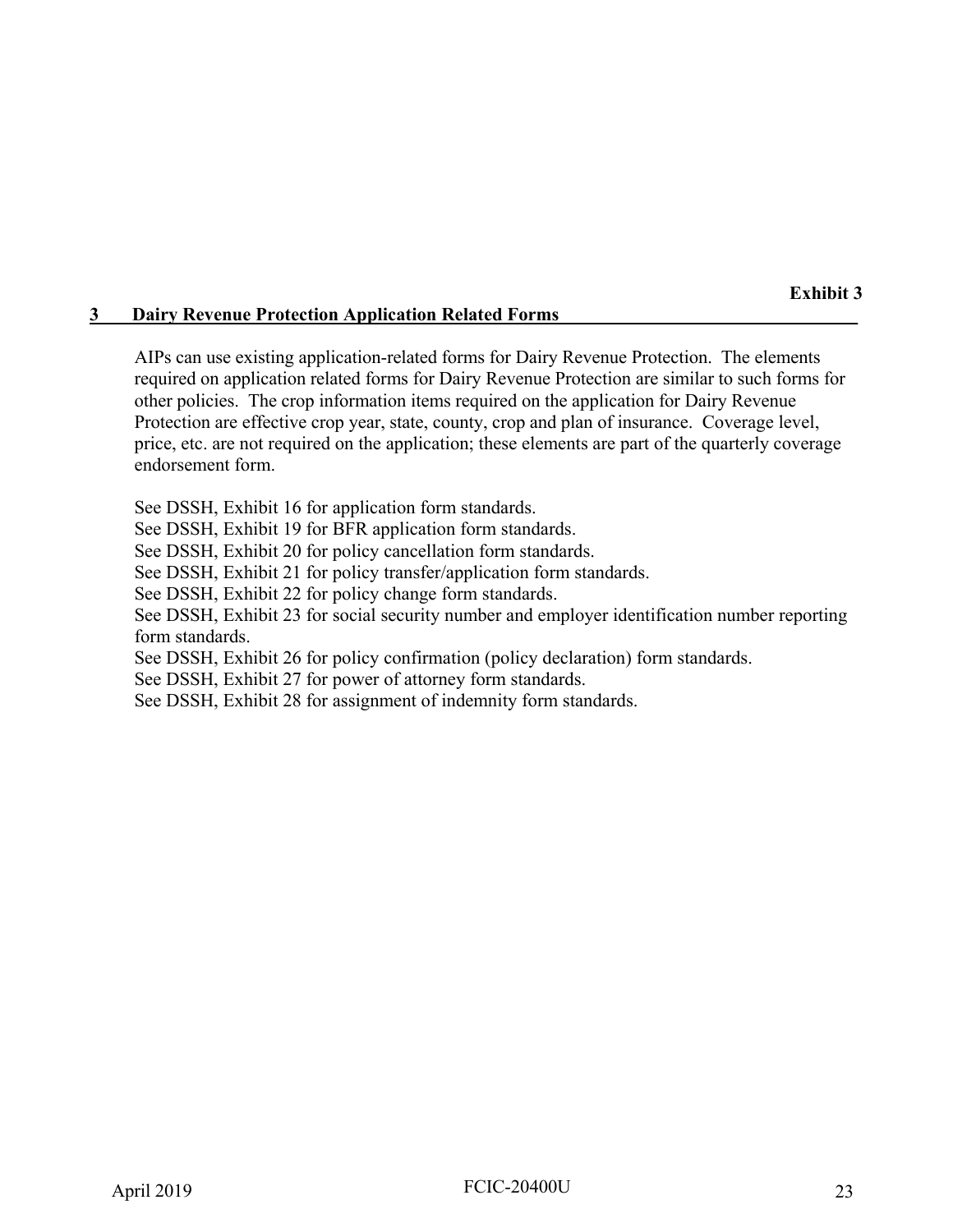#### <span id="page-28-0"></span>**4** Transfer of Coverage and Right to an Indemnity

Use a Transfer of Coverage and Right to an Indemnity to transfer insurance coverage and the right to any subsequent indemnity from one insured person to another person. The transfer is used when a transfer of part or all of the ownership/share of the insured milk revenue occurs during the insurance period. A transfer is allowed at an individual Quarterly Coverage Endorsement level (e.g., for a single type and practice in a given crop year). See the GSH for additional coverage transfer procedural details.

| $\mathbf{1}$                                  | <b>Transferor Information</b>                                                                                                                                                  |             |  |
|-----------------------------------------------|--------------------------------------------------------------------------------------------------------------------------------------------------------------------------------|-------------|--|
| $\mathbf{A}$                                  | "Transferor's Name"                                                                                                                                                            | Substantive |  |
| B                                             | "Transferor's Street and/or Mailing Address"                                                                                                                                   | Substantive |  |
| $\mathbf C$                                   | "City and State"                                                                                                                                                               | Substantive |  |
| D                                             | "Zip Code"                                                                                                                                                                     | Substantive |  |
| E                                             | "Policy Number"                                                                                                                                                                | Substantive |  |
| $\overline{2}$                                | <b>Crop Information</b>                                                                                                                                                        |             |  |
| $\mathbf{A}$                                  | "Crop(s)"                                                                                                                                                                      | Substantive |  |
| B                                             | "Crop Year"                                                                                                                                                                    | Substantive |  |
| $\mathbf C$                                   | "Type"                                                                                                                                                                         | Substantive |  |
| D                                             | "Practice"                                                                                                                                                                     | Substantive |  |
| E                                             | "Is the entire insured milk revenue and the entire insured share on the listed type and<br>practice being transferred? Yes $\Box$ No $\Box$ "                                  |             |  |
|                                               | Note: Statement "(1)" below may be used alone. If both statements are used the form<br>should indicate "Check one of the boxes".                                               | Substantive |  |
| F                                             | $\Box$ Make check payable jointly to insured and transferee(s). Check will be mailed<br>" $(1)$<br>to the insured's address (unless an assignment of indemnity is on file); or |             |  |
|                                               | $\Box$ Make checks payable to transferee(s) only. Check will be mailed to address<br>(2)<br>shown in 3B."                                                                      |             |  |
| <b>Transferee Information</b><br>$\mathbf{3}$ |                                                                                                                                                                                |             |  |
| $\mathbf{A}$                                  | "Transferee's Name"                                                                                                                                                            | Substantive |  |
| B                                             | "Transferee's Street and/or Mailing Address"                                                                                                                                   | Substantive |  |
| $\mathbf C$                                   | "City and State"                                                                                                                                                               | Substantive |  |
| D                                             | "Zip Code"                                                                                                                                                                     | Substantive |  |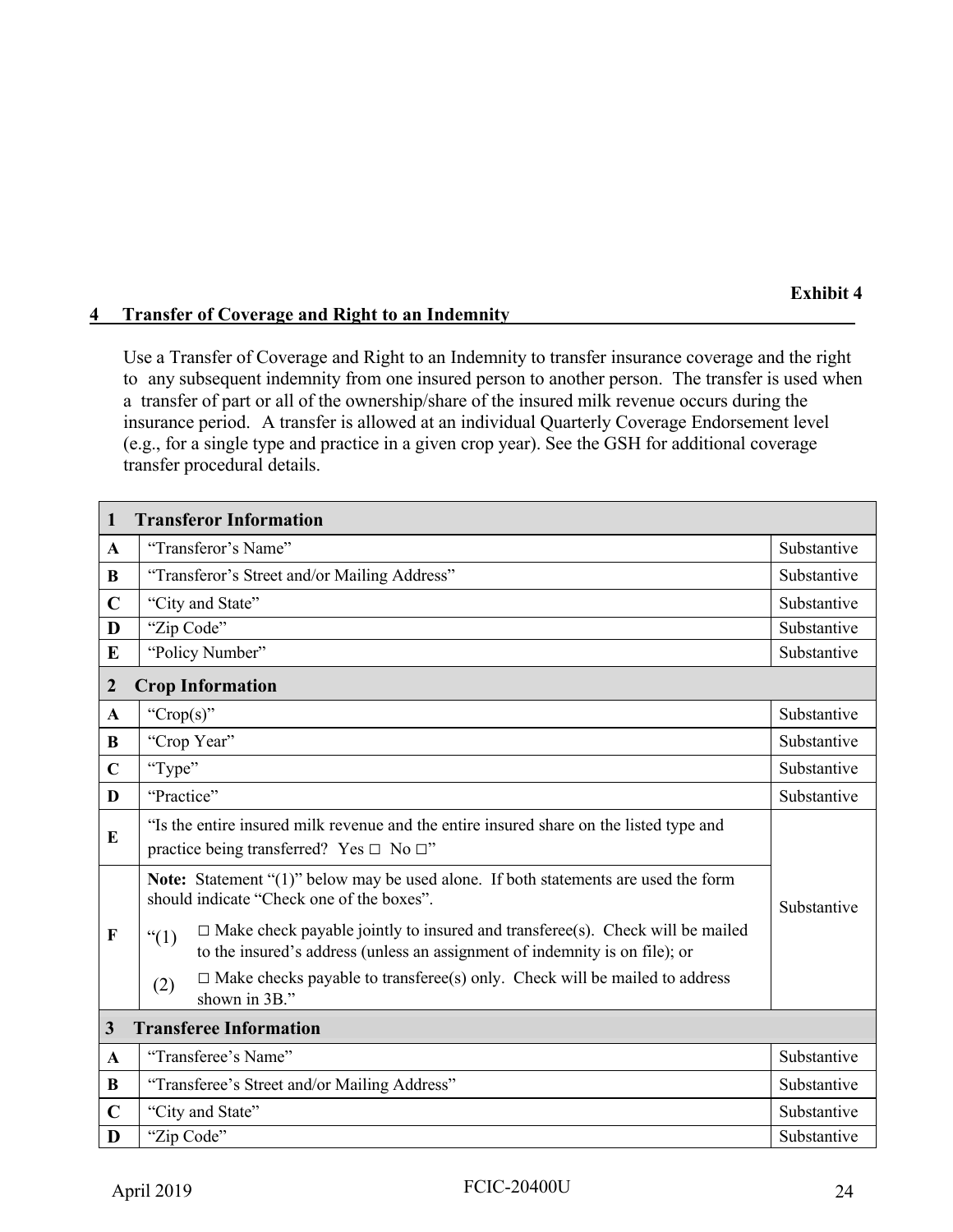| E           | "Policy Number"                           | Substantive |
|-------------|-------------------------------------------|-------------|
| $\mathbf F$ | "Transferee's Identification Number"      | Substantive |
| G           | "Transferee's Identification Number Type" | Substantive |
| Н           | "Person Type"                             | Substantive |
|             | "Share Transferred"                       | Substantive |
| J           | "Effective Date of Transfer"              | Substantive |
| K           | "Nature of Transfer"                      | Substantive |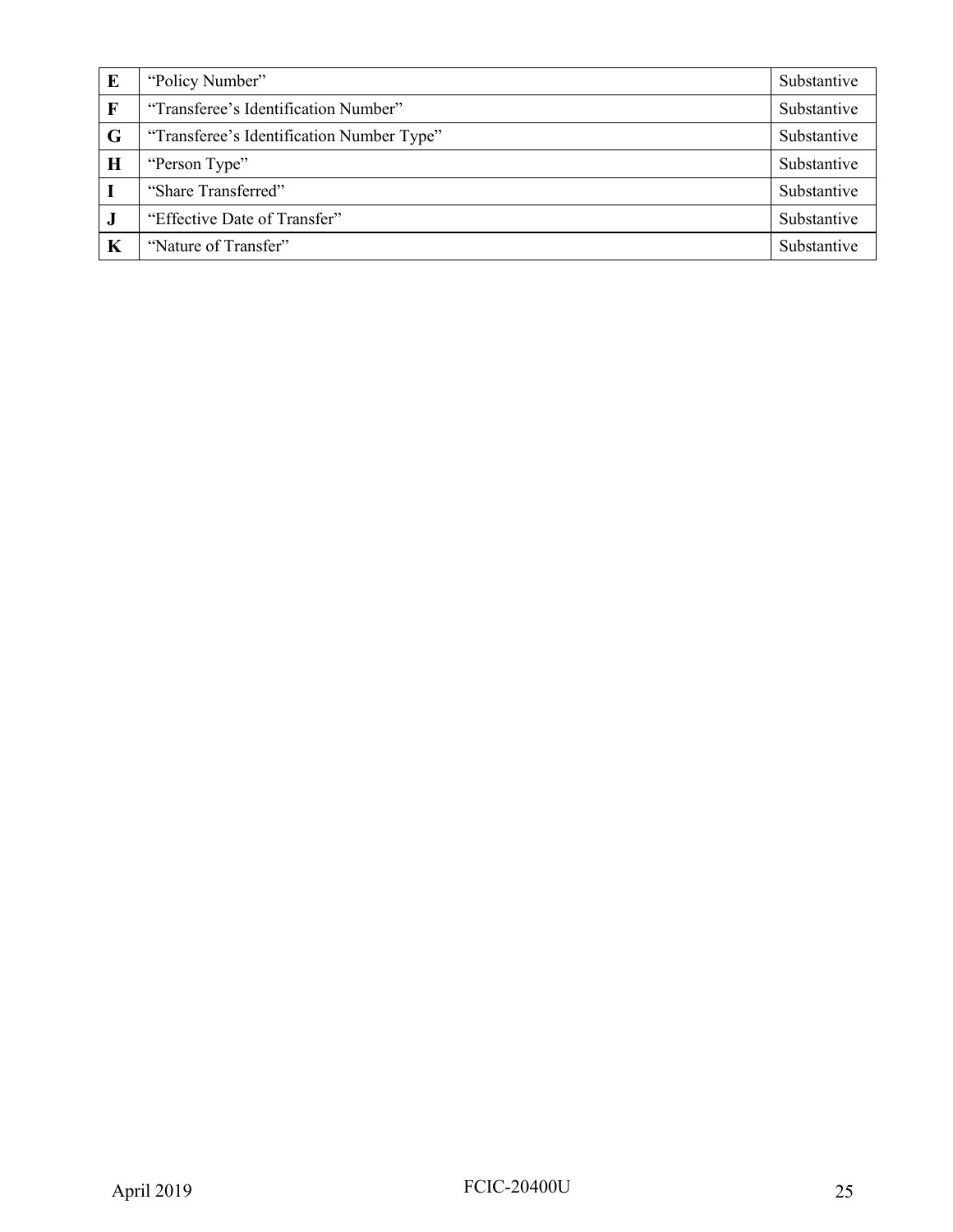# **Transfer of Coverage and Right to an Indemnity (Continued)**

| <b>Terms and Conditions</b><br>$\overline{\mathbf{4}}$ |                                                                                                                                                                                                                                                                                                                                                        |                                                                    |             |
|--------------------------------------------------------|--------------------------------------------------------------------------------------------------------------------------------------------------------------------------------------------------------------------------------------------------------------------------------------------------------------------------------------------------------|--------------------------------------------------------------------|-------------|
|                                                        | "Acceptance by the Approved Insurance Provider of the above-described transfer shall<br>transfer the insured's right to an indemnity to the above-named transferee subject to:"                                                                                                                                                                        |                                                                    |             |
| A                                                      | "Receipt by the Approved Insurance Provider of satisfactory evidence that said<br>transfer occurred before the end of the calendar date for the end of insurance<br>period for the type and practice being transferred, as determined by the<br>Approved Insurance Provider."                                                                          |                                                                    | Substantive |
|                                                        | "The terms of the above-identified insurance contract, including any outstanding<br>(1)<br>assignment of indemnity made by the transferor prior to the date of transfer."                                                                                                                                                                              |                                                                    |             |
|                                                        | "All other terms and provisions set forth herein."<br>(2)                                                                                                                                                                                                                                                                                              |                                                                    |             |
| B                                                      | "The Approved Insurance Provider shall not be liable for any more indemnity than<br>existed before the transfer occurred."                                                                                                                                                                                                                             |                                                                    | Substantive |
| $\mathbf C$                                            | "The insurance policy of the transferor covers the share hereby transferred only to the<br>end of the insurance period for the current crop year."                                                                                                                                                                                                     |                                                                    | Substantive |
| D                                                      | "The "Transferee" and the "Transferor" shall be jointly and severally liable for any<br>unpaid premium earned for the current crop year on the milk revenue and share<br>transferred. The premium for the type and practice has been paid: Yes $\Box$ No $\Box$ "                                                                                      |                                                                    | Substantive |
| E                                                      | "Total premium on this type and practice"                                                                                                                                                                                                                                                                                                              |                                                                    | Substantive |
| F                                                      | "Premium on type and practice transferred"                                                                                                                                                                                                                                                                                                             |                                                                    | Substantive |
| G                                                      | "Premium on retained type and practice"                                                                                                                                                                                                                                                                                                                |                                                                    | Substantive |
| $\bf H$                                                | "Premium paid with transfer"                                                                                                                                                                                                                                                                                                                           |                                                                    | Substantive |
| 5                                                      | <b>Required Statements</b>                                                                                                                                                                                                                                                                                                                             |                                                                    |             |
| A                                                      | "I, [INSERT TRANSFEREE'S NAME], the Transferee,<br>understand that all billing statements and due process letters will<br>only be issued to [INSERT TRANSFEROR'S NAME], the<br>Transferor. Any unpaid premium on the termination date of the<br>policy will make both the transferee and the transferor ineligible<br>for the crop insurance program." | Note: This<br>statement must<br>appear above the<br>signature line | Substantive |
| B                                                      | <b>Certification Statement</b>                                                                                                                                                                                                                                                                                                                         | See DSSH, Exhibit 2                                                | Substantive |
| $\mathbf C$                                            | Privacy Act Statement                                                                                                                                                                                                                                                                                                                                  | See DSSH, Exhibit 3                                                | Substantive |
| D                                                      | Nondiscrimination Policy Statement                                                                                                                                                                                                                                                                                                                     | See DSSH, Exhibit 4                                                | Substantive |
| 6                                                      | <b>Required Signatures</b>                                                                                                                                                                                                                                                                                                                             |                                                                    |             |
| $\mathbf A$                                            | "Transferor's Printed Name, Signature and Date"                                                                                                                                                                                                                                                                                                        |                                                                    | Substantive |
| B                                                      | "Transferee's Printed Name, Signature and Date"                                                                                                                                                                                                                                                                                                        |                                                                    | Substantive |
| $\mathbf C$                                            | "Agent's Printed Name, Signature, Code Number and Date"                                                                                                                                                                                                                                                                                                |                                                                    | Substantive |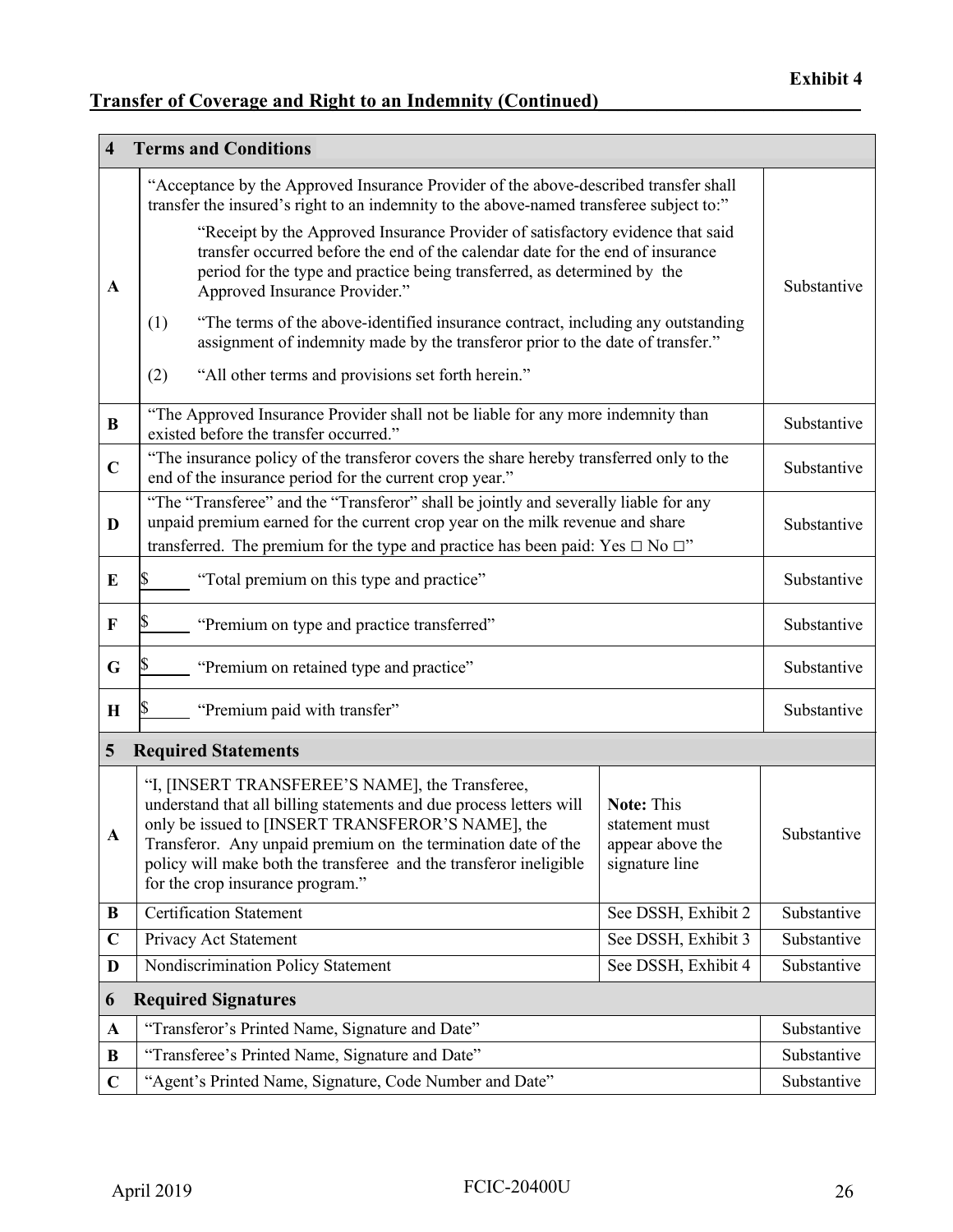#### <span id="page-31-0"></span>**5** Summary of Coverage (Schedule of Insurance)

This form is issued to the insured after the quarterly coverage endorsement has been accepted and the AIP has calculated the associated premium and liability. The AIP has the election of titling this form either the summary of coverage or the schedule of insurance. An updated summary of coverage or schedule of insurance should be issued each time an additional quarterly coverage endorsement is executed for the crop year.

| $\mathbf{1}$              | <b>Insured Information</b>                         |                                                                             |                            |
|---------------------------|----------------------------------------------------|-----------------------------------------------------------------------------|----------------------------|
| $\mathbf{A}$              | "Insured's Name"                                   |                                                                             | Substantive                |
| $\bf{B}$                  | "Street and/or Mailing Address"                    |                                                                             | Substantive                |
| $\mathbf C$               | "City and State"                                   |                                                                             | Substantive                |
| D                         | "Zip Code"                                         |                                                                             | Substantive                |
| E                         | "Insured's Telephone Number"                       |                                                                             | Substantive                |
| $\mathbf{F}$              | "Policy Number"                                    |                                                                             | Substantive                |
| G                         | "Identification Number"                            |                                                                             | Substantive                |
| H                         | "Identification Number Type"                       |                                                                             | Substantive                |
| I                         | "Person Type"                                      |                                                                             | Substantive                |
| $\mathbf{J}$              | "SBI's Name"                                       |                                                                             | Substantive                |
| $\mathbf K$               | "SBI's Identification Number"                      | Note: If the Policy Confirmation<br>(Declaration) is sent every year to the | Substantive                |
| L                         | "SBI's Identification Number Type"                 | insured; then this item is non-                                             | Substantive                |
| M                         | "SBI Person Type"                                  | substantive.                                                                | Substantive                |
|                           |                                                    |                                                                             |                            |
| $\overline{2}$            | <b>Crop Information</b>                            |                                                                             |                            |
| A                         | "Plan of Insurance"                                |                                                                             | Substantive                |
| $\bf{B}$                  | "State and County"                                 |                                                                             | Substantive                |
| $\overline{C}$            | "Effective Crop Year"                              |                                                                             | Substantive                |
| D                         | "Effective Date"                                   |                                                                             | Substantive                |
| E                         | "Crop Insured"                                     |                                                                             | Substantive                |
| $\boldsymbol{\mathrm{F}}$ | "Type"                                             |                                                                             | Substantive                |
| G                         | "Practice"                                         |                                                                             | Substantive                |
| $\mathbf H$               | "Practice Months and Year" Example: Jan - Mar 2021 |                                                                             | Non-Substantive            |
| I                         | "Declared Covered Milk Production"                 |                                                                             | Substantive                |
| ${\bf J}$                 | "Coverage Level"                                   |                                                                             | Substantive                |
| $\mathbf K$               | "Expected Revenue Guarantee"                       |                                                                             | Substantive                |
| L                         | "Protection Factor"                                |                                                                             | Substantive                |
| M                         | "Declared Share"                                   |                                                                             | Substantive                |
| N                         | "Liability"<br>"Insured's Premium"                 |                                                                             | Substantive<br>Substantive |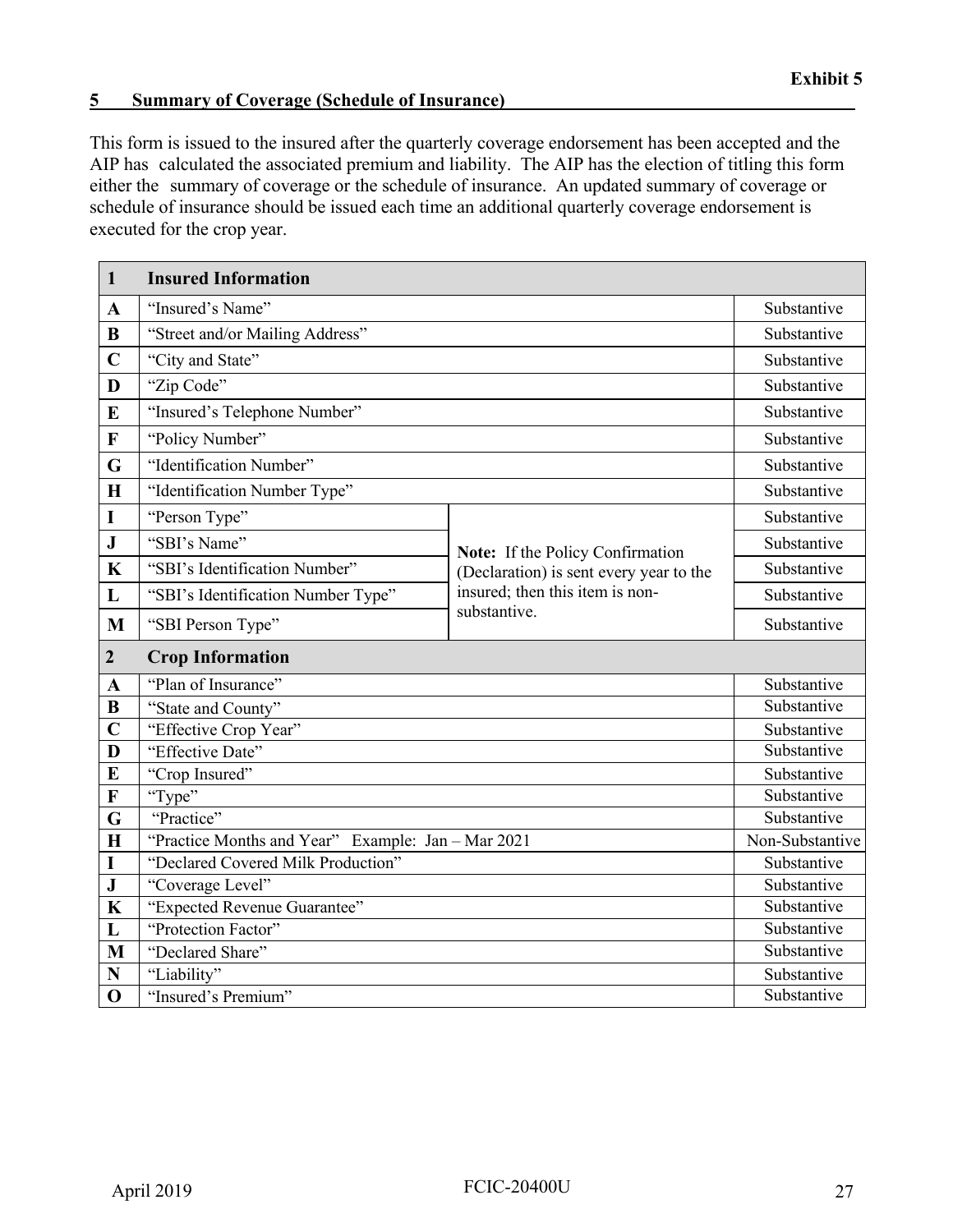# **<u>Summary of Coverage (Schedule of Insurance), (Continued)</u>**

| $\mathbf{3}$            | <b>Agent Information</b>                                                                                                                                                                                                                                                                                                                                                                                                                                                                                                                                                                                                                                                                                |             |
|-------------------------|---------------------------------------------------------------------------------------------------------------------------------------------------------------------------------------------------------------------------------------------------------------------------------------------------------------------------------------------------------------------------------------------------------------------------------------------------------------------------------------------------------------------------------------------------------------------------------------------------------------------------------------------------------------------------------------------------------|-------------|
| A                       | "Agent's Name"                                                                                                                                                                                                                                                                                                                                                                                                                                                                                                                                                                                                                                                                                          | Substantive |
| B                       | "Agent's Street and/or Mailing Address"                                                                                                                                                                                                                                                                                                                                                                                                                                                                                                                                                                                                                                                                 | Substantive |
| $\mathbf C$             | "Agent's City and State"                                                                                                                                                                                                                                                                                                                                                                                                                                                                                                                                                                                                                                                                                | Substantive |
| D                       | "Agent's Zip Code"                                                                                                                                                                                                                                                                                                                                                                                                                                                                                                                                                                                                                                                                                      | Substantive |
| E                       | "Agent's Code Number"                                                                                                                                                                                                                                                                                                                                                                                                                                                                                                                                                                                                                                                                                   | Substantive |
| $\mathbf F$             | "Agent's Telephone Number"                                                                                                                                                                                                                                                                                                                                                                                                                                                                                                                                                                                                                                                                              | Substantive |
| $\overline{\mathbf{4}}$ | <b>Other Information</b>                                                                                                                                                                                                                                                                                                                                                                                                                                                                                                                                                                                                                                                                                |             |
| $\mathbf{A}$            | The AIP shall display the A&O subsidy amount based on the full 2.3 percent reduction,<br>but shall include a footnote stating the following:<br>"*Note: This amount may increase by 1.15 percent of net book premium (except for<br>area plans of insurance) if the loss ratio in the State exceeds 1.20 or may otherwise<br>change if required by the Standard Reinsurance Agreement. However, the amount of<br>premium you are required to pay will not change."<br>Alternatively, the actual dollar amount that is the difference between the 2.3 percent<br>reduction and the 1.15 percent reduction may be substituted for the phrase "1.15<br>percent of net book premium" in the above footnote. | Substantive |
| $\bf{B}$                | "Date Issued"                                                                                                                                                                                                                                                                                                                                                                                                                                                                                                                                                                                                                                                                                           | Substantive |
|                         | "Amount of Subsidy Paid by RMA"                                                                                                                                                                                                                                                                                                                                                                                                                                                                                                                                                                                                                                                                         | Substantive |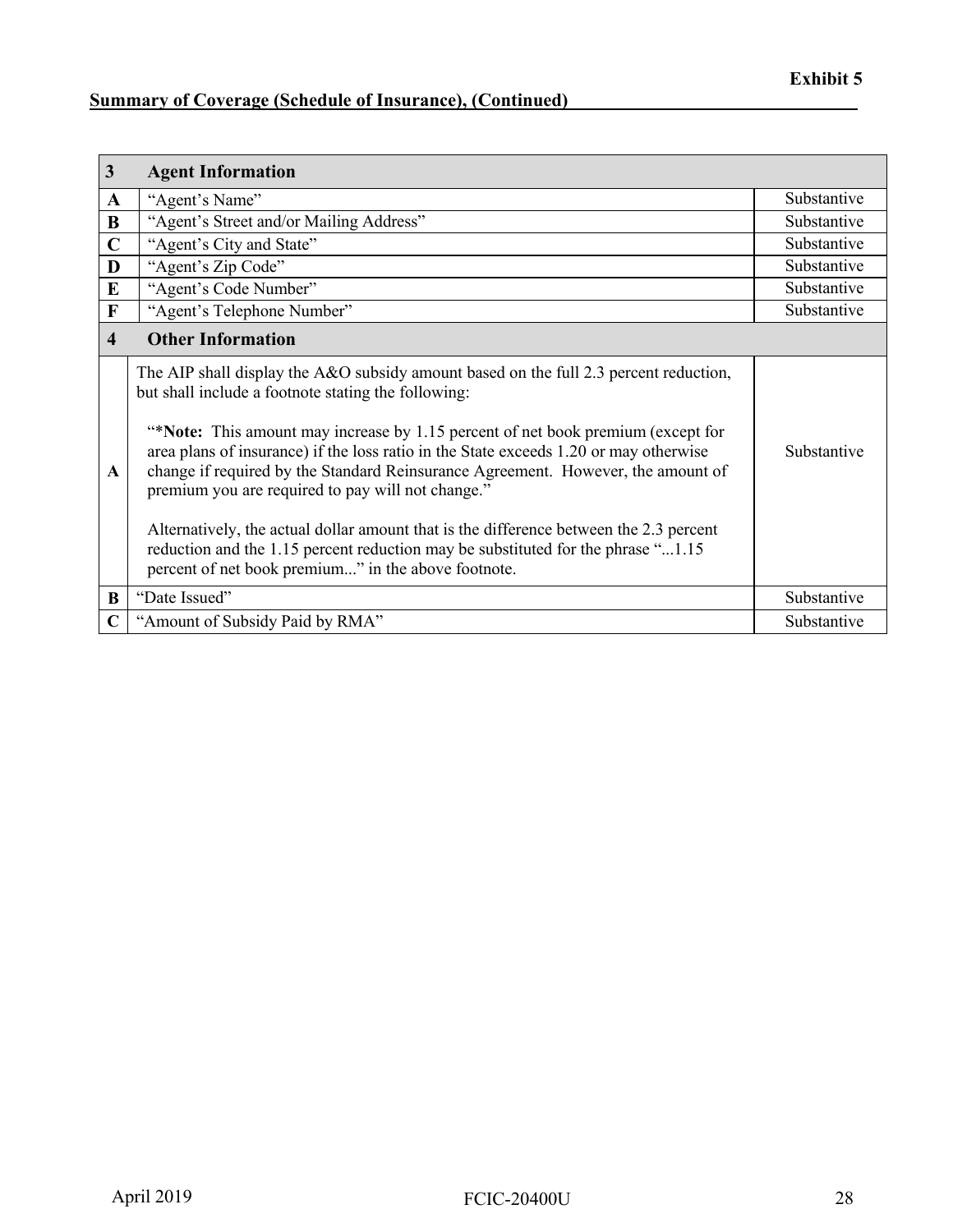#### <span id="page-33-0"></span>**6 Dairy Revenue Protection Quarterly Coverage Endorsement\_\_\_\_\_\_\_\_\_\_\_\_\_\_\_\_\_\_\_\_\_\_\_\_\_\_**

The quarterly coverage endorsement is required to determine the declared covered milk production, coverage level, type, practice, liability, premium, and the declared share at the time insurance attaches. The standards below represent all quarterly coverage endorsement data elements to establish coverage according to the Dairy Revenue Protection policy. The calculations on this endorsement are Non-Substantive but if performed, should be performed in accordance with the rules published in the corresponding PASS records. In accordance with the DRP Insurance Policy definition of "sales period," this form must be signed by 9:00 a.m. Central time the next business day after the sales period begins.

| $\mathbf{1}$     | <b>Insured Information</b>                                                                        |                            |
|------------------|---------------------------------------------------------------------------------------------------|----------------------------|
| $\mathbf{A}$     | "Insured's Name"                                                                                  | Substantive                |
| B                | "Insured's Authorized Representative"                                                             | Substantive                |
| $\mathbf C$      | "Street and/or Mailing Address"                                                                   | Substantive                |
| D                | "City and State"                                                                                  | Substantive                |
| E                | "Zip Code"                                                                                        | Substantive                |
| $\mathbf F$      | "Insured's Telephone Number"                                                                      | Substantive                |
| G                | "Policy Number"                                                                                   | Substantive                |
| $\mathbf H$      | "Identification Number"                                                                           | Substantive                |
| $\mathbf I$      | "Identification Number Type"                                                                      | Substantive                |
| ${\bf J}$        | "Person Type"                                                                                     | Substantive                |
| $\mathbf K$      | "Spouse's Name"                                                                                   | Substantive                |
| L                | "Spouse's Identification Number"                                                                  | Substantive                |
| $\boldsymbol{2}$ | <b>Crop Information</b>                                                                           |                            |
|                  |                                                                                                   |                            |
| $\mathbf A$      | "Crop Year"<br>"Crop"                                                                             | Substantive<br>Substantive |
| B                |                                                                                                   |                            |
| $\overline{C}$   | "State and County"                                                                                | Substantive                |
| D                | "Plan of Insurance"                                                                               | Substantive                |
| $\bf{E}$         | "Remarks"                                                                                         | Substantive                |
| $\mathbf{3}$     | <b>Class Pricing Option</b> (This section is Non-Substantive if Component Pricing Option Elected) |                            |
| $\mathbf{A}$     | "Type"                                                                                            | Substantive                |
| $\bf{B}$         | "Practice"                                                                                        | Substantive                |
| $\mathbf C$      | "Effective Date"                                                                                  | Substantive                |
| D                | "Expected Class III Price per cwt"                                                                | Substantive                |
| E                | "Declared Class III Price Weighting Factor"                                                       | Substantive                |
| F                | "Calculated Class III Price per cwt"                                                              | Non-Substantive            |
| G                | "Expected Class IV Price per cwt"                                                                 | Substantive                |
| $\mathbf H$      | "Default Class IV Price Weighting Factor"                                                         | Non-Substantive            |
|                  | (1.00 minus Declared Class III Price Weighting Factor)                                            |                            |
| $\mathbf I$      | "Calculated Class IV Price per cwt"                                                               | Non-Substantive            |
| $\bf J$          | "Total Price per cwt"                                                                             | Non-Substantive            |
| $\mathbf K$      | "Declared Covered Milk Production" "Enter in Pounds"                                              | Substantive                |
| $\mathbf{L}$     | "Expected Class Pricing Milk Revenue"                                                             | Non-Substantive            |
| M                | "Coverage Level"                                                                                  | Substantive                |
| ${\bf N}$        | "Expected Revenue Guarantee"                                                                      | Non-Substantive            |
| $\mathbf 0$      | "Protection Factor"                                                                               | Substantive                |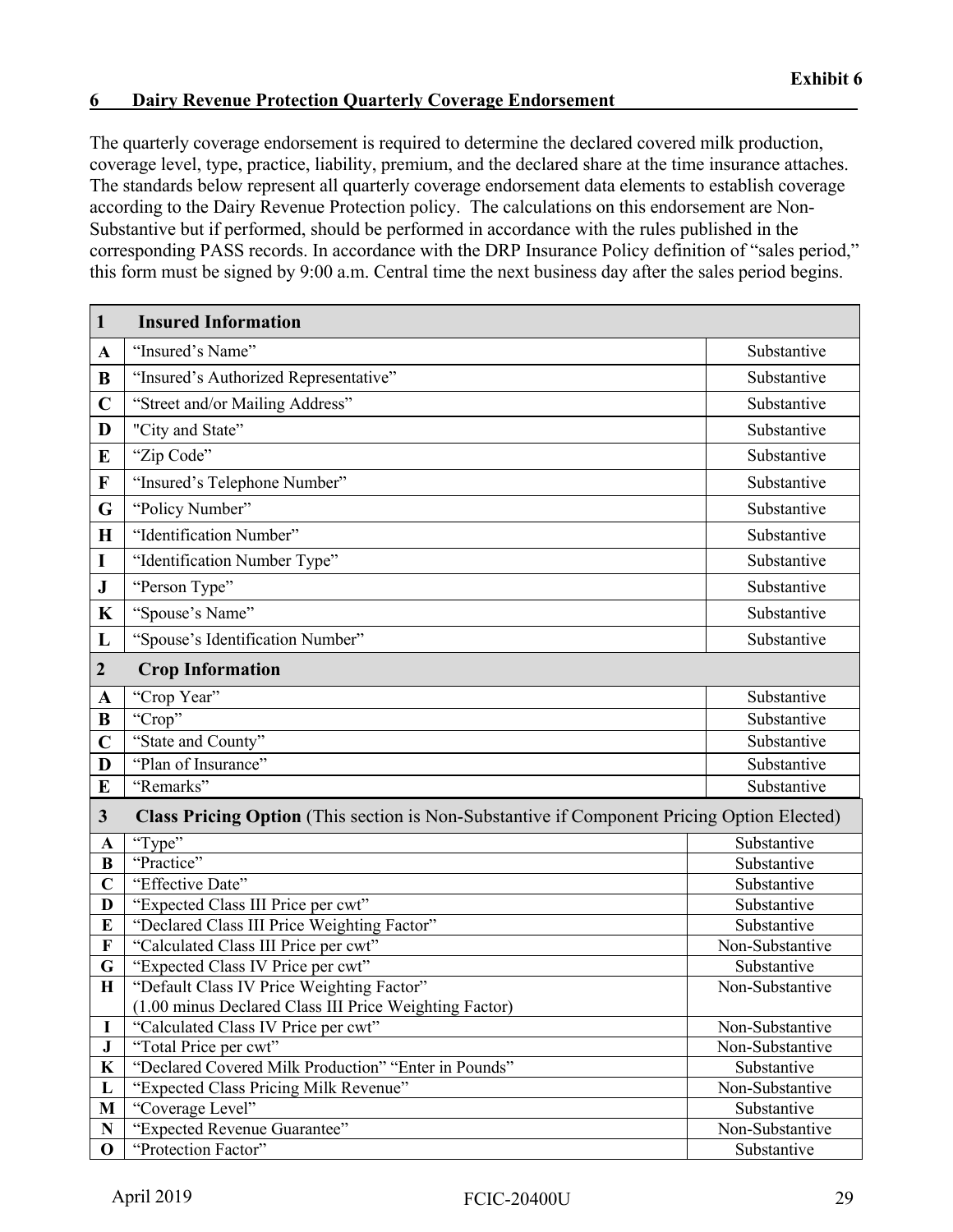| D<br> | $\sim$ 1<br>"Declare<br>$\bullet\bullet$<br>share' | ∽<br>ive<br>,, |
|-------|----------------------------------------------------|----------------|
|       |                                                    | -              |

# **Dairy Revenue Protection Quarterly Coverage Endorsement (Continued)\_\_\_\_\_\_\_\_\_\_\_\_\_\_\_\_\_\_\_\_**

| $\mathbf Q$             | "Name of Other Person(s) Sharing in the Crop"                                                                                                                                                                                                                                                                                                                                                                   |                      | Non-Substantive |
|-------------------------|-----------------------------------------------------------------------------------------------------------------------------------------------------------------------------------------------------------------------------------------------------------------------------------------------------------------------------------------------------------------------------------------------------------------|----------------------|-----------------|
| $\mathbf R$             | "Liability"                                                                                                                                                                                                                                                                                                                                                                                                     |                      | Non-Substantive |
| T                       | "Total Premium"                                                                                                                                                                                                                                                                                                                                                                                                 |                      | Non-Substantive |
| U                       | "Premium Subsidy"                                                                                                                                                                                                                                                                                                                                                                                               |                      | Non-Substantive |
| $\overline{\mathbf{V}}$ | "Producer Premium"                                                                                                                                                                                                                                                                                                                                                                                              |                      | Non-Substantive |
| W                       | "Expected Milk Production per Cow"                                                                                                                                                                                                                                                                                                                                                                              |                      | Substantive     |
| $\overline{\mathbf{4}}$ | <b>Component Pricing Option</b> (This section is Non-Substantive if Class Pricing Option Elected)                                                                                                                                                                                                                                                                                                               |                      |                 |
| A                       | "Type"                                                                                                                                                                                                                                                                                                                                                                                                          |                      | Substantive     |
| $\bf{B}$                | "Practice"                                                                                                                                                                                                                                                                                                                                                                                                      |                      | Substantive     |
| $\mathbf C$             | "Effective Date"                                                                                                                                                                                                                                                                                                                                                                                                |                      | Substantive     |
| D                       | "Expected Butterfat Price per Pound"                                                                                                                                                                                                                                                                                                                                                                            |                      | Substantive     |
| E                       | "Declared Butterfat Test"                                                                                                                                                                                                                                                                                                                                                                                       |                      | Substantive     |
| F                       | "Calculated Butterfat Price per cwt"                                                                                                                                                                                                                                                                                                                                                                            |                      | Non-Substantive |
| G                       | "Expected Protein Price per Pound"                                                                                                                                                                                                                                                                                                                                                                              |                      | Substantive     |
| $\mathbf H$             | "Declared Protein Test"                                                                                                                                                                                                                                                                                                                                                                                         |                      | Substantive     |
| I                       | "Calculated Protein Price per cwt"                                                                                                                                                                                                                                                                                                                                                                              |                      | Non-Substantive |
| ${\bf J}$               | "Expected Other Solids Price per Pound"                                                                                                                                                                                                                                                                                                                                                                         |                      | Substantive     |
| $\mathbf K$             | "Other Solids Test" (fixed at 5.7 pounds)                                                                                                                                                                                                                                                                                                                                                                       |                      | Substantive     |
| L                       | "Calculated Other Solids Price per cwt"                                                                                                                                                                                                                                                                                                                                                                         |                      | Non-Substantive |
| M                       | "Total Price per cwt"                                                                                                                                                                                                                                                                                                                                                                                           |                      | Non-Substantive |
| $\mathbf N$             | "Declared Covered Milk Production" "Enter in Pounds"                                                                                                                                                                                                                                                                                                                                                            |                      | Substantive     |
| $\mathbf 0$             | "Expected Component Pricing Milk Revenue"                                                                                                                                                                                                                                                                                                                                                                       |                      | Non-Substantive |
| $\mathbf{P}$            | "Coverage Level"                                                                                                                                                                                                                                                                                                                                                                                                |                      | Substantive     |
| Q                       | "Expected Revenue Guarantee"<br>Non-Substantive                                                                                                                                                                                                                                                                                                                                                                 |                      |                 |
| $\mathbf R$             | "Protection Factor"<br>Substantive                                                                                                                                                                                                                                                                                                                                                                              |                      |                 |
| S                       | "Declared Share"<br>Substantive                                                                                                                                                                                                                                                                                                                                                                                 |                      |                 |
| T                       | "Name of Other Person(s) Sharing in the Crop"<br>Non-Substantive                                                                                                                                                                                                                                                                                                                                                |                      |                 |
| $\mathbf U$             | "Liability"<br>Non-Substantive                                                                                                                                                                                                                                                                                                                                                                                  |                      |                 |
| $\overline{\mathbf{V}}$ | "Total Premium"                                                                                                                                                                                                                                                                                                                                                                                                 |                      | Non-Substantive |
| W                       | "Premium Subsidy"                                                                                                                                                                                                                                                                                                                                                                                               |                      | Non-Substantive |
| $\mathbf{X}$            | "Producer Premium"<br>Non-Substantive                                                                                                                                                                                                                                                                                                                                                                           |                      |                 |
| $\mathbf{Y}$            | "Expected Milk Production per Cow"                                                                                                                                                                                                                                                                                                                                                                              |                      | Substantive     |
| 5                       | <b>Required Statements</b>                                                                                                                                                                                                                                                                                                                                                                                      |                      |                 |
| A                       | Provide the following question above the Certification Statement.<br>"I have verified my identification number affixed to this Quarterly Coverage<br>Endorsement is true and accurate. $\Box$ Yes $\Box$ No. If the affixed identification<br>Non-Substantive<br>number is not correct or you have not had an opportunity to verify your<br>identification number please contact [INSERT AIP CONTACT POINT] and |                      |                 |
|                         | submit a Policy Change."                                                                                                                                                                                                                                                                                                                                                                                        |                      |                 |
| B                       | <b>USDA Multiple Benefit Certification Statement</b>                                                                                                                                                                                                                                                                                                                                                            | See DSSH, Exhibit 5. | Substantive     |
| $\mathbf C$             | <b>Certification Statement</b>                                                                                                                                                                                                                                                                                                                                                                                  | See DSSH, Exhibit 2  | Substantive     |
| D                       | Privacy Act Statement                                                                                                                                                                                                                                                                                                                                                                                           | See DSSH, Exhibit 3  | Substantive     |
| E                       | Nondiscrimination Policy Statement                                                                                                                                                                                                                                                                                                                                                                              | See DSSH, Exhibit 4  | Substantive     |
| 6                       | <b>Required Signatures</b>                                                                                                                                                                                                                                                                                                                                                                                      |                      |                 |
| $\mathbf{A}$            | "Insured's Printed Name, Signature and Date"                                                                                                                                                                                                                                                                                                                                                                    |                      | Substantive     |
| B                       | "Agent's Printed Name, Signature, Date and Code Number"                                                                                                                                                                                                                                                                                                                                                         |                      | Substantive     |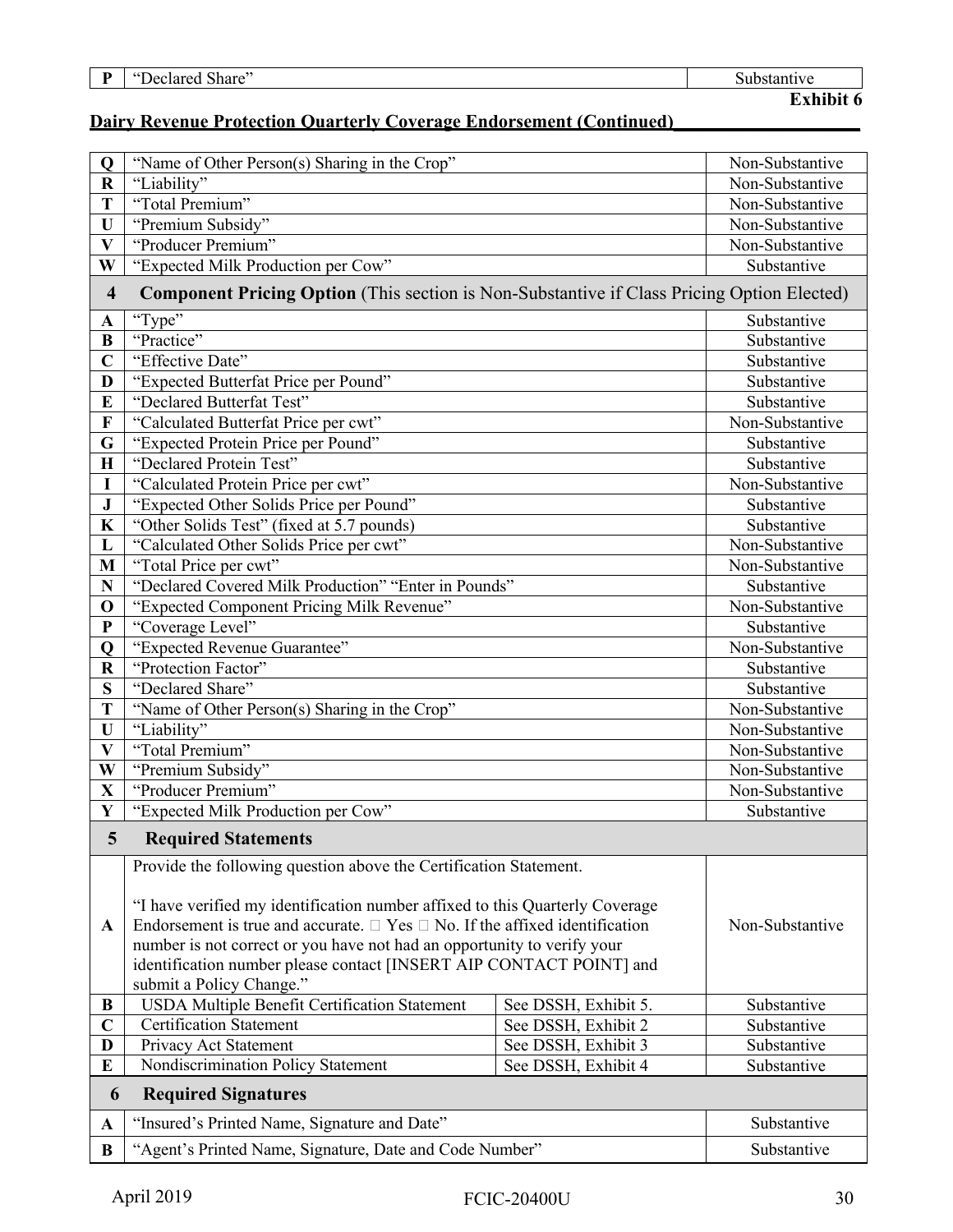## **Dairy Revenue Protection Quarterly Coverage Endorsement (Continued)\_\_\_\_\_\_\_\_\_\_\_\_\_\_\_\_\_\_\_\_**

## **Dairy Revenue Protection Quarterly Coverage Endorsement Form Completion Instructions**

| <b>Insured Information</b>          |                                                                                                                                                                                                                                                                                                                                                                                                                                                                                                                                                                                        |  |
|-------------------------------------|----------------------------------------------------------------------------------------------------------------------------------------------------------------------------------------------------------------------------------------------------------------------------------------------------------------------------------------------------------------------------------------------------------------------------------------------------------------------------------------------------------------------------------------------------------------------------------------|--|
| Insured's Name                      | Enter information as listed on application.                                                                                                                                                                                                                                                                                                                                                                                                                                                                                                                                            |  |
| Insured's Authorized Representative | Enter information as listed on application.                                                                                                                                                                                                                                                                                                                                                                                                                                                                                                                                            |  |
| Street and/or Mailing Address       | Enter information as listed on application.                                                                                                                                                                                                                                                                                                                                                                                                                                                                                                                                            |  |
| City and State                      | Enter information as listed on application.                                                                                                                                                                                                                                                                                                                                                                                                                                                                                                                                            |  |
| Zip Code                            | Enter information as listed on application.                                                                                                                                                                                                                                                                                                                                                                                                                                                                                                                                            |  |
| Insured's Telephone Number          | Enter information as listed on application.                                                                                                                                                                                                                                                                                                                                                                                                                                                                                                                                            |  |
| Policy Number                       | Enter information as listed on application.                                                                                                                                                                                                                                                                                                                                                                                                                                                                                                                                            |  |
| <b>Identification Number</b>        | Enter information as listed on application.                                                                                                                                                                                                                                                                                                                                                                                                                                                                                                                                            |  |
| Identification Number Type          | Enter information as listed on application.                                                                                                                                                                                                                                                                                                                                                                                                                                                                                                                                            |  |
| Person Type                         | Enter information as listed on application.                                                                                                                                                                                                                                                                                                                                                                                                                                                                                                                                            |  |
| Spouse's Name                       | Enter information as listed on application.                                                                                                                                                                                                                                                                                                                                                                                                                                                                                                                                            |  |
| Spouse's Identification Number      | Enter information as listed on application.                                                                                                                                                                                                                                                                                                                                                                                                                                                                                                                                            |  |
| <b>Crop Information</b>             |                                                                                                                                                                                                                                                                                                                                                                                                                                                                                                                                                                                        |  |
| Crop Year                           | Enter information as listed on application.                                                                                                                                                                                                                                                                                                                                                                                                                                                                                                                                            |  |
| Crop                                | Enter Milk (830)                                                                                                                                                                                                                                                                                                                                                                                                                                                                                                                                                                       |  |
| State and County                    | Enter information as listed on application.                                                                                                                                                                                                                                                                                                                                                                                                                                                                                                                                            |  |
| Plan of Insurance                   | Enter Dairy Revenue Protection (83)                                                                                                                                                                                                                                                                                                                                                                                                                                                                                                                                                    |  |
| Remarks                             | Enter any applicable remarks.                                                                                                                                                                                                                                                                                                                                                                                                                                                                                                                                                          |  |
| <b>Class Pricing Option</b>         |                                                                                                                                                                                                                                                                                                                                                                                                                                                                                                                                                                                        |  |
| Type                                | Enter Class Pricing Option - 831                                                                                                                                                                                                                                                                                                                                                                                                                                                                                                                                                       |  |
| Practice                            | Enter the selected practice. There are eight practices available for<br>purchase during the crop year. The insured has the option to select a<br>practice up to five quarters out. For example: From July 1, 2019 to<br>September 15, 2019 the insured can select practices $801 - 805$ .<br>Practice 801 - Oct - Dec 2019<br>Practice 802 - Jan - Mar 2020<br>Practice 803 - Apr - Jun 2020<br>Practice $804$ - Jul – Sep 2020<br>Practice 805 - Oct - Dec 2020<br>Practice 806 - Jan - Mar 2021<br>Practice $807 - Apr - Jun 2021$<br>Practice $808 - \text{Jul} - \text{Sep } 2021$ |  |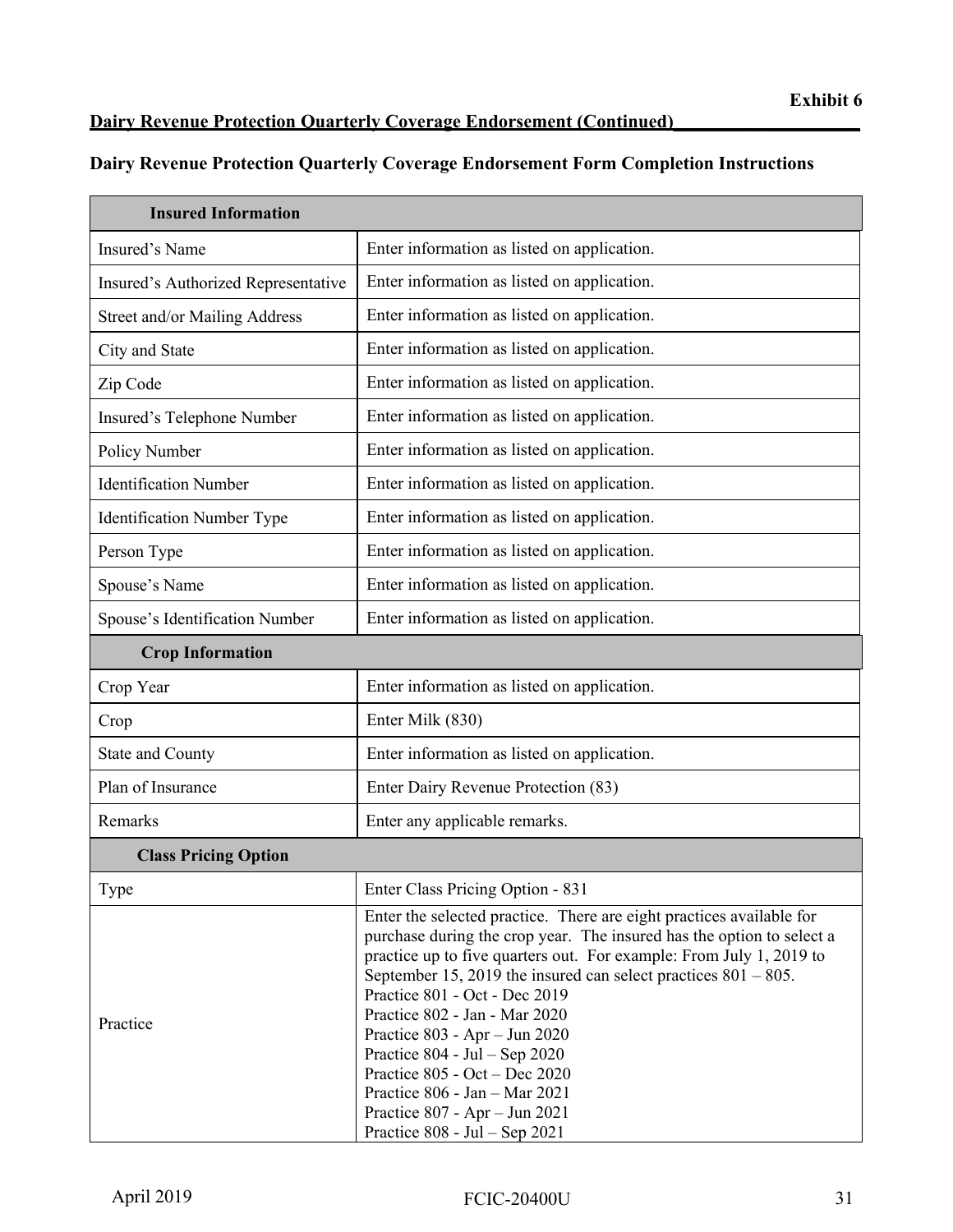# **Dairy Revenue Protection Ouarterly Coverage Endorsement (Continued)**

| <b>Effective Date</b>                         | Enter the effective date which is the date coverage begins. The<br>effective date will always be the date the prices were published on<br>the RMA website corresponding to the purchase date.                                                                                                                                                                                             |
|-----------------------------------------------|-------------------------------------------------------------------------------------------------------------------------------------------------------------------------------------------------------------------------------------------------------------------------------------------------------------------------------------------------------------------------------------------|
| Expected Class III Price per cwt              | Enter the expected class III milk price published in the actuarial<br>documents for the practice for the sales period.                                                                                                                                                                                                                                                                    |
| Declared Class III Price Weighting<br>Factor  | Enter the declared class III price weighting factor chosen by insured,<br>between 0 percent and 100 percent, in 5 percentage point<br>increments.                                                                                                                                                                                                                                         |
| Calculated Class III Price per cwt            | This equals the sum of the expected class III milk price per cwt<br>times the declared class III price weighting factor rounded to 4<br>decimals.                                                                                                                                                                                                                                         |
| Expected Class IV Price per cwt               | Enter the expected class IV milk price published in the actuarial<br>documents for the practice for the sales period.                                                                                                                                                                                                                                                                     |
| Default Class IV Price Weighting<br>Factor    | Enter the default class IV price weighting factor which is 1.00 minus<br>declared class III price weighting factor.                                                                                                                                                                                                                                                                       |
| Calculated Class IV Price per cwt             | This equals the sum of the expected class IV milk price per cwt<br>times the default class IV price weighting factor rounded to 4<br>decimals.                                                                                                                                                                                                                                            |
| Total Price per cwt                           | This equals the sum of the expected class III milk price per cwt plus<br>the sum of the expected class IV milk price per cwt rounded to 4<br>decimals.                                                                                                                                                                                                                                    |
| <b>Enter</b> in Pounds                        | Declared Covered Milk Production -   Enter the declared covered milk production in pounds of milk<br>chosen by the insured to insure for the practice.                                                                                                                                                                                                                                    |
| <b>Expected Class Pricing Milk</b><br>Revenue | Enter the expected class pricing milk revenue which is the value<br>determined by summing the expected class III milk price, multiplied<br>by the declared class price weighting factor, the expected class IV<br>milk price, multiplied by one minus the declared class price weighting<br>factor; then multiplying that sum by the declared covered milk<br>production, divided by 100. |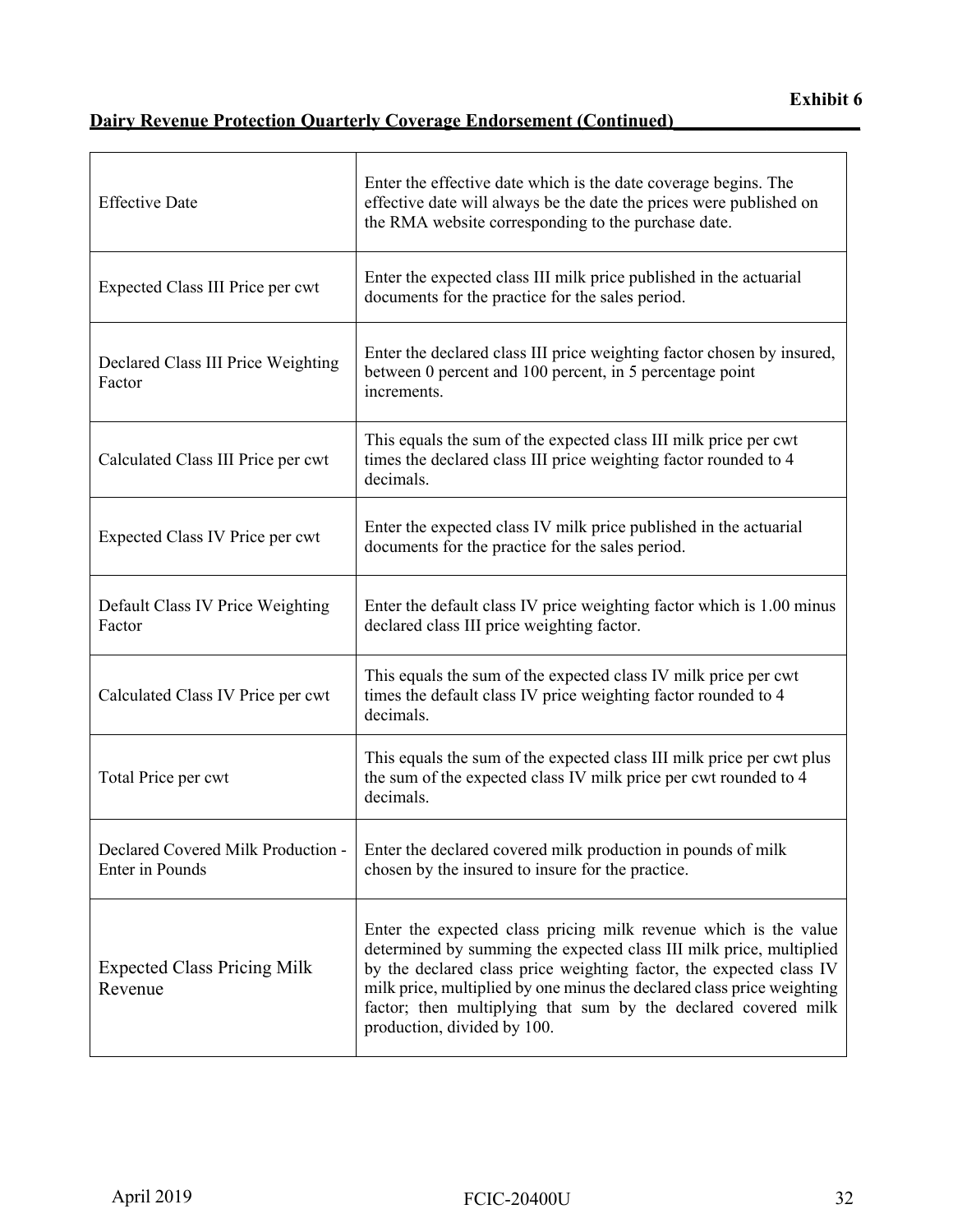# **Dairy Revenue Protection Quarterly Coverage Endorsement (Continued)\_\_\_\_\_\_\_\_\_\_\_\_\_\_\_\_\_\_\_\_**

| Coverage Level                                 | Enter the coverage level which is the coverage level percentage<br>chosen by the insured between 80 percent and 95 percent, in 5<br>percent increments. |
|------------------------------------------------|---------------------------------------------------------------------------------------------------------------------------------------------------------|
| <b>Expected Revenue Guarantee</b>              | Enter the sum of the expected class pricing milk revenue multiplied<br>by the coverage level.                                                           |
| <b>Protection Factor</b>                       | Enter the protection factor chosen by the insured between 1 and 1.5,<br>in 0.05 increments.                                                             |
| <b>Declared Share</b>                          | Enter the share which is the insured's percentage interest in the<br>insured milk as an owner at the time insurance attaches.                           |
| Name of Other Person(s) Sharing in<br>the Crop | Enter the name(s) of other person(s) sharing in the crop.                                                                                               |
| Liability                                      | Enter the sum of the expected revenue guarantee times the<br>protections factor times the declared share.                                               |
| <b>Total Premium</b>                           | Enter the calculated total premium.                                                                                                                     |
| Premium Subsidy                                | Enter the calculated premium subsidy.                                                                                                                   |
| Producer Premium                               | Enter the calculated producer premium which is the sum of total<br>premium minus premium subsidy.                                                       |
| Expected Milk Production per Cow               | Enter the expected milk production per cow in pounds as published<br>by RMA for the practice for the applicable pooled production<br>region.            |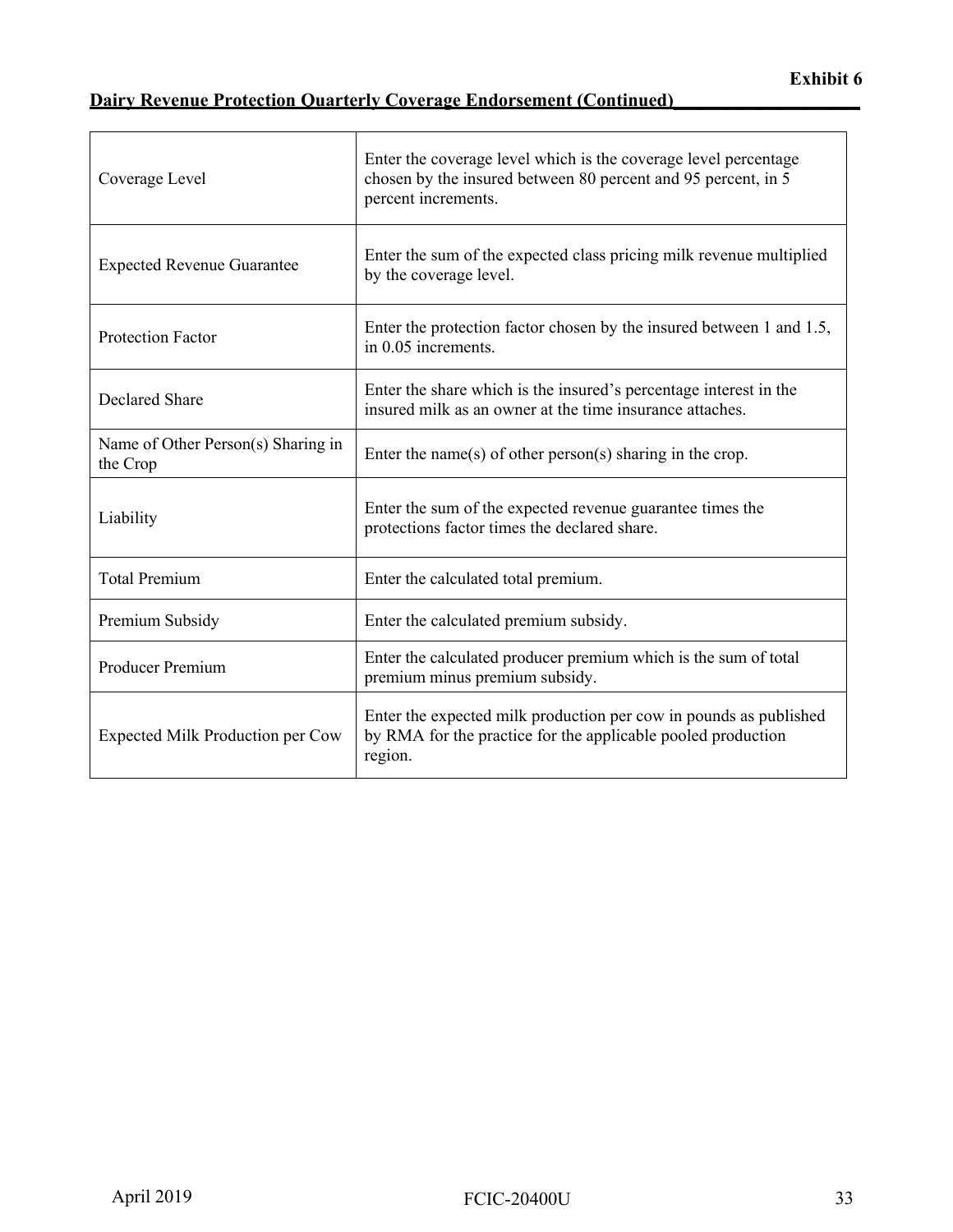# **Dairy Revenue Protection Quarterly Coverage Endorsement (Continued)**

| <b>Component Pricing Option</b>           |                                                                                                                                                                                                                                                                                                                                                                                                                                                                                                                                                                           |  |
|-------------------------------------------|---------------------------------------------------------------------------------------------------------------------------------------------------------------------------------------------------------------------------------------------------------------------------------------------------------------------------------------------------------------------------------------------------------------------------------------------------------------------------------------------------------------------------------------------------------------------------|--|
| Type                                      | Enter Component Pricing Option - 832                                                                                                                                                                                                                                                                                                                                                                                                                                                                                                                                      |  |
| Practice                                  | Enter the selected practice. There are eight practices available for<br>purchase during the crop year. The insured has the option to select a<br>practice up to five quarters out. For example: From July 1, 2019 to<br>September 15, 2019 the insured can select practices $801 - 805$ .<br>Practice 801 - Oct - Dec 2019<br>Practice 802 - Jan - Mar 2020<br>Practice $803 - Apr - Jun 2020$<br>Practice $804 - Jul - Sep$ 2020<br>Practice $805 - Oct - Dec 2020$<br>Practice 806 - Jan - Mar 2021<br>Practice 807 - Apr - Jun 2021<br>Practice $808 - Jul - Sep$ 2021 |  |
| <b>Effective Date</b>                     | Enter the effective date which is the date coverage begins. The<br>effective date will always be the date the prices were published on the<br>RMA website corresponding to the purchase date.                                                                                                                                                                                                                                                                                                                                                                             |  |
| <b>Expected Butterfat Price Per Pound</b> | Enter the expected butterfat price per pound published in the actuarial<br>documents for the practice for the sales period.                                                                                                                                                                                                                                                                                                                                                                                                                                               |  |
| <b>Declared Butterfat Test</b>            | Enter the declared butterfat test which is the pounds of milkfat<br>contained in 100 pounds of the milk, as declared by the insured. The<br>declared butterfat test elected by the insured can be no less than 3.25<br>pounds and no more than 5 pounds, in 0.05 pound increments.                                                                                                                                                                                                                                                                                        |  |
| Calculated Butterfat Price per cwt        | Enter the sum of expected butterfat price per pound times the declared<br>butterfat test rounded to 4 decimals.                                                                                                                                                                                                                                                                                                                                                                                                                                                           |  |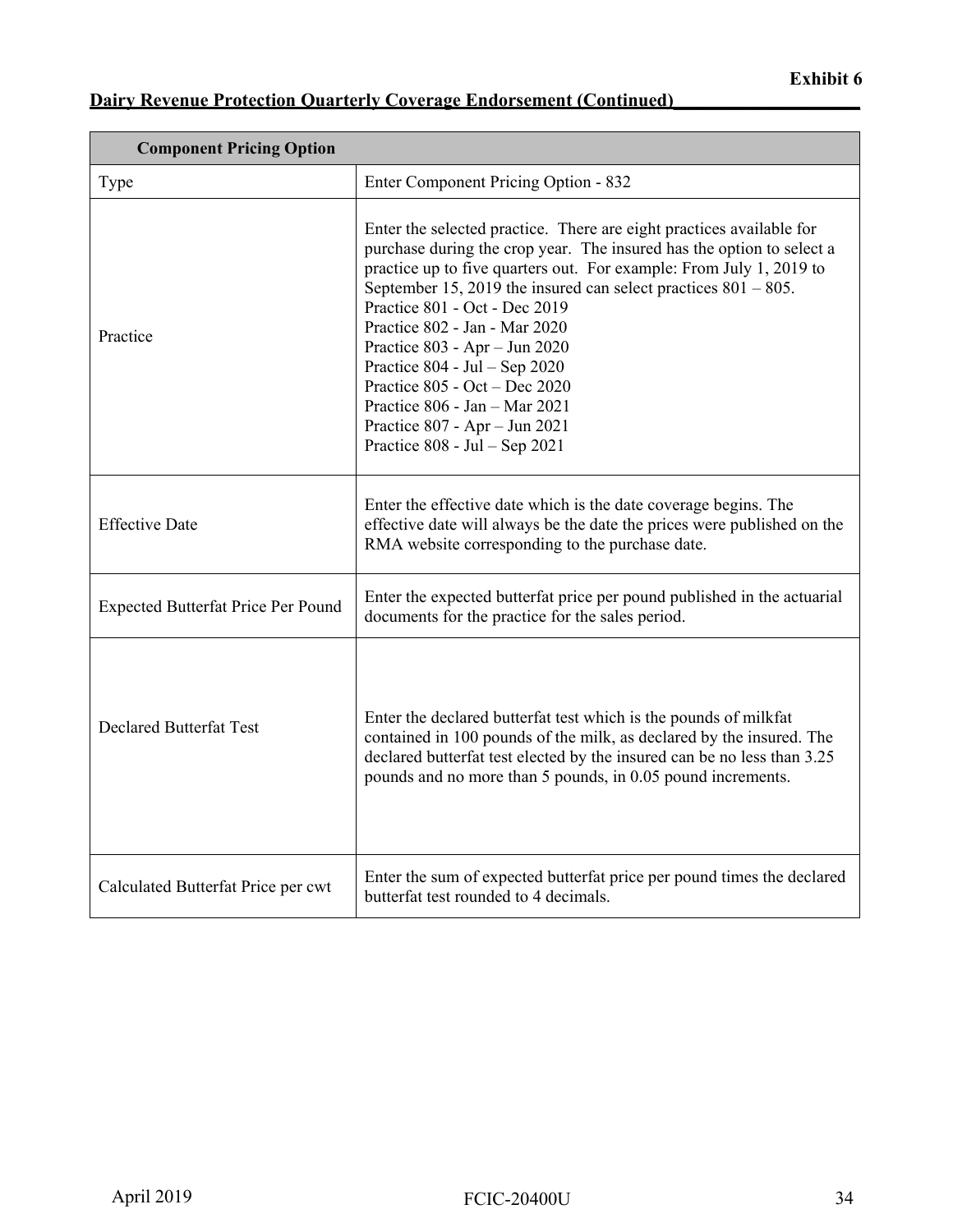# **Dairy Revenue Protection Quarterly Coverage Endorsement (Continued)**

| <b>Expected Protein Price per Pound</b>                      | Enter the expected protein price published in the actuarial documents<br>for the practice for the sales period.                                                                                                                                                                                                                                                                                                      |
|--------------------------------------------------------------|----------------------------------------------------------------------------------------------------------------------------------------------------------------------------------------------------------------------------------------------------------------------------------------------------------------------------------------------------------------------------------------------------------------------|
| <b>Declared Protein Test</b>                                 | Enter the declared protein test which is the pounds of milk protein<br>contained in 100 pounds of the milk, as declared by the insured. The<br>declared protein test elected by the insured can be no less than 2.75<br>pounds and no more than 4 pounds, in 0.05 pound increments.                                                                                                                                  |
| Calculated Protein Price per cwt                             | Enter the sum of expected protein price per pound times the declared<br>protein test rounded to 4 decimals.                                                                                                                                                                                                                                                                                                          |
| Expected Other Solids Price per<br>Pound                     | Enter the expected other solids price published in the actuarial<br>documents for the practice for the sales period.                                                                                                                                                                                                                                                                                                 |
| Other Solids Test (fixed 5.7)<br>pounds)                     | Enter 5.7 pounds.                                                                                                                                                                                                                                                                                                                                                                                                    |
| Calculated Other Solids Price per<br>cwt                     | Equals the sum of expected other solids price per pound times the<br>other solids test rounded to 4 decimals.                                                                                                                                                                                                                                                                                                        |
| Total Price per cwt                                          | This equals the sum of the calculated butterfat price per cwt plus the<br>calculated protein price per cwt plus the calculated other solids price<br>per cwt rounded to 4 decimals.                                                                                                                                                                                                                                  |
| Declared Covered Milk Production -<br><b>Enter</b> in Pounds | Enter the declared covered milk production in pounds of milk chosen<br>by the insured to insure for the practice.                                                                                                                                                                                                                                                                                                    |
| <b>Expected Component Pricing Milk</b><br>Revenue            | Enter the expected component pricing milk revenue which is the value<br>determined by summing the expected butterfat price, multiplied by the<br>declared butterfat test, the expected protein price, multiplied by the<br>declared protein test, and the expected other solids price, multiplied by<br>the other solids test; then multiplying that sum by the declared covered<br>milk production, divided by 100. |
| Coverage Level                                               | Enter the coverage level which is the coverage level percentage chosen<br>by the insured between 80 percent and 95 percent, in 5 percent<br>increments.                                                                                                                                                                                                                                                              |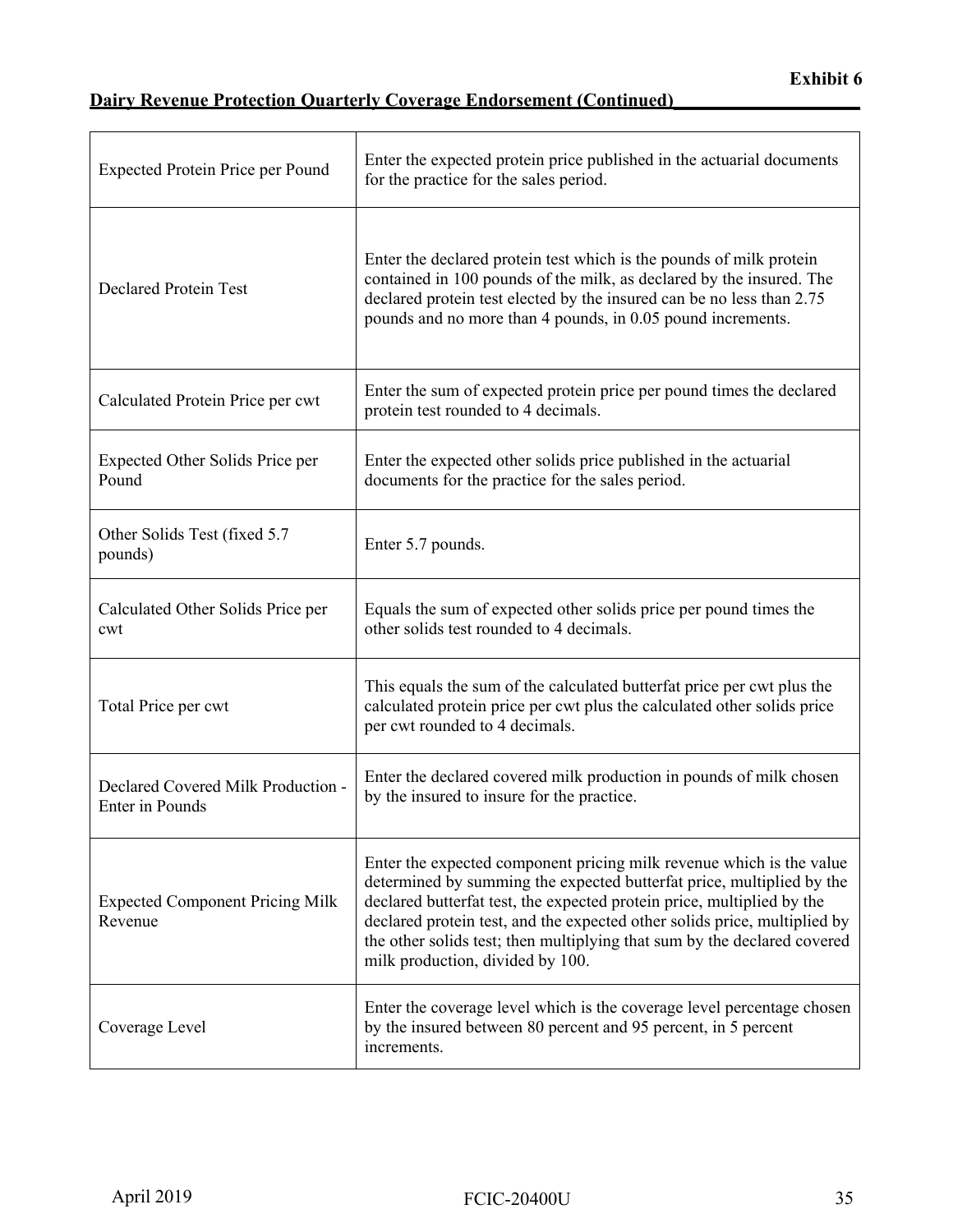# **Dairy Revenue Protection Quarterly Coverage Endorsement (Continued)**

| <b>Expected Revenue Guarantee</b>                                                                                                                                                                                                                                                                                                                                                        | Enter the sum of the expected class pricing milk revenue multiplied by<br>the coverage level.                                             |                                                           |                                                                           |  |
|------------------------------------------------------------------------------------------------------------------------------------------------------------------------------------------------------------------------------------------------------------------------------------------------------------------------------------------------------------------------------------------|-------------------------------------------------------------------------------------------------------------------------------------------|-----------------------------------------------------------|---------------------------------------------------------------------------|--|
| <b>Protection Factor</b>                                                                                                                                                                                                                                                                                                                                                                 | 0.05 increments.                                                                                                                          |                                                           | Enter the protection factor chosen by the insured between 1 and 1.5, in   |  |
| Declared Share                                                                                                                                                                                                                                                                                                                                                                           | milk as an owner at the time insurance attaches.                                                                                          |                                                           | Enter the share which is the insured's percentage interest in the insured |  |
| Name of Other Person(s) Sharing<br>in the Crop                                                                                                                                                                                                                                                                                                                                           | Enter the name(s) of other person(s) sharing in the crop.                                                                                 |                                                           |                                                                           |  |
| Liability                                                                                                                                                                                                                                                                                                                                                                                | Enter the sum of the expected revenue guarantee times the protections<br>factor times the declared share.                                 |                                                           |                                                                           |  |
| <b>Total Premium</b>                                                                                                                                                                                                                                                                                                                                                                     | Enter the calculated total premium.                                                                                                       |                                                           |                                                                           |  |
| Premium Subsidy                                                                                                                                                                                                                                                                                                                                                                          | Enter the calculated premium subsidy.                                                                                                     |                                                           |                                                                           |  |
| Producer Premium                                                                                                                                                                                                                                                                                                                                                                         | Enter the calculated producer premium which is the sum of total<br>premium minus premium subsidy.                                         |                                                           |                                                                           |  |
| Expected Milk Production per Cow                                                                                                                                                                                                                                                                                                                                                         | Enter the expected milk production per cow in pounds as published by<br>RMA for the practice for the applicable pooled production region. |                                                           |                                                                           |  |
| <b>Required Statements</b>                                                                                                                                                                                                                                                                                                                                                               |                                                                                                                                           |                                                           |                                                                           |  |
| Provide the following question above the Certification Statement.                                                                                                                                                                                                                                                                                                                        |                                                                                                                                           |                                                           |                                                                           |  |
| I have verified my identification number affixed to this Quarterly Coverage<br>Review and answer as<br>Endorsement is true and accurate. $\Box$ Yes $\Box$ No. If the affixed identification<br>applicable.<br>number is not correct or you have not had an opportunity to verify your<br>identification number please contact [INSERT AIP CONTACT POINT] and<br>submit a Policy Change. |                                                                                                                                           |                                                           |                                                                           |  |
| <b>Required Signatures</b>                                                                                                                                                                                                                                                                                                                                                               |                                                                                                                                           |                                                           |                                                                           |  |
| Insured's Printed Name, Signature and Date                                                                                                                                                                                                                                                                                                                                               |                                                                                                                                           | the document.                                             | Have the insured print name, sign and date                                |  |
| Agent's Printed Name, Signature, Date and Code Number                                                                                                                                                                                                                                                                                                                                    |                                                                                                                                           | Have the agent print name, sign and date the<br>document. |                                                                           |  |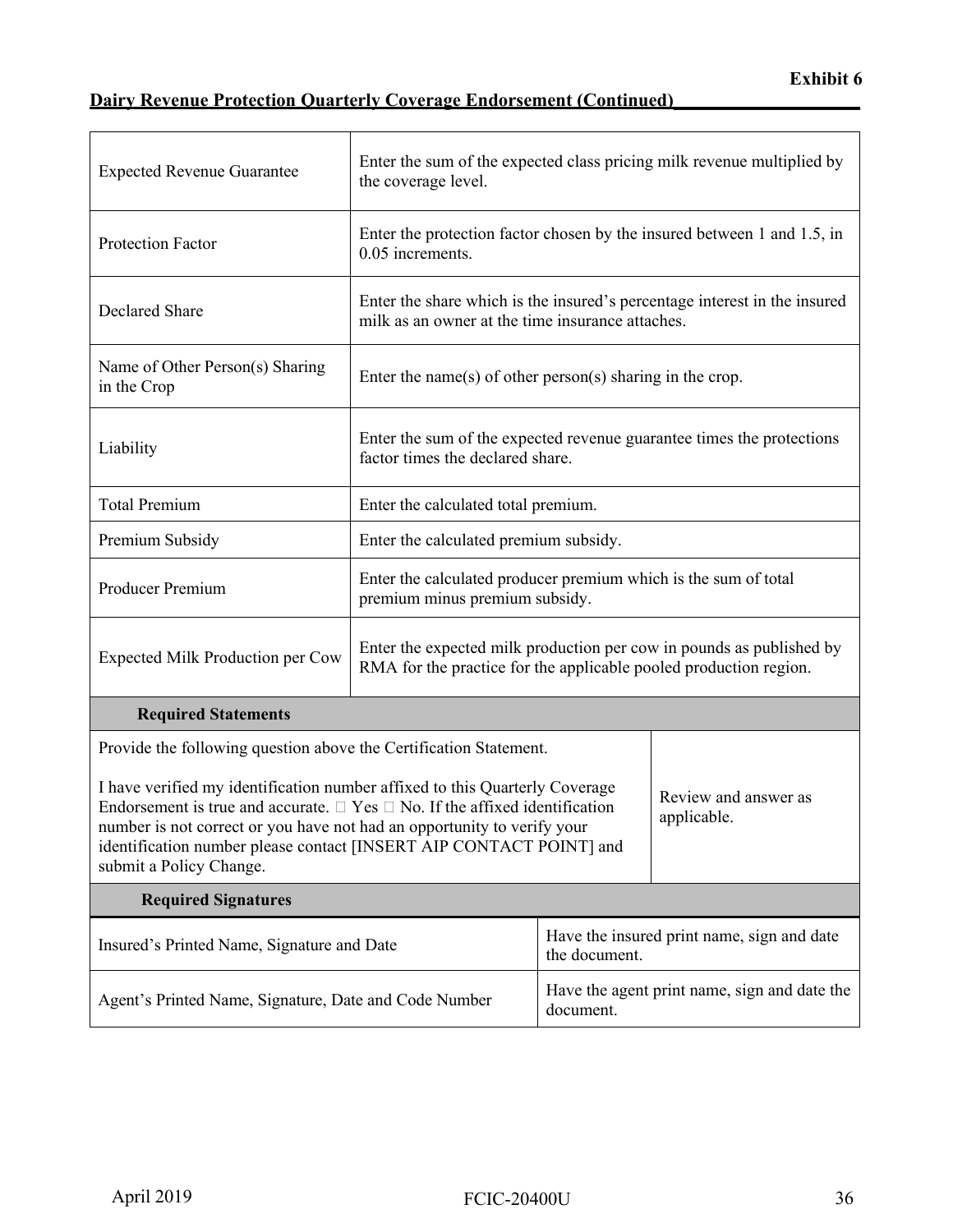#### <span id="page-41-0"></span>**7 Dairy Revenue Protection Notice of Probable Loss\_\_\_\_\_\_\_\_\_\_\_\_\_\_\_\_\_\_\_\_\_\_\_\_\_\_\_\_\_\_\_\_\_\_\_**

The notice of probable loss is used to notify the insured of a probable loss after all Dairy Revenue Protection data necessary to calculate an indemnity for the selected type and practice are released by RMA. The insured should return the notice of probable loss to the AIP with the milk production worksheet and the milk marketing records. The AIPs may combine the milk production worksheet and the notice of probable loss into one form provided all the "substantive" items are included. These forms may include multiple quarterly coverage endorsements in effect for the same practice. The calculations on this form should be performed in accordance with the rules published in the corresponding PASS records.

| $\mathbf{1}$   | <b>General Information</b>                                             |             |
|----------------|------------------------------------------------------------------------|-------------|
| $\mathbf A$    | "Insured's Name"                                                       | Substantive |
| B              | "Insured's Authorized Representative"                                  | Substantive |
| $\overline{C}$ | "Street and/or Mailing Address"                                        | Substantive |
| D              | "City and State"                                                       | Substantive |
| E              | "Zip Code"                                                             | Substantive |
| F              | "Insured's Telephone Number"                                           | Substantive |
| G              | "Policy Number"                                                        | Substantive |
| $\bf H$        | "Claim Number"                                                         | Substantive |
| I              | "Identification Number"                                                | Substantive |
| ${\bf J}$      | "Identification Number Type"                                           | Substantive |
| K              | "Person Type"                                                          | Substantive |
| L              | "Spouse's Name"                                                        | Substantive |
| M              | "Spouse's Identification Number"                                       | Substantive |
| N              | "Assignment of Indemnity Yes $\Box$ No $\Box$ "                        | Substantive |
| $\mathbf 0$    | "Transfer of Coverage and Right to an Indemnity Yes $\Box$ No $\Box$ " | Substantive |
| $\mathbf{P}$   | "Date Notice of Probable Loss Issued"                                  | Substantive |
| $\overline{2}$ | <b>Crop Information</b>                                                |             |
| A              | "Effective Crop Year"                                                  | Substantive |
| $\bf{B}$       | "Crop"                                                                 | Substantive |
| $\overline{C}$ | "State and County"                                                     | Substantive |
| D              | "Plan of Insurance"                                                    | Substantive |
| E              | "Type"                                                                 | Substantive |
| F              | "Practice"                                                             | Substantive |
| G              | "Coverage Level"                                                       | Substantive |
| $\mathbf H$    | "Declared Covered Milk Production"                                     | Substantive |
| I              | "Yield Adjustment Factor"                                              | Substantive |
| ${\bf J}$      | "Expected Milk Production per Cow"                                     | Substantive |
| $\mathbf K$    | "Actual Milk Production per Cow"                                       | Substantive |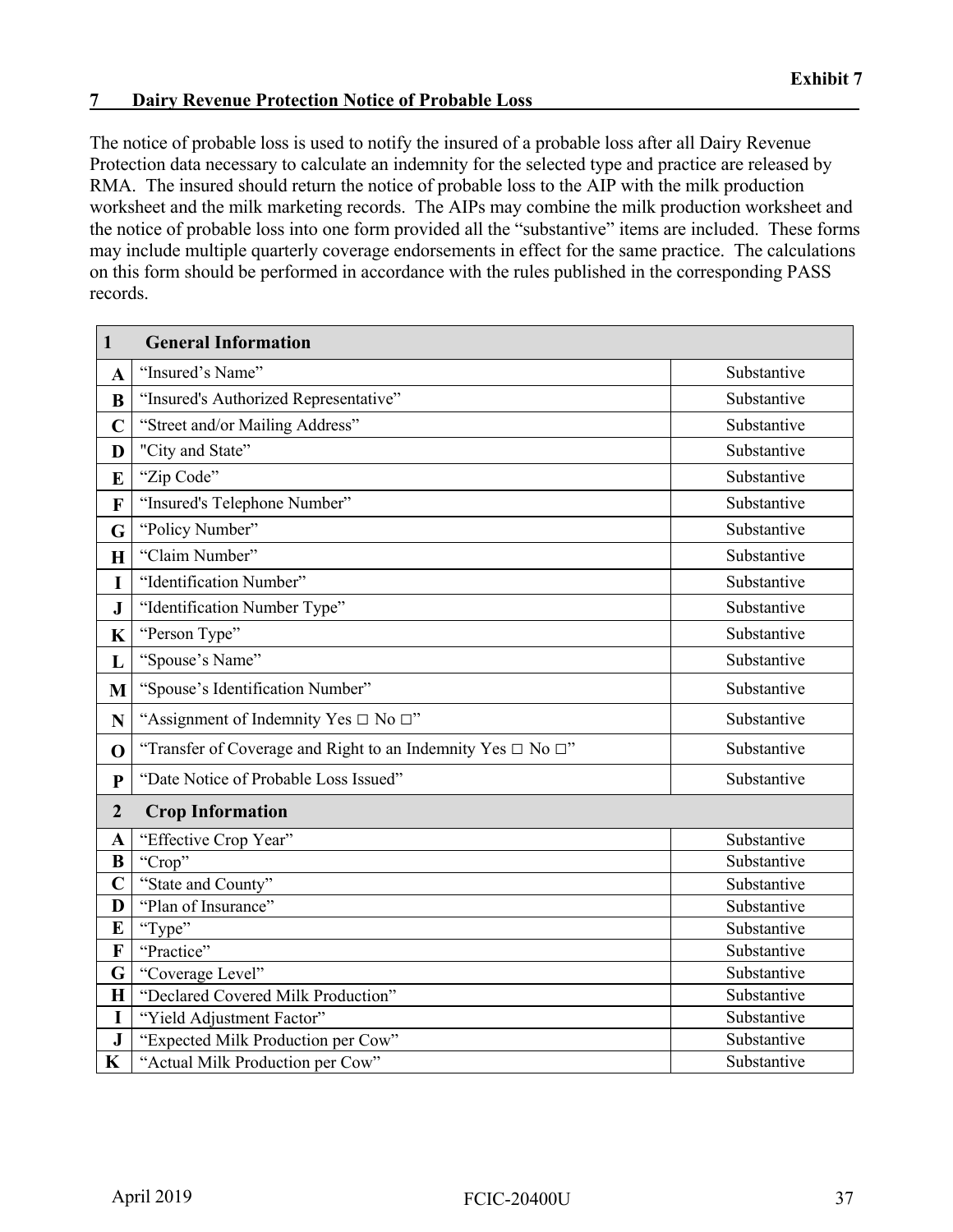# **Dairy Revenue Protection Notice of Probable Loss (Continued)**

| 3           | <b>Indemnity Calculation</b>                                            |                                         |                     |                 |
|-------------|-------------------------------------------------------------------------|-----------------------------------------|---------------------|-----------------|
| A           | "Expected Revenue Guarantee"                                            |                                         |                     | Substantive     |
| B           | "Actual Milk Revenue"                                                   |                                         |                     | Substantive     |
| C           | "Total"                                                                 |                                         |                     | Non-Substantive |
| D           | "Protection Factor"                                                     |                                         |                     | Substantive     |
| E           | "Declared Share"                                                        |                                         |                     | Substantive     |
| F           | "Probable Indemnity"                                                    |                                         |                     | Substantive     |
| 4           | <b>Required Statements</b>                                              |                                         |                     |                 |
| A           | <b>Certification Statement</b>                                          | See DSSH, Exhibit 2                     |                     | Substantive     |
| B           | Privacy Act Statement                                                   | See DSSH, Exhibit 3                     |                     | Substantive     |
| $\mathbf C$ | Nondiscrimination Policy Statement                                      | See DSSH, Exhibit 4                     |                     | Substantive     |
| D           | Note: Include<br>I am an agent, employee, or contractor affiliated with |                                         | Non-<br>Substantive |                 |
|             | Federal crop insurance program?<br>$\Box$ YES<br>$\blacksquare$ NO      | instruction for<br>insured to complete. |                     |                 |
| 5           | <b>Required Signatures</b>                                              |                                         |                     |                 |
| A           | "Insured's Printed Name, Signature and Date"                            |                                         | Substantive         |                 |
| B           | "AIP Verifier's Printed Name, Signature and Date"                       |                                         | Substantive         |                 |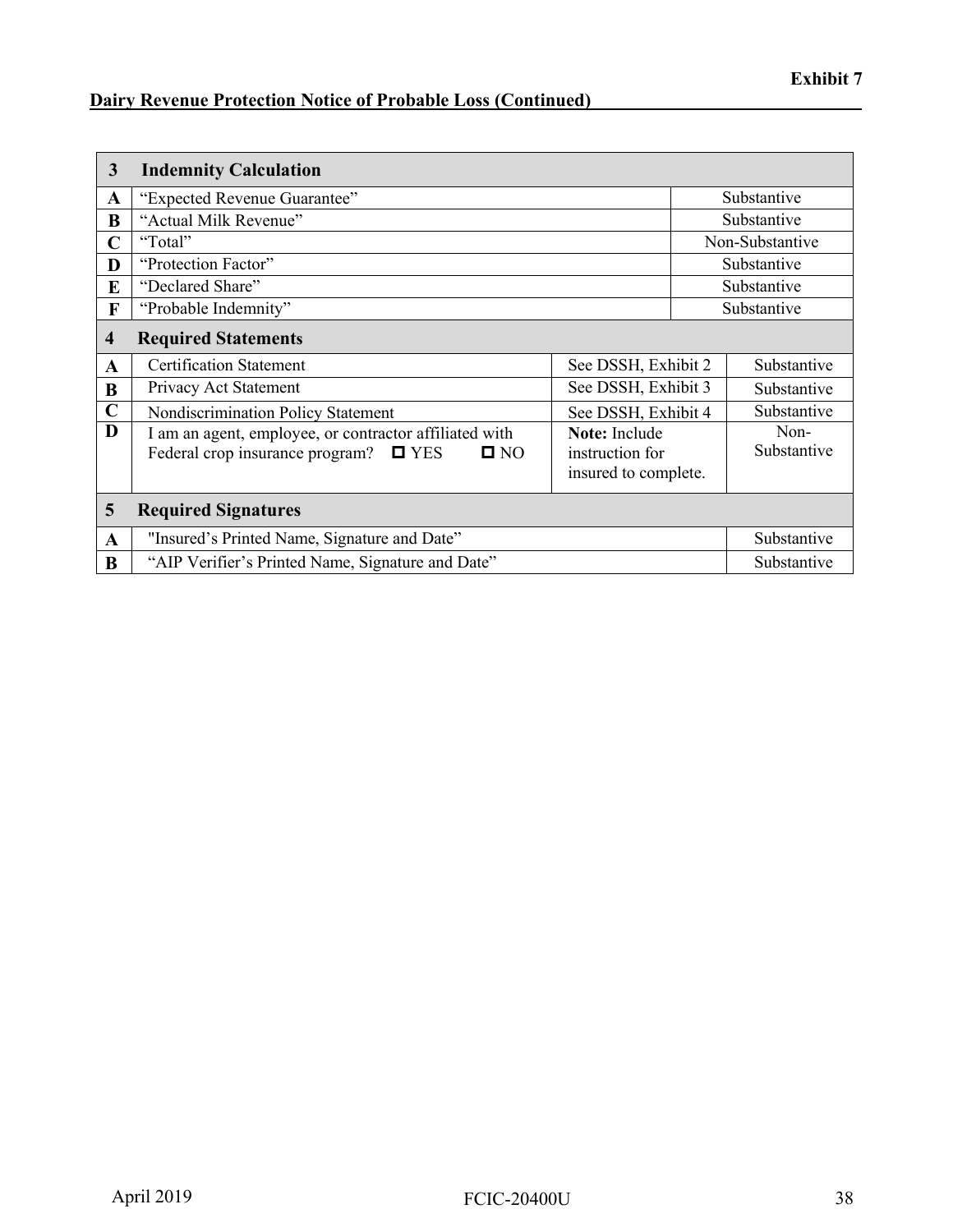#### **Notice of Probable Loss Form Instructions**

| <b>General Information</b>                                               |                                                                                                 |  |
|--------------------------------------------------------------------------|-------------------------------------------------------------------------------------------------|--|
| Insured's Name                                                           | Enter information as listed on application.                                                     |  |
| Insured's Authorized Representative                                      | Enter information as listed on application.                                                     |  |
| Street and/or Mailing Address                                            | Enter information as listed on application.                                                     |  |
| City and State                                                           | Enter information as listed on application.                                                     |  |
| Zip Code                                                                 | Enter information as listed on application.                                                     |  |
| Insured's Telephone Number                                               | Enter information as listed on application.                                                     |  |
| Policy Number                                                            | Enter information as listed on application.                                                     |  |
| Claim Number                                                             | Enter information as listed on application.                                                     |  |
| <b>Identification Number</b>                                             | Enter information as listed on application.                                                     |  |
| <b>Identification Number Type</b>                                        | Enter information as listed on application.                                                     |  |
| Person Type                                                              | Enter information as listed on application.                                                     |  |
| Spouse's Name                                                            | Enter information as listed on application.                                                     |  |
| Spouse's Identification Number                                           | Enter information as listed on application.                                                     |  |
| Assignment of Indemnity Yes $\Box$ No $\Box$ "                           | Check appropriate box.                                                                          |  |
| Transfer of Coverage and Right to an Indemnity<br>Yes $\Box$ No $\Box$ " | Check appropriate box.                                                                          |  |
| Date Notice of Probable Loss Issued                                      | Enter the Date the Notice of Probable Loss was Issued.                                          |  |
| <b>Crop Information</b>                                                  |                                                                                                 |  |
| <b>Effective Crop Year</b>                                               | Enter information as listed on application.                                                     |  |
| Crop                                                                     | Enter information as listed on application.                                                     |  |
| <b>State and County</b>                                                  | Enter information as listed on application.                                                     |  |
| Plan of Insurance                                                        | Enter information as listed on application.                                                     |  |
| Type                                                                     | Enter information as listed on quarterly coverage<br>endorsement.                               |  |
| Practice                                                                 | Enter information as listed on quarterly coverage<br>endorsement.                               |  |
| Coverage Level                                                           | Enter information as listed on quarterly coverage<br>endorsement.                               |  |
| Declared Covered Milk Production                                         | Enter the declared covered milk production reported on<br>the quarterly coverage endorsement.   |  |
| Yield Adjustment Factor                                                  | Enter the sum of actual milk production per cow<br>divided by expected milk production per cow. |  |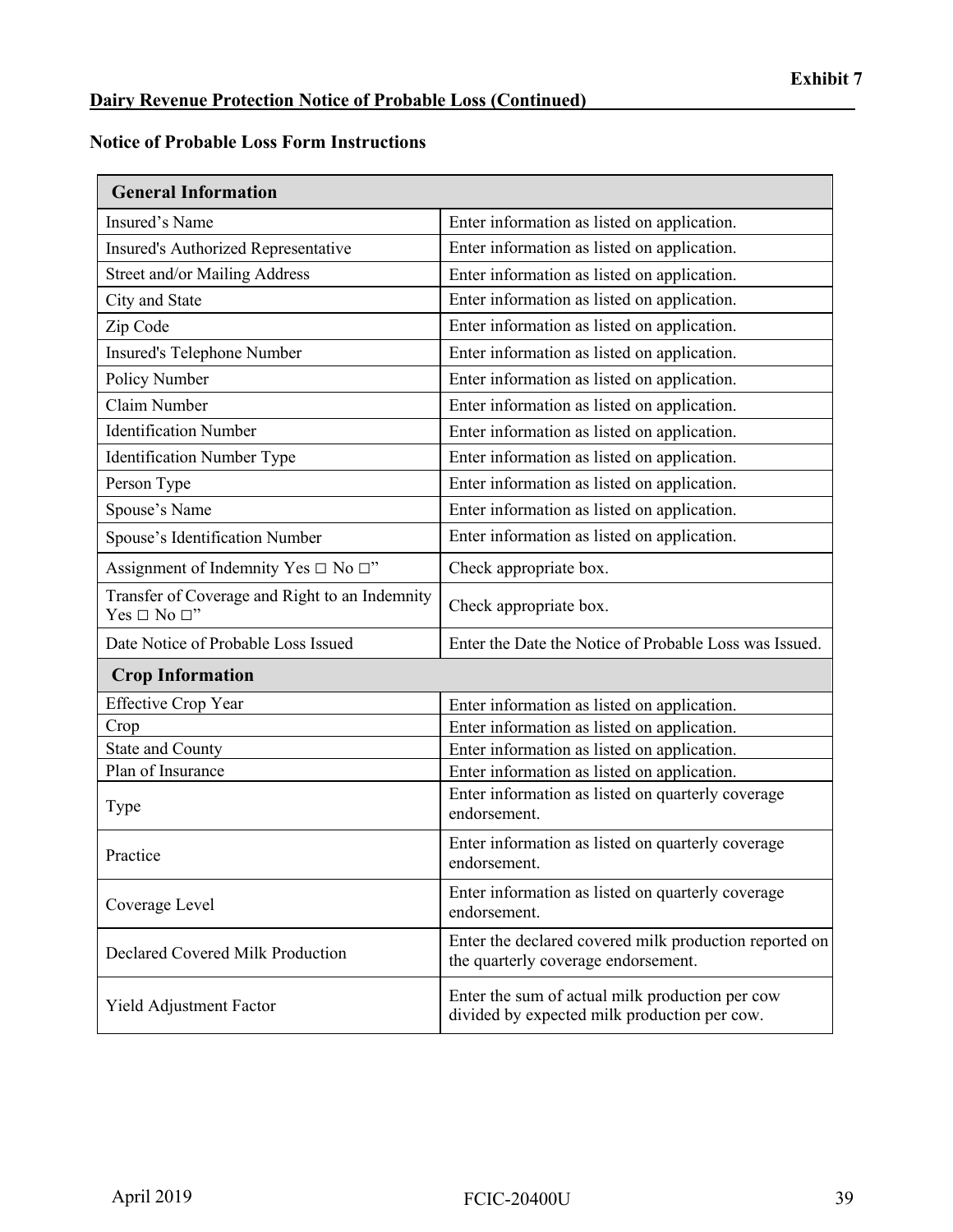# **Dairy Revenue Protection Notice of Probable Loss (Continued)**

| Enter information as listed on quarterly coverage<br>Expected Milk Production per Cow<br>endorsement. |                                                                                                                                                     |
|-------------------------------------------------------------------------------------------------------|-----------------------------------------------------------------------------------------------------------------------------------------------------|
| Actual Milk Production per Cow                                                                        | Enter actual milk production per cow as released by RMA<br>for the practice.                                                                        |
| <b>Indemnity Calculation</b>                                                                          |                                                                                                                                                     |
| <b>Expected Revenue Guarantee</b>                                                                     | Enter information as listed on summary of coverage.                                                                                                 |
| <b>Actual Milk Revenue</b>                                                                            | Enter the actual milk revenue as calculated from<br>information released by RMA for the practice.                                                   |
| Total                                                                                                 | Enter the sum of expected revenue guarantee minus<br>actual milk revenue.                                                                           |
| <b>Protection Factor</b>                                                                              | Enter information as listed on quarterly coverage<br>endorsement.                                                                                   |
| <b>Declared Share</b>                                                                                 | Enter the declared share reported on the quarterly<br>coverage endorsement.                                                                         |
| Probable Indemnity                                                                                    | Enter the sum of expected revenue guarantee minus<br>actual milk revenue times protection factor times<br>declared share equals probable indemnity. |
| Insured's Printed Name, Signature and Date                                                            | Complete and sign by Insured.                                                                                                                       |
| AIP Verifier's Printed Name, Signature and<br>Date                                                    | Completed and sign by AIP Verifier.                                                                                                                 |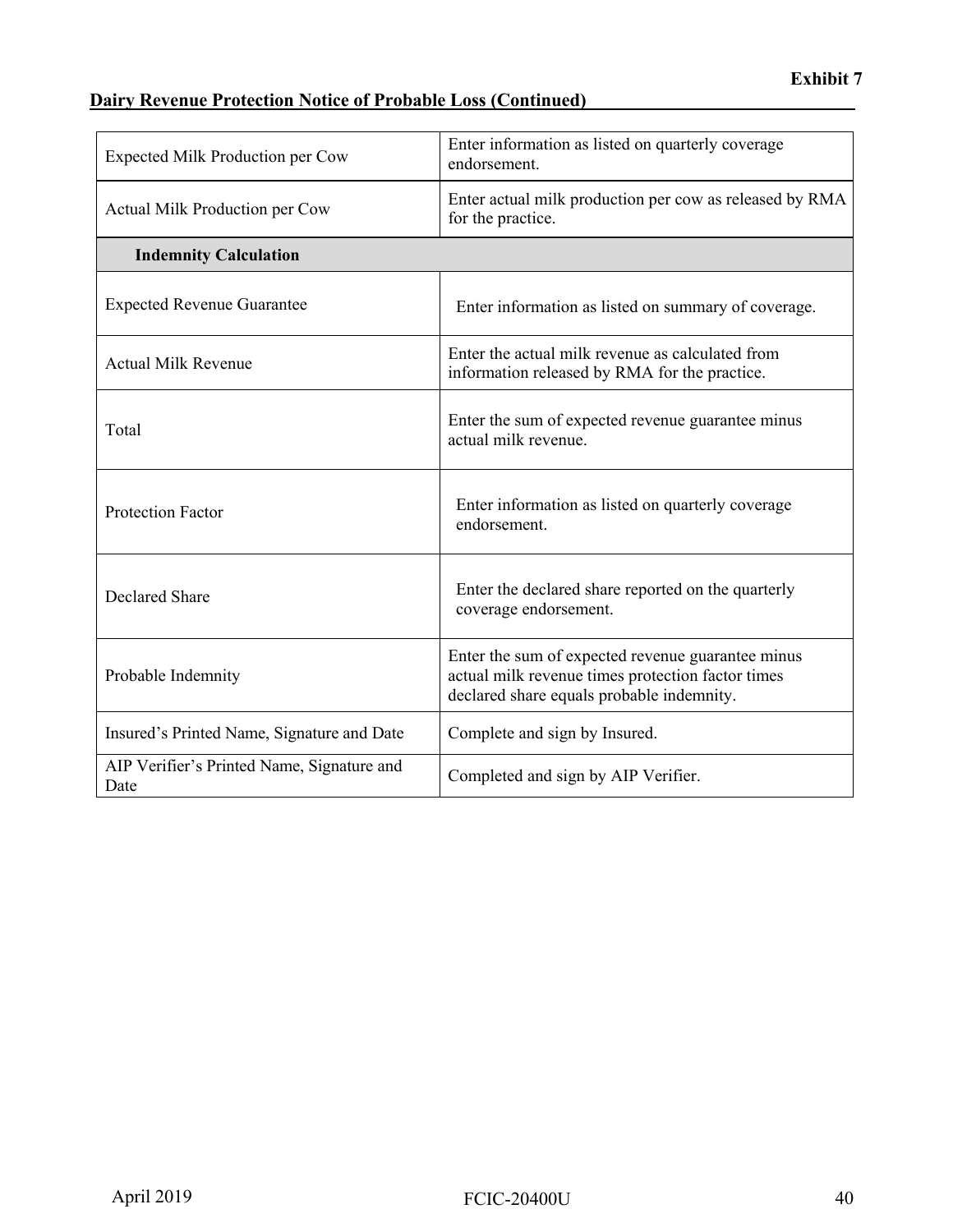#### <span id="page-45-0"></span>**8 Dairy Revenue Protection Milk Production Worksheet\_\_\_\_\_\_\_\_\_\_\_\_\_\_\_\_\_\_\_\_\_\_\_\_\_\_\_\_\_\_\_\_**

The milk production worksheet with supporting milk marketing records must be completed by the insured and returned to the AIP with the notice of probable loss form. The AIPs may combine the milk production worksheet and the notice of probable loss into one form provided all the "substantive" items are included. These forms may include multiple quarterly coverage endorsements in effect for the same practice.

| $\mathbf{1}$            | <b>General Information</b>                                                                                                                                                      |                          |
|-------------------------|---------------------------------------------------------------------------------------------------------------------------------------------------------------------------------|--------------------------|
| $\mathbf A$             | "Insured's Name"                                                                                                                                                                | Substantive              |
| B                       | "Insured's Authorized Representative"                                                                                                                                           | Substantive              |
| $\mathbf C$             | "Insured's Street and/or Mailing Address"                                                                                                                                       | Substantive              |
| D                       | "City and State"                                                                                                                                                                | Substantive              |
| E                       | "Zip Code"                                                                                                                                                                      | Substantive              |
| $\mathbf F$             | "Insured's Telephone Number"                                                                                                                                                    | Substantive              |
| G                       | "Policy Number"                                                                                                                                                                 | Substantive              |
| $\mathbf H$             | "Claim Number"                                                                                                                                                                  | Substantive              |
| $\mathbf I$             | "Identification Number"                                                                                                                                                         | Substantive              |
| ${\bf J}$               | "Identification Number Type"                                                                                                                                                    | Substantive              |
| $\mathbf K$             | "Person Type"                                                                                                                                                                   | Substantive              |
| L                       | "Spouse's Name"                                                                                                                                                                 | Substantive              |
| M                       | "Spouse's Identification Number"                                                                                                                                                | Substantive              |
| $\overline{2}$          | <b>Crop Information</b>                                                                                                                                                         |                          |
| $\mathbf A$             | "Effective Crop Year"                                                                                                                                                           | Substantive              |
| $\bf{B}$                | "Crop"                                                                                                                                                                          | Substantive              |
| $\mathbf C$             | "State and County"                                                                                                                                                              | Substantive              |
| D                       | "Plan of Insurance"                                                                                                                                                             | Substantive              |
| E                       | "Type"                                                                                                                                                                          | Substantive              |
| $\mathbf F$             | "Practice"                                                                                                                                                                      | Substantive              |
| G                       | "Date Notice of Probable Loss Issued"                                                                                                                                           | Substantive              |
| $\mathbf H$             | "Declared Butterfat Test"                                                                                                                                                       | Substantive for Type 832 |
| $\mathbf I$             | "Declared Protein Test"                                                                                                                                                         | Substantive for Type 832 |
| $\overline{\mathbf{3}}$ | <b>Other Information</b>                                                                                                                                                        |                          |
| $\mathbf{A}$            | "Provide the Effective Date and the Pounds of Covered Milk Production for<br>all Quarterly Coverage Endorsements providing coverage for the quarter with<br>the probable loss." | Substantive              |
| B                       | "Effective Date"                                                                                                                                                                | Substantive              |
| C                       | "Pounds of Covered Milk Production"                                                                                                                                             | Substantive              |
| D                       | "Total"                                                                                                                                                                         | Substantive              |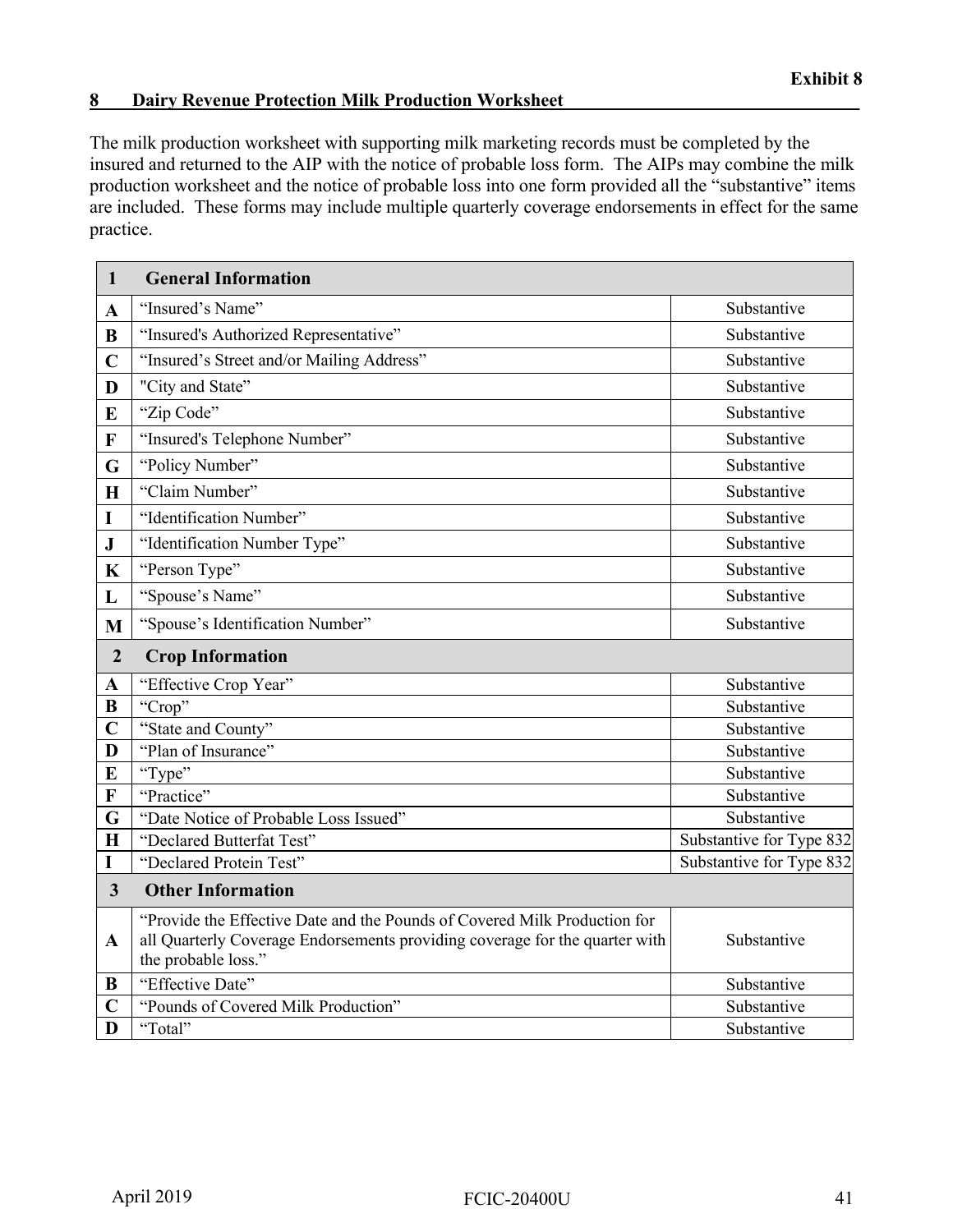# **Dairy Revenue Protection Milk Production Worksheet (Continued)**

| E                       | "Provide the total pounds of Milk sold for each month in the quarter and if<br>the Type 832 Component Pricing Option was elected, provide the Total<br>Average Butterfat Test and Average Protein Test.                                                                                                                                                                                                                                                                                                                                           |  |             | Substantive              |
|-------------------------|---------------------------------------------------------------------------------------------------------------------------------------------------------------------------------------------------------------------------------------------------------------------------------------------------------------------------------------------------------------------------------------------------------------------------------------------------------------------------------------------------------------------------------------------------|--|-------------|--------------------------|
| $\mathbf F$             | "Month"                                                                                                                                                                                                                                                                                                                                                                                                                                                                                                                                           |  |             | Substantive              |
| G                       | "Pounds of Milk Sold"                                                                                                                                                                                                                                                                                                                                                                                                                                                                                                                             |  |             | Substantive              |
| $\mathbf H$             | "Total"                                                                                                                                                                                                                                                                                                                                                                                                                                                                                                                                           |  |             | Substantive              |
| I                       | "Average Butterfat Test"                                                                                                                                                                                                                                                                                                                                                                                                                                                                                                                          |  |             | Substantive for Type 832 |
| $\bf J$                 | "Average Protein Test"                                                                                                                                                                                                                                                                                                                                                                                                                                                                                                                            |  |             | Substantive for Type 832 |
| H                       | "The milk marketing records for the applicable quarter must be submitted<br>with the milk production worksheet which shall show: (1) The name,<br>address, Grade A identifier assigned by a duly constituted regulatory<br>agency, and payroll number or similar identifier of the producer; (2) The<br>Substantive<br>daily and total pounds, and the month and dates such milk was received<br>from that producer; and if component pricing option elected, (3) The<br>total pounds of butterfat and protein contained in the producer's milk." |  |             |                          |
| $\overline{\mathbf{4}}$ | <b>Required Statements</b>                                                                                                                                                                                                                                                                                                                                                                                                                                                                                                                        |  |             |                          |
| $\mathbf{A}$            | <b>Certification Statement</b><br>See DSSH, Exhibit 2                                                                                                                                                                                                                                                                                                                                                                                                                                                                                             |  | Substantive |                          |
| B                       | See DSSH, Exhibit 3<br>Privacy Act Statement                                                                                                                                                                                                                                                                                                                                                                                                                                                                                                      |  | Substantive |                          |
| $\overline{\mathsf{C}}$ | Nondiscrimination Policy Statement<br>See DSSH, Exhibit 4                                                                                                                                                                                                                                                                                                                                                                                                                                                                                         |  | Substantive |                          |
| 5                       | <b>Required Signatures</b>                                                                                                                                                                                                                                                                                                                                                                                                                                                                                                                        |  |             |                          |
| $\mathbf{A}$            | "Insured's Printed Name, Signature and Date"<br>Substantive                                                                                                                                                                                                                                                                                                                                                                                                                                                                                       |  |             |                          |
| $\bf{B}$                | "AIP Verifier's Printed Name, Signature and Date"                                                                                                                                                                                                                                                                                                                                                                                                                                                                                                 |  | Substantive |                          |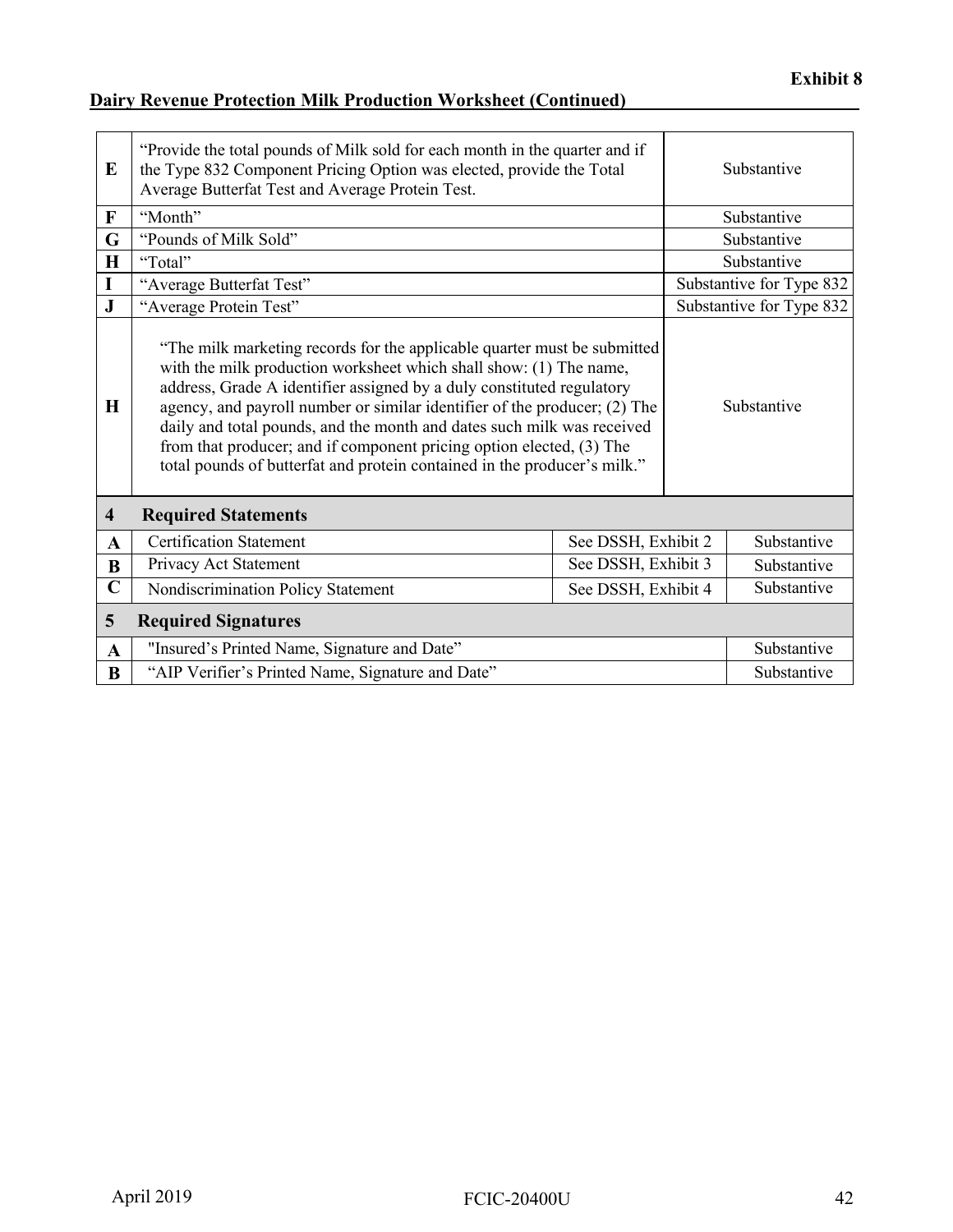## **Milk Production Worksheet Form Instructions**

All information available to the AIP should be preprinted on the documents prior to mailing to the insured.

| <b>General Information</b>          |                                                                                                                                                                             |
|-------------------------------------|-----------------------------------------------------------------------------------------------------------------------------------------------------------------------------|
| Insured's Name                      | Enter information as listed on application.                                                                                                                                 |
| Insured's Authorized Representative | Enter information as listed on application.                                                                                                                                 |
| Street and/or Mailing Address       | Enter information as listed on application.                                                                                                                                 |
| City and State                      | Enter information as listed on application.                                                                                                                                 |
| Zip Code                            | Enter information as listed on application.                                                                                                                                 |
| Insured's Telephone Number          | Enter information as listed on application.                                                                                                                                 |
| Policy Number                       | Enter information as listed on application.                                                                                                                                 |
| Claim Number                        | Enter information as listed on application.                                                                                                                                 |
| <b>Identification Number</b>        | Enter information as listed on application.                                                                                                                                 |
| Identification Number Type          | Enter information as listed on application.                                                                                                                                 |
| Person Type                         | Enter information as listed on application.                                                                                                                                 |
| Spouse's Name                       | Enter information as listed on application.                                                                                                                                 |
| Spouse's Identification Number      | Enter information as listed on application.                                                                                                                                 |
| <b>Crop Information</b>             |                                                                                                                                                                             |
| <b>Effective Crop Year</b>          | Enter information as listed on application.                                                                                                                                 |
| Crop                                | Enter information as listed on application.                                                                                                                                 |
| <b>State and County</b>             | Enter information as listed on application.                                                                                                                                 |
| Plan of Insurance                   | Enter information as listed on application.                                                                                                                                 |
| Type                                | Enter information as listed on quarterly coverage<br>endorsement.                                                                                                           |
| Practice                            | Enter information as listed on quarterly coverage<br>endorsement.                                                                                                           |
| Date Notice of Probable Loss Issued | Enter the Date the Notice of Probable Loss was Issued.                                                                                                                      |
| <b>Declared Butterfat Test</b>      | If component pricing option elected, enter the declared<br>butterfat test listed on quarterly coverage endorsement. If<br>class pricing option selected leave blank or N/A. |
| <b>Declared Protein Test</b>        | If component pricing option elected, enter the declared<br>protein test listed on quarterly coverage endorsement. If<br>class pricing option selected leave blank or N/A.   |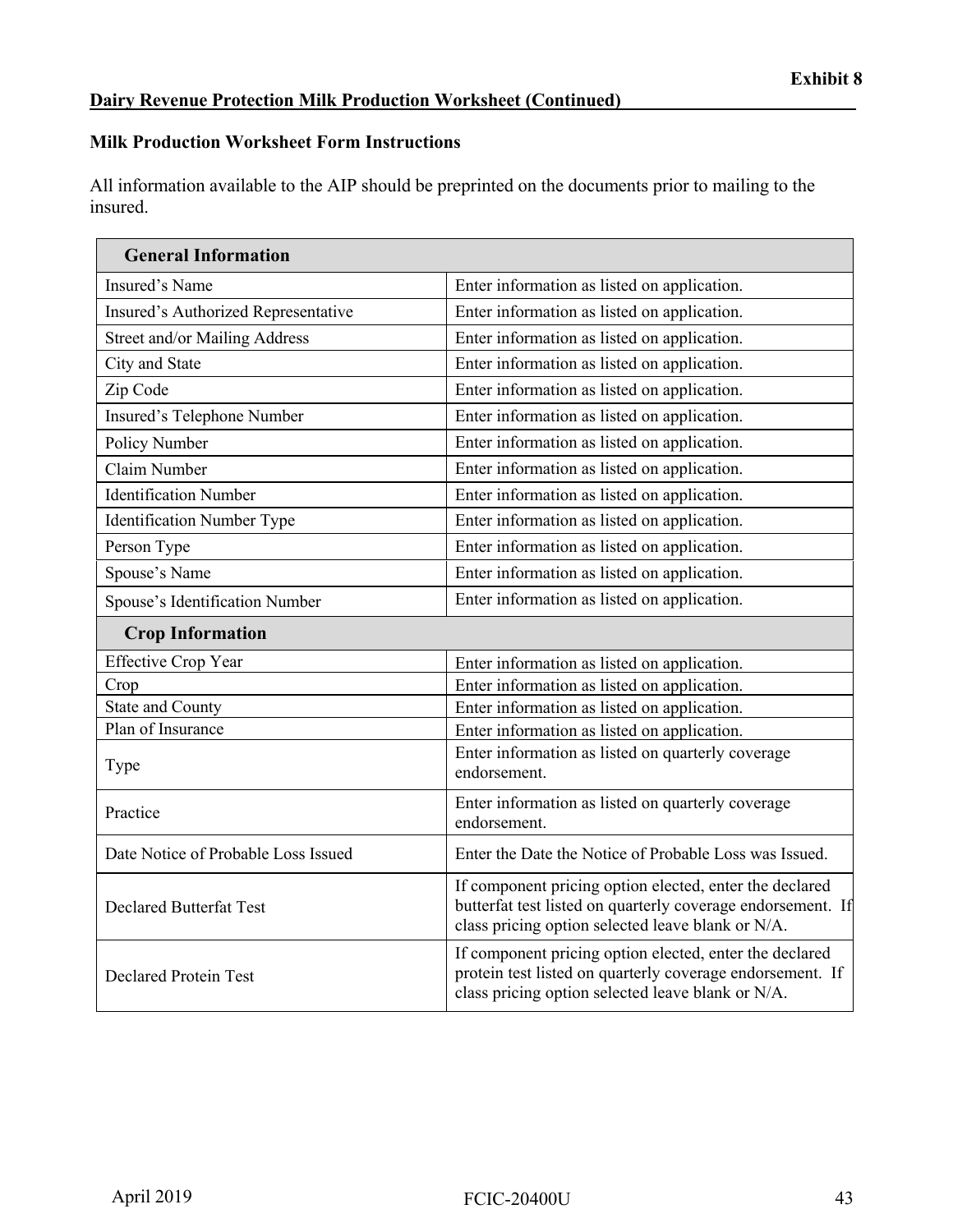#### **Dairy Revenue Protection Milk Production Worksheet (Continued)**

| <b>Effective Date</b>                              | Enter the effective date for each quarterly coverage endorsement<br>in effect for the practice. Verify with RMA for additional<br>effective dates of other quarterly coverage endorsements in effect<br>from another AIP during the same quarterly insurance period.<br>These can be preprinted on the form.                                                                             |
|----------------------------------------------------|------------------------------------------------------------------------------------------------------------------------------------------------------------------------------------------------------------------------------------------------------------------------------------------------------------------------------------------------------------------------------------------|
| Pounds of Declared Covered Milk<br>Production      | Enter the pounds of declared covered milk production for each<br>quarterly coverage endorsement in effect for the quarterly<br>insurance period. Verify with RMA for additional pounds of<br>declared covered milk production of other quarterly coverage<br>endorsements in effect from another AIP during the same<br>quarterly insurance period. These can be preprinted on the form. |
| Total                                              | Enter the sum of all pounds of declared covered milk production<br>from all quarterly coverage endorsements in effect for the<br>quarterly insurance period. This can be preprinted by the AIP.                                                                                                                                                                                          |
| Month/Year                                         | Enter the three months/year of the quarterly insurance period.<br>This can be preprinted by the AIP.                                                                                                                                                                                                                                                                                     |
| Pounds of Milk Sold                                | The insured should enter the total pounds of milk sold for each<br>month of the quarterly insurance period and total the total pounds<br>of milk sold.                                                                                                                                                                                                                                   |
| <b>Average Butterfat Test</b>                      | If component pricing option elected, enter the average butterfat<br>test for all milk sold during the quarterly insurance period. If<br>class pricing option elected, leave blank or preprint N/A.                                                                                                                                                                                       |
| <b>Average Protein Test</b>                        | If component pricing option elected, enter the average protein test<br>for all milk sold during the quarterly insurance period. If class<br>pricing option elected, leave blank or preprint N/A.                                                                                                                                                                                         |
| Insured's Printed Name, Signature and<br>Date      | The Insured will complete, sign and date this information.                                                                                                                                                                                                                                                                                                                               |
| AIP Verifier's Printed Name, Signature<br>and Date | The AIP Verifier will complete, sign and date this information.                                                                                                                                                                                                                                                                                                                          |

The insured must include the following records and return to the AIP with the milk marketing report; The milk marketing records for the applicable quarterly insurance period must be submitted with the milk production worksheet which shall show: (1) The name, address, Grade A identifier assigned by a duly constituted regulatory agency, and payroll number or similar identifier of the producer; (2) The daily and total pounds, and the month/year and dates such milk was received from that producer; and if component price option elected, (3) The total pounds of butterfat and protein contained in the producer's milk.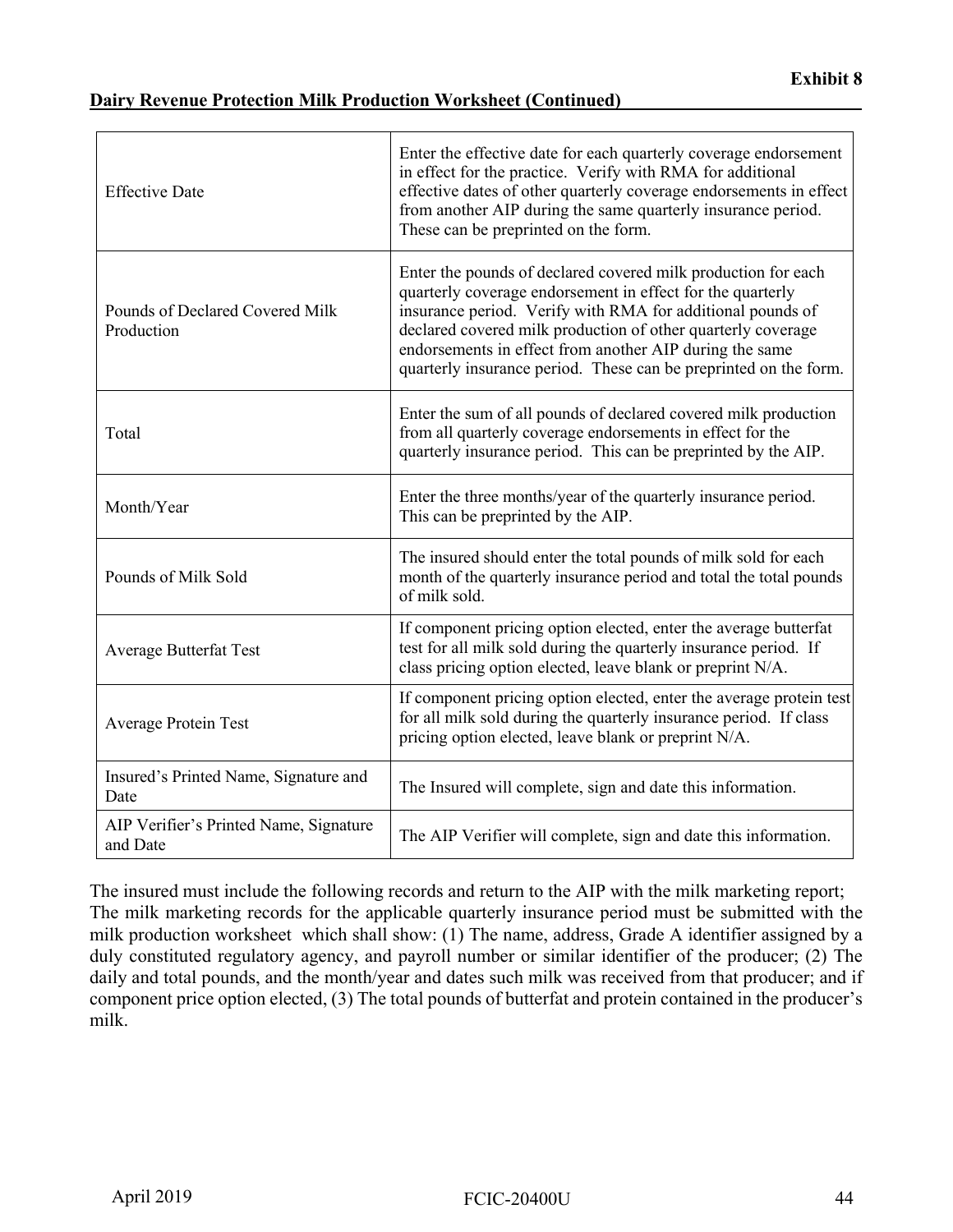#### <span id="page-49-0"></span>**9** Dairy Revenue Protection Final Proof of Loss

The final proof of loss is issued to the insured once the claim verifications have been determined and the claim has been finalized. This form may include multiple quarterly coverage endorsements in effect for the same quarterly insurance period. The calculations on this form should be performed in accordance with the rules published in the corresponding PASS records.

| $\mathbf{1}$     | <b>General Information</b>                                |                 |  |
|------------------|-----------------------------------------------------------|-----------------|--|
| $\mathbf A$      | "Insured's Name"                                          | Substantive     |  |
| B                | "Insured's Authorized Representative"                     | Substantive     |  |
| $\mathbf C$      | "Street and/or Mailing Address"                           | Substantive     |  |
| D                | "City and State"                                          | Substantive     |  |
| E                | "Zip Code"                                                | Substantive     |  |
| $\mathbf F$      | "Insured's Telephone Number"                              | Substantive     |  |
| G                | "Policy Number"                                           | Substantive     |  |
| $\mathbf H$      | "Claim Number"                                            | Substantive     |  |
| I                | "Identification Number"                                   | Substantive     |  |
| ${\bf J}$        | "Identification Number Type"                              | Substantive     |  |
| $\mathbf K$      | "Person Type"                                             | Substantive     |  |
| L                | "Spouse's Name"                                           | Substantive     |  |
| M                | "Spouse's Identification Number"                          | Substantive     |  |
| $\mathbf N$      | "Assignment of Indemnity Yes $\Box$ No $\Box$ "           | Substantive     |  |
| $\mathbf 0$      | "Transfer of Right to an Indemnity Yes $\Box$ No $\Box$ " | Substantive     |  |
| ${\bf P}$        | "Date Notice of Probable Loss Issued"                     | Substantive     |  |
| $\boldsymbol{2}$ | <b>Crop Information</b>                                   |                 |  |
| $\mathbf A$      | "Effective Crop Year"                                     | Substantive     |  |
| B                | "Crop"                                                    | Substantive     |  |
| $\mathbf C$      | "State and County"                                        | Substantive     |  |
| D                | "Plan of Insurance"                                       | Substantive     |  |
| E                | "Type"                                                    | Substantive     |  |
| $\mathbf F$      | "Practice"                                                | Substantive     |  |
| G                | "Coverage Level"                                          | Substantive     |  |
| $\mathbf H$      | "Covered Milk Production"                                 | Substantive     |  |
| I                | "Yield Adjustment Factor"                                 | Substantive     |  |
| ${\bf J}$        | "Expected Milk Production per Cow"                        | Substantive     |  |
| $\mathbf K$      | "Actual Milk Production per Cow"                          | Substantive     |  |
| $\mathbf{3}$     | <b>Indemnity Calculation</b>                              |                 |  |
| $\mathbf{A}$     | "Final Revenue Guarantee"                                 | Substantive     |  |
| B                | "Actual Milk Revenue"                                     | Substantive     |  |
| $\mathbf C$      | "Total"                                                   | Non-Substantive |  |
| D                | "Protection Factor"                                       | Substantive     |  |
| E                | "Actual Share"                                            | Substantive     |  |
| $\mathbf F$      | "Indemnity" or "Amount Payable"                           | Substantive     |  |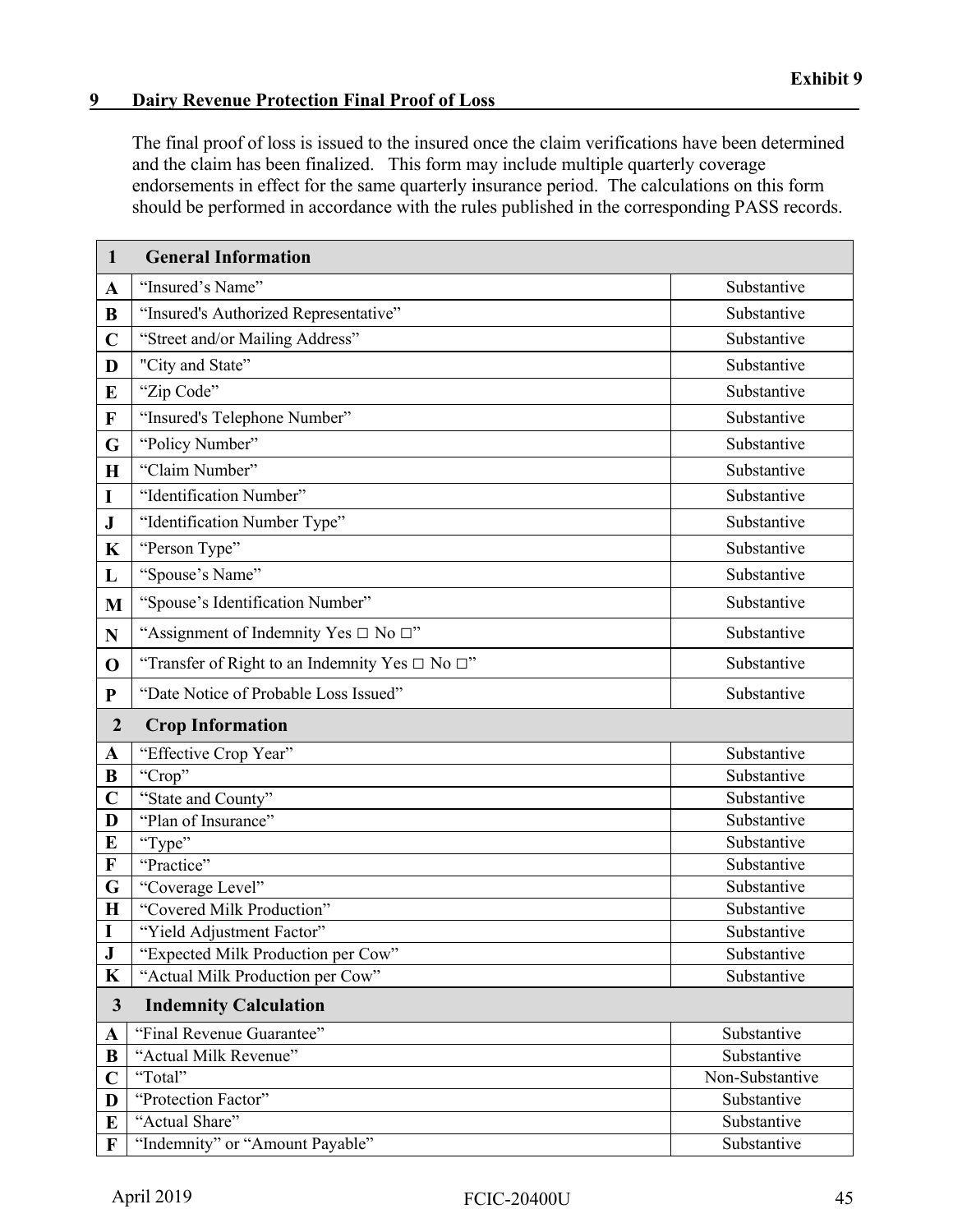$\overline{\phantom{0}}$ 

### **Final Proof of Loss Form Instructions**

| <b>General Information</b>                                               |                                                                                                                              |  |  |
|--------------------------------------------------------------------------|------------------------------------------------------------------------------------------------------------------------------|--|--|
| Insured's Name                                                           | Enter information as listed on application.                                                                                  |  |  |
| Insured's Authorized Representative                                      | Enter information as listed on application.                                                                                  |  |  |
| Street and/or Mailing Address                                            | Enter information as listed on application.                                                                                  |  |  |
| City and State                                                           | Enter information as listed on application.                                                                                  |  |  |
| Zip Code                                                                 | Enter information as listed on application.                                                                                  |  |  |
| Insured's Telephone Number                                               | Enter information as listed on application.                                                                                  |  |  |
| Policy Number                                                            | Enter information as listed on application.                                                                                  |  |  |
| Claim Number                                                             | Enter information as listed on application.                                                                                  |  |  |
| <b>Identification Number</b>                                             | Enter information as listed on application.                                                                                  |  |  |
| <b>Identification Number Type</b>                                        | Enter information as listed on application.                                                                                  |  |  |
| Person Type                                                              | Enter information as listed on application.                                                                                  |  |  |
| Spouse's Name                                                            | Enter information as listed on application.                                                                                  |  |  |
| Spouse's Identification Number                                           | Enter information as listed on application.                                                                                  |  |  |
| Assignment of Indemnity Yes $\Box$ No $\Box$ "                           | Check appropriate box.                                                                                                       |  |  |
| Transfer of Coverage and Right to an Indemnity<br>Yes $\Box$ No $\Box$ " | Check appropriate box.                                                                                                       |  |  |
| Date Notice of Probable Loss Issued                                      | Enter the date the notice of probable loss was Issued.                                                                       |  |  |
| <b>Crop Information</b>                                                  |                                                                                                                              |  |  |
| <b>Effective Crop Year</b>                                               | Enter information as listed on application.                                                                                  |  |  |
| Crop                                                                     | Enter information as listed on application.                                                                                  |  |  |
| <b>State and County</b>                                                  | Enter information as listed on application.                                                                                  |  |  |
| Plan of Insurance                                                        | Enter information as listed on application.                                                                                  |  |  |
| Type                                                                     | Enter information as listed on quarterly coverage<br>endorsement.                                                            |  |  |
| Practice                                                                 | Enter information as listed on quarterly coverage<br>endorsement.                                                            |  |  |
| Coverage Level                                                           | Enter information as listed on quarterly coverage<br>endorsement.                                                            |  |  |
| <b>Covered Milk Production</b>                                           | Enter the covered milk production determined in<br>accordance with section $7(d)$ of the Dairy Revenue<br>Protection policy. |  |  |
| Yield Adjustment Factor                                                  | Enter the sum of actual milk production per cow divided<br>by expected milk production per cow.                              |  |  |